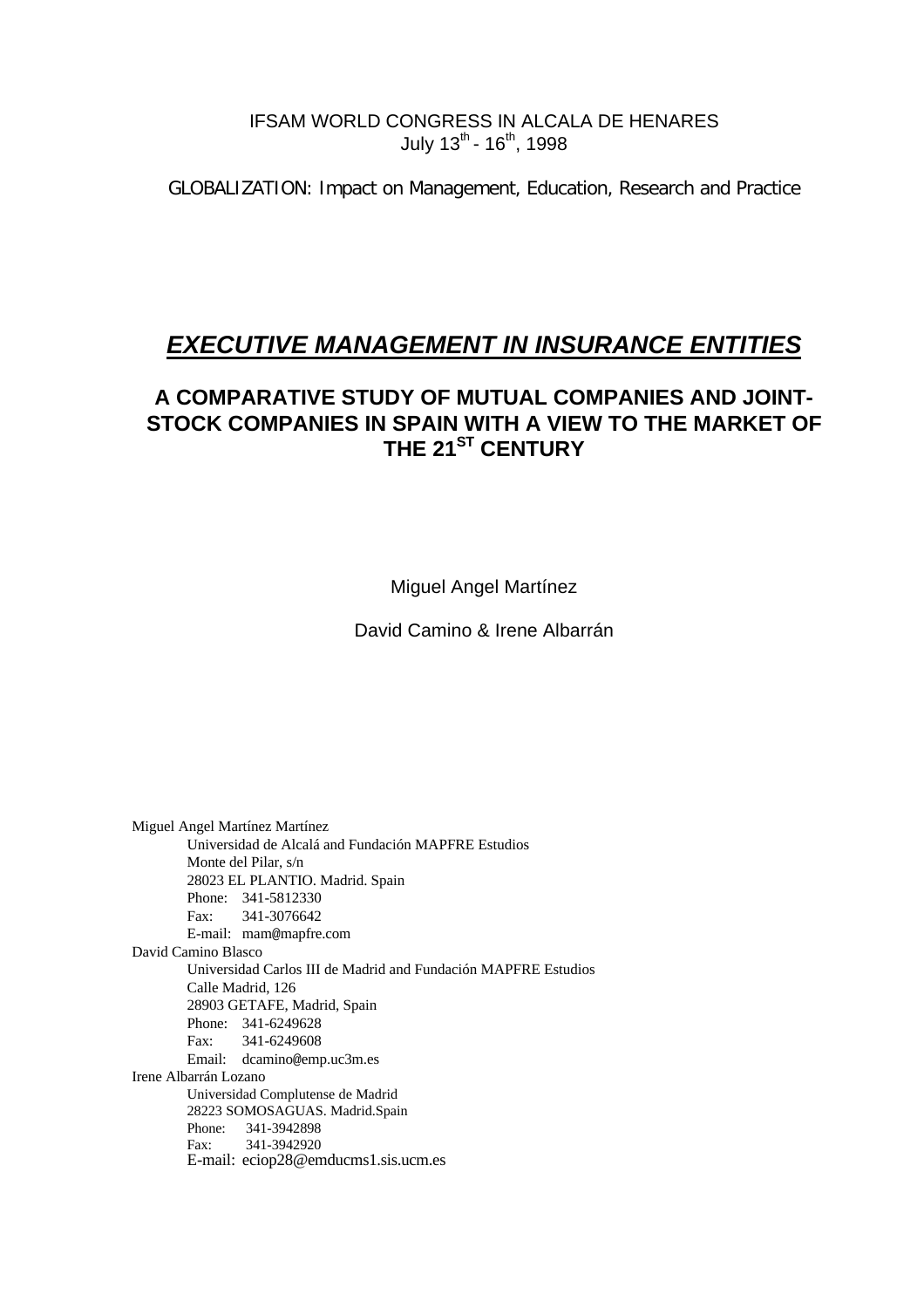**EXECUTIVE MANAGEMENT IN INSURANCE ENTITIES**. *A COMPARATIVE STUDY OF MUTUAL COMPANIES AND JOINT-STOCK COMPANIES IN SPAIN WITH A VIEW TO THE MARKET OF THE 21ST CENTURY*

#### **CONTENTS**

| 1. |           |                                                                                                                                                              |         |
|----|-----------|--------------------------------------------------------------------------------------------------------------------------------------------------------------|---------|
| 2. |           | THE INSURANCE SECTOR IN EUROPE AND SPAIN: STRUCTURE                                                                                                          | 2       |
| 3. | 3.1.      | MUTUAL COMMPANIES AND JOINT-STOCK COMPANIES<br>Management and administration of insurance entities                                                           | 4       |
|    | 3.2.      | Business and assets structure of mutual companies and joint-                                                                                                 | 9<br>10 |
| 4. |           | EXECUTIVE MANAGEMENT INSURANCE<br><b>RESEARCH</b><br><b>ON</b><br>ENTITIES COMPARISON BETWEEN MUTUAL COMPANIES AND<br><b>JOINT-STOCK</b><br><b>COMPANIES</b> | 12      |
|    | .<br>4.1. |                                                                                                                                                              | 14      |
|    | 4.2.      |                                                                                                                                                              | 14      |
|    | 4.3.      |                                                                                                                                                              | 16      |
|    | 4.4.      |                                                                                                                                                              | 17      |
|    | 4.5.      |                                                                                                                                                              | 18      |
|    | 4.6.      |                                                                                                                                                              | 19      |
|    | 4.7.      |                                                                                                                                                              | 19      |
|    |           |                                                                                                                                                              | 20      |
| 5. |           |                                                                                                                                                              |         |
|    |           |                                                                                                                                                              | 21      |
|    |           |                                                                                                                                                              | 23      |
|    |           | <b>Aggregate Insurance Entities Balance Sheets:</b>                                                                                                          |         |
|    |           |                                                                                                                                                              |         |
|    |           |                                                                                                                                                              | 26      |
|    |           |                                                                                                                                                              | 27      |
|    |           |                                                                                                                                                              | 28      |

#### *TABLES & GRAPHS*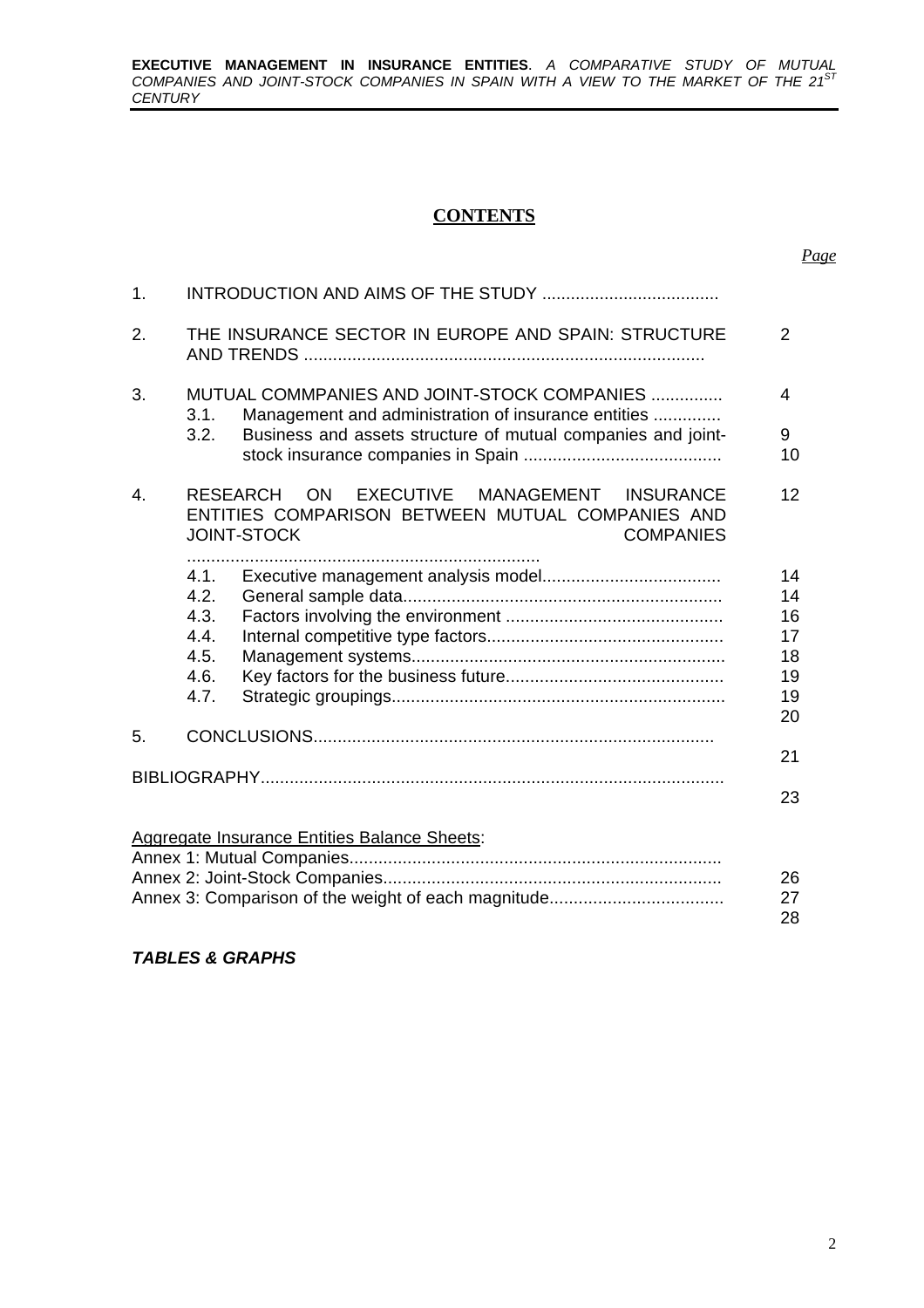# **2. INTRODUCTION AND AIMS OF THE STUDY**

Mutual companies are institutions characteristic of the insurance sector and one of the most significant examples of collective ownership entities<sup>1</sup>.

Their implementation in Europe, combined with banking cooperatives, represent 15% of continental insurance premiums and in some countries, like the UK, their share in life insurance reaches 40%<sup>2</sup>. These entities are at the associative-solidary origin which gave rise to insurance, through people or institutions grouping together and contributing to a common fund used for compensating those suffering damage due to the accidents or losses covered.

Whilst trade associations in medieval society played roles involving health insurance (Guilds and Trade Brotherhoods)<sup>3</sup>, it is recognized that Insurance Mutualism was born in Spain in the 19th. Century with the Mutual Aid Societies, more professional in nature and sponsored by the workers, the Fire Insurance Mutuals and the Agricultural Mutuals<sup>4</sup>.

Current formulas for insurance mutualism in our country are divided into three groups of institutions: "Social Welfare Entities" for covering contingencies supplementary to the State Social Security system, "Occupational Accident Mutuals" as associations of companies for covering risks deriving from occupational accidents and illnesses, and, finally, "General Insurance Mutuals" with freedom to trade in all private insurance branches. Because of the importance of the latter and their management similarity with "Mercantile Societies" (see Art. 122 of the Commercial Code), we shall refer to the management field of this group of companies which, in 1996, totaled 59 entities collecting somewhat more than 428,000 million pesetas.

 $\mathbf{1}$ <sup>1</sup> Garrido y Comas, J.J. El mutualismo privado en la Europe del S. CC. Editorial MAPFRE. Madrid. 1992

<sup>2</sup> Martínez Martínez, M.A.: "Las Mutualidades de Seguros Generales como entidades de propiedad colectiva: cambios en su gestión directiva".Spanish Insurance Magazine. January'98 issue (pages 51 to 88). Paper submitted at IFSAM management Conference. Shanghai. 1997.

<sup>3</sup> Farreres Bochaca, A. "El Mutualismo de Seguros en España". AISAM no. 40. Paris 1997 <sup>4</sup> Garrido y Comas, J.J. (work cited). 1997.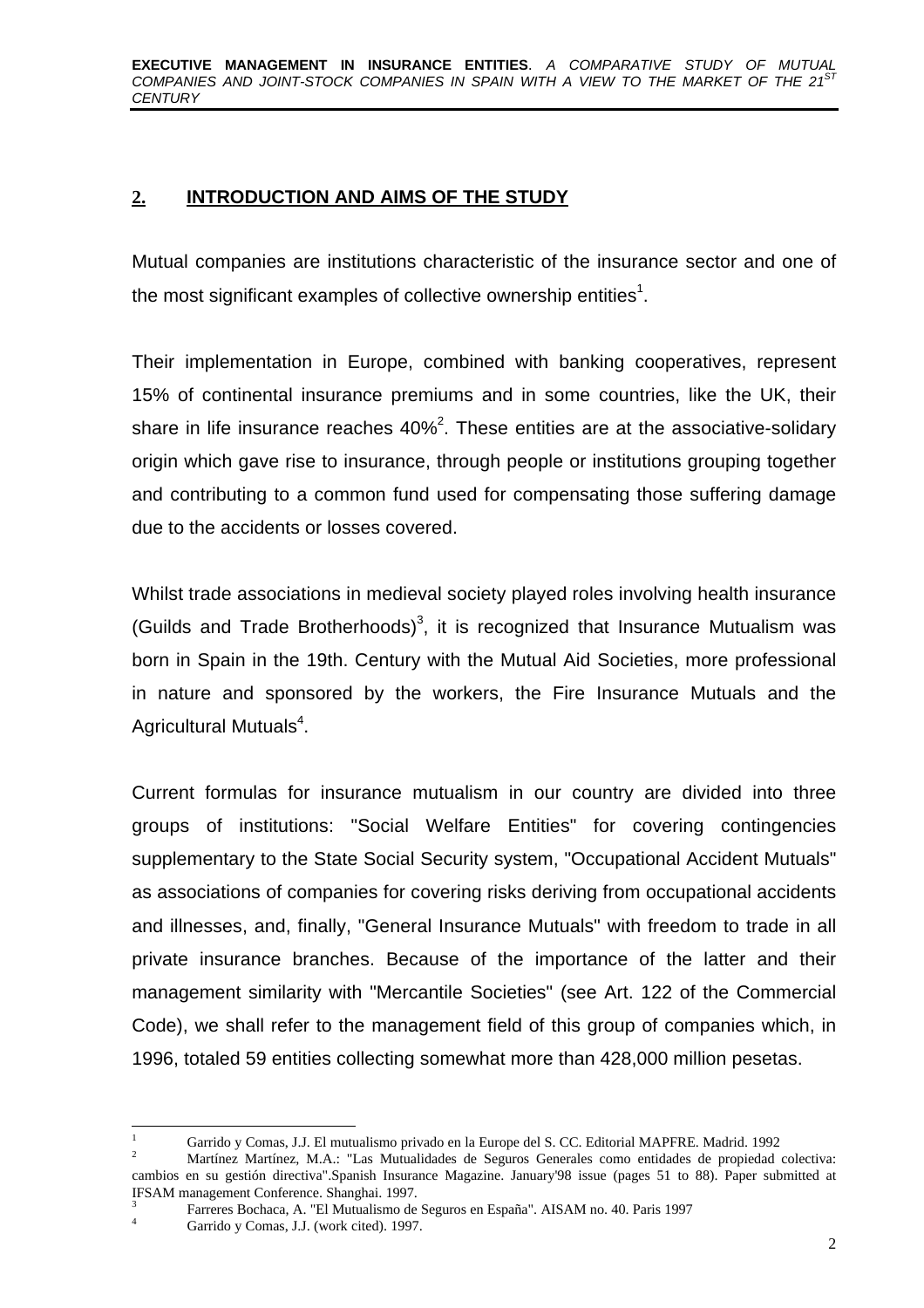As Mutual Companies are formed by an "association of persons or institutions who share risks between each other which individually befall each of them<sup>5</sup>" the insured becomes owner and, at once, customer with the differentiating circumstance of being able to participate in electing the management team and in the entity's management.

The alternative to the Mutuals (in view of the almost nil use of other cooperative formulas) is found in Joint-Stock Companies which, whilst playing the same role as described above and attending to their customers, are self-financed and produce a profit for their shareholders. Here, the figure of the owner and customer is clearly differentiated and their regulation is subject to each country's mercantile legislation.

The advent of increasingly more open and competitive markets has strengthened the role of Joint-Stock Companies as providers of a large part of risk coverage generated the world over; and this is to the detriment of the mutual formula whose main weakness lies in their need to grow, in the increase in solvency required and in their financing<sup>6</sup>

Mutual Companies have reacted by making deep changes in their business structures, even transforming their legal business forms or merging with other groups. The sector resulting has reinforced its structures, changing their methods of management and making their managers more professional; this was studied previously by the authors of this paper in another preceding analysis carried out in  $1997<sup>7</sup>$ 

Mutuals were born as entities offering major benefits to their associate members since, as they have no profit motive, their whole orientation is towards improving the service provided to their members and lowering the cost of their risk coverage. Despite the foregoing, this initial associative character has been changing because

<sup>-</sup> $\frac{5}{100}$  Castelo Matrán, J. & Guardiola, A.: MAPFRE Insurance Dictionary. Editorial MAPFRE. Madrid. 1992.

<sup>6</sup> Redler, E.: "European financial sector. Trends. Practices and effects." Financial Times Management Report. London. 1994.

<sup>7</sup> Martínez Martínez, M.A. & others (work cited 1998, Spanish Insurance Magazine). Paper submitted at IFSAM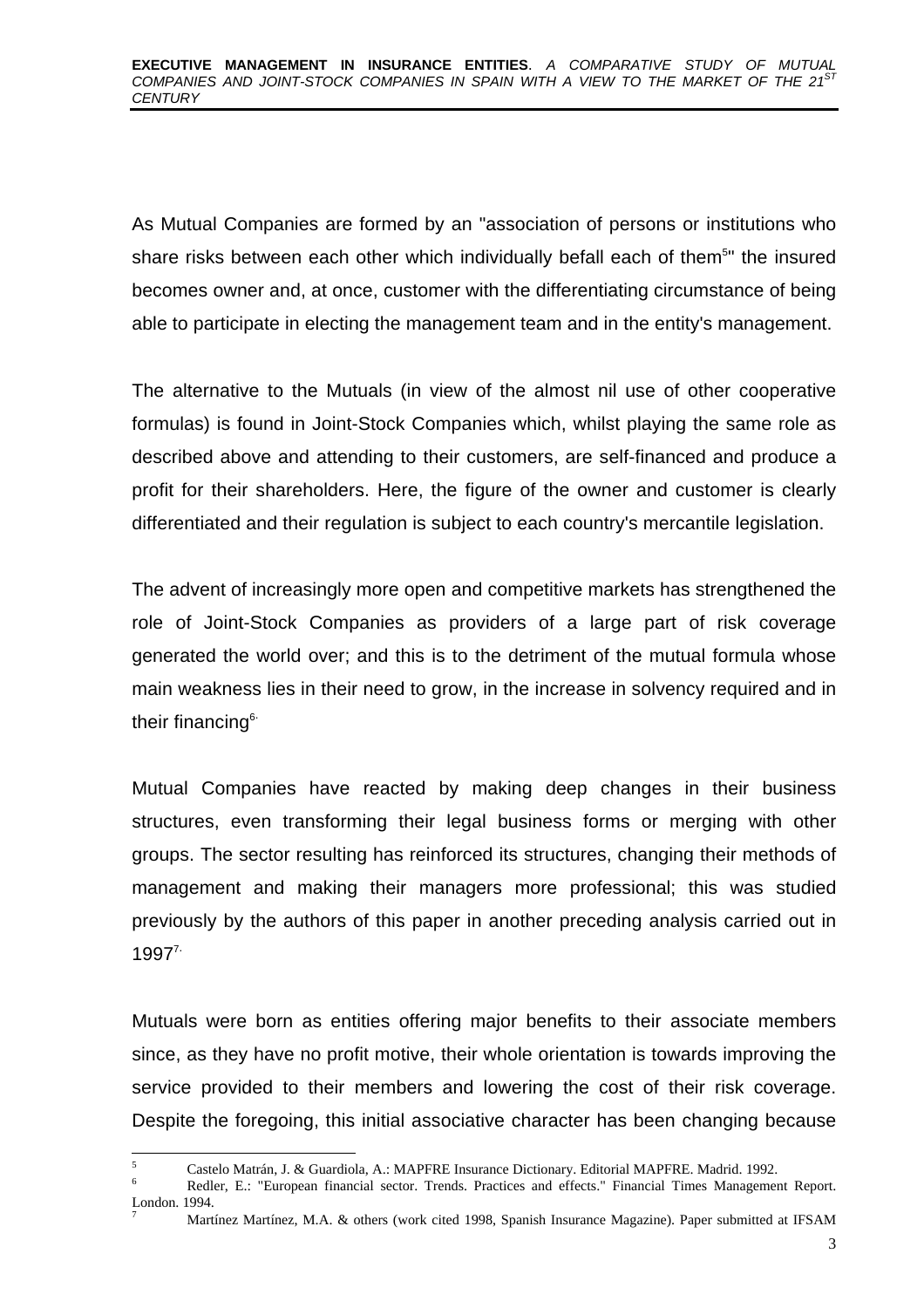#### **EXECUTIVE MANAGEMENT IN INSURANCE ENTITIES**. *A COMPARATIVE STUDY OF MUTUAL* COMPANIES AND JOINT-STOCK COMPANIES IN SPAIN WITH A VIEW TO THE MARKET OF THE 21<sup>S</sup> *CENTURY*

of the small local entities closest to the insured disappearing and the necessary adaptation of entities to larger sized markets with a higher level of competitiveness.

The purpose of this investigation is to complete the overview of management and administration in the General Insurance Mutuals sector in Spain with a similar study on the Joint-Stock Companies, as well as to draw conclusions from the pertinent comparison in the sphere of their executive management strategy.

The study's conclusions will centre on a corporative Mutual Company-Joint Stock Company investigation, on the following aspects:

- a. Management perceptions on the insurance environment.
- b. Positions to internal factors regulating the competitiveness of their campaigns.
- c. Management systems as used in the companies.
- d. Entity grouping as to strategies employed.

With this contribution, the authors complete the cycle commenced when researching the role of Insurance Mutualism and the repercussions on the management of such Companies.

#### **3. THE INSURANCE SECTOR IN EUROPE AND SPAIN: Structure and trends**

On the threshold of the 21st. Century, the Spanish Insurance Market presents new challenges and opportunities to companies. The economy's globalization, the disappearance of protectionism, the development of communications or information technology<sup>8</sup> and the rapid evolution of the social structure forces entrepreneurs to improve the competitiveness of their entities and rapidly adapt their organizations to

-

Management Conference. 1997, Shanghai.

<sup>8</sup> Information processing systems reach 20% of the Insurance Sector's costs in some countries, seeking for substantial improvements in business productivity. See:

Begg, I. & Green, D.: "Panorama of key trends in the world Insurance market". South Bank University. London (Given at the World Insurance Conference, Geneva, 4 July, 1996)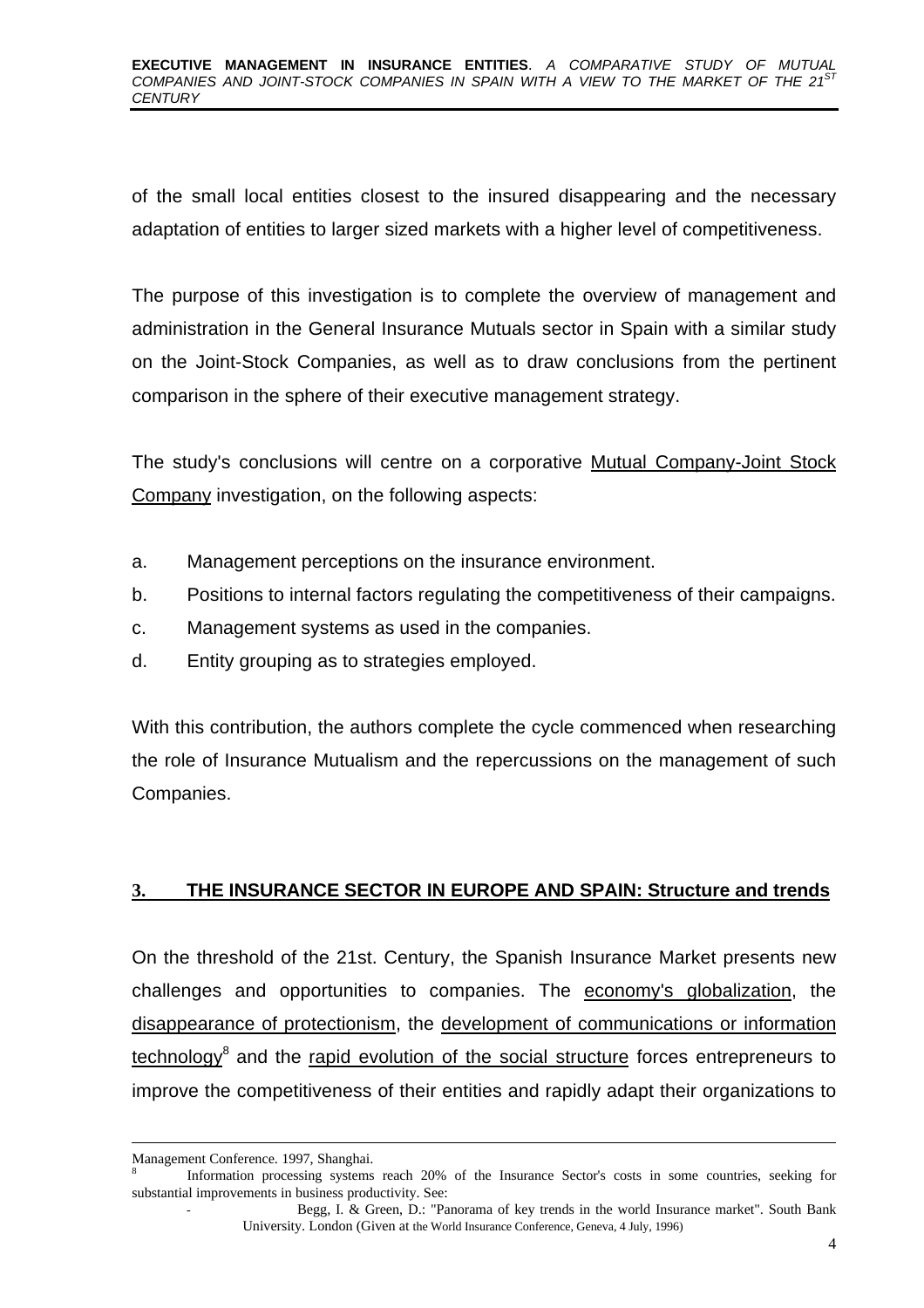these new conditions.

The most significant economic and social characterization of the countries forming the European Union is the guarantee they provide regarding a certain privilege of solidarity<sup>9</sup> with various forms of protection for citizens such as <u>pensions, health</u> systems, disability treatment, child and senior citizen's care, education, occupational accidents, etc. shaping the mechanisms of what is called the welfare state. In 1992, this system accounted for an average expenditure of 27.3% of the GDP in Europe and 22.5% in Spain (M. A. Martínez, 1998).

Social awareness of the increase in these personal coverage's and the impossibility of fully financing them from State budgets represent new opportunities for the insurance market<sup>10</sup>.

Present day society is generating other risks<sup>11</sup>, the reduction and coverage of which means further opportunities for world insurance: technological risks (such as pollution and genetics), consumer risks (professional liability, use of products and services), risks in the use of information (information technology and data processing), etc. are clear examples of this dynamic sector in the western world.

The European insurance sector, represented in 1996 by 4,877 companies, with premiums of 496,510 million Ecus, has grown from 5.6% of the GDP (average of the 15 European Union countries) in 1991 to 7.2% in 1996.

The Spanish Market represents 4.6% of the European total, with 3.8 billion pesetas in 1996<sup>12,</sup> and a penetration of insurance of 5.2% of the GDP in the Spanish economy **(Table 1).**

# *[Table 1]*

<sup>-</sup><sup>9</sup> Martínez Martínez, M.A.:"Nuevas necesidades del consumidor de seguros al inicio del siglo XXI: El caso español". Lecture given at the "21s Xornadas Universitarios do Seguro", Santiago de Compostela, 29.4.98.

<sup>10</sup> According to data of the "Comité Européen des Assurances" (CEA). 1996, Life Insurance in Europe has grown to 53.4% of the total market; this same figure just exceeded 48% in 1991.

<sup>&</sup>lt;sup>11</sup> Attali, J. "Geopolítica de los riesgos del siglo XXI". Gerencia de Riesgos no. 8. 1997.

The close of UNESPA estimated for 1997 is included.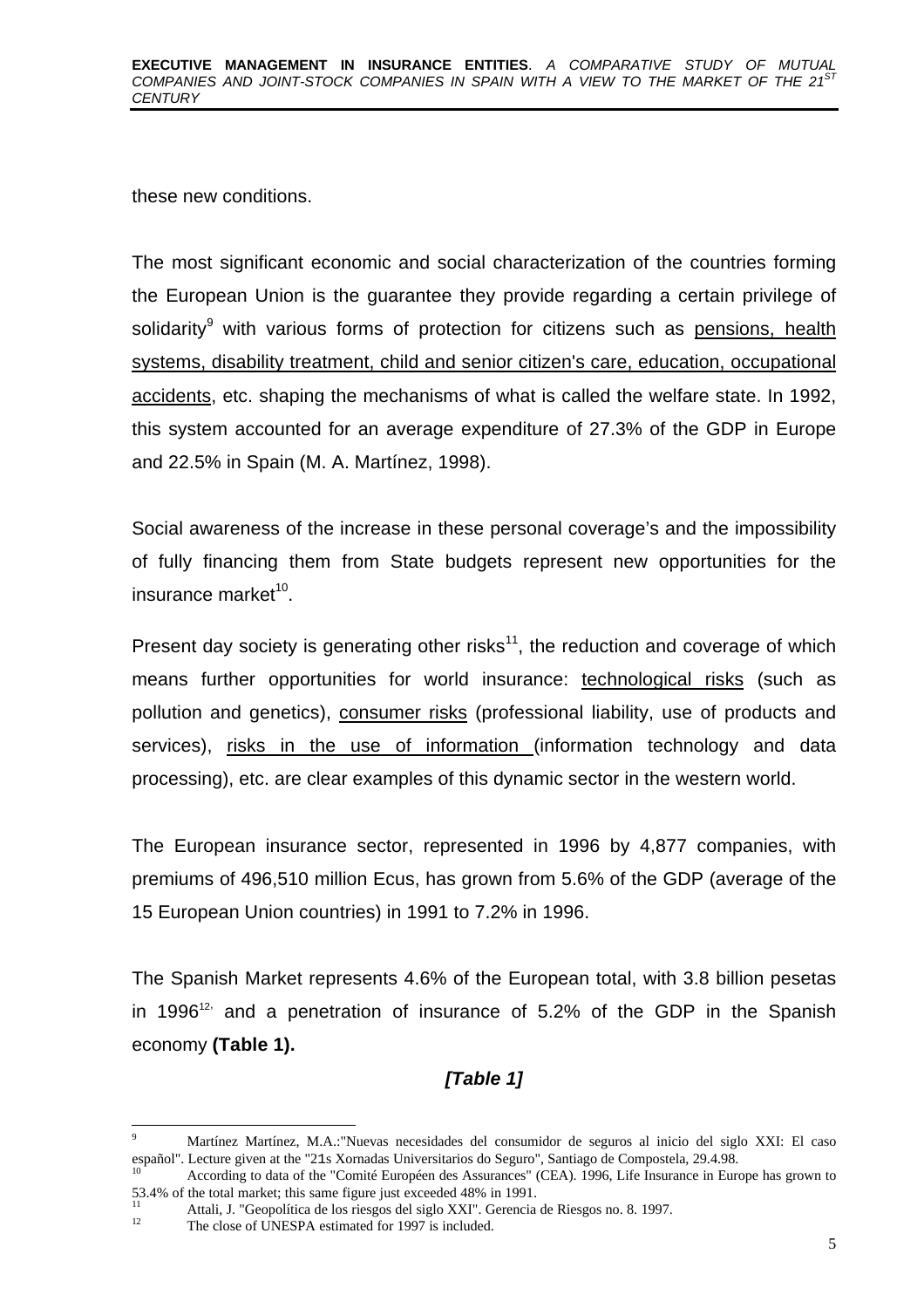Amongst the data shown in Table 1, we compare the actual Spanish situation with the sector's average in Europe, making reference to the volumes of premiums, the proportion of life and non-life insurance as to the total market, the size of the companies and insurance penetration as to the GDP and number of inhabitants.

**Table 2** shows only the Spanish Market's general data, subdivided into branches.

# *[Table 2]*

We have taken the following as significant factors to be taken into account in Spain.

By adding this comparison to other relevant Spanish market data, we would hereafter give its most significant characteristics to be borne in mind as factors to be considered for the insurance environment at the turn of the century:

**a)** Stagnation of the volume of income from Car Insurance (24.6% of the market in 1997) and moderate growth in Asset Insurance **(Graph 1).**

# *[Graph 1]*

Heavy increases in Life Insurance over the last few years and various market studies13 coincide in indicating that the greatest opportunities for the insurance sector lie in products covering personal risks such as life, health, pensions and care of senior citizens and, on a second level, certain types of asset insurance.

**b)** Multiplication of distribution channels through which insurance is sold. The main change occurring over the last few years is the entry of financial institutions into insurance marketing where they achieved 19.3% of the total premiums in 1996 and, particularly, with 48.6% in Life Insurance premiums. Other channels explored are represented by sale-by-phone, department stores, credit cards, etc.

 $\overline{12}$ 

<sup>13</sup> Financial Times Group.: "Los seguros en Europa hasta el año 2010. Enfrentarse al reto de los clientes".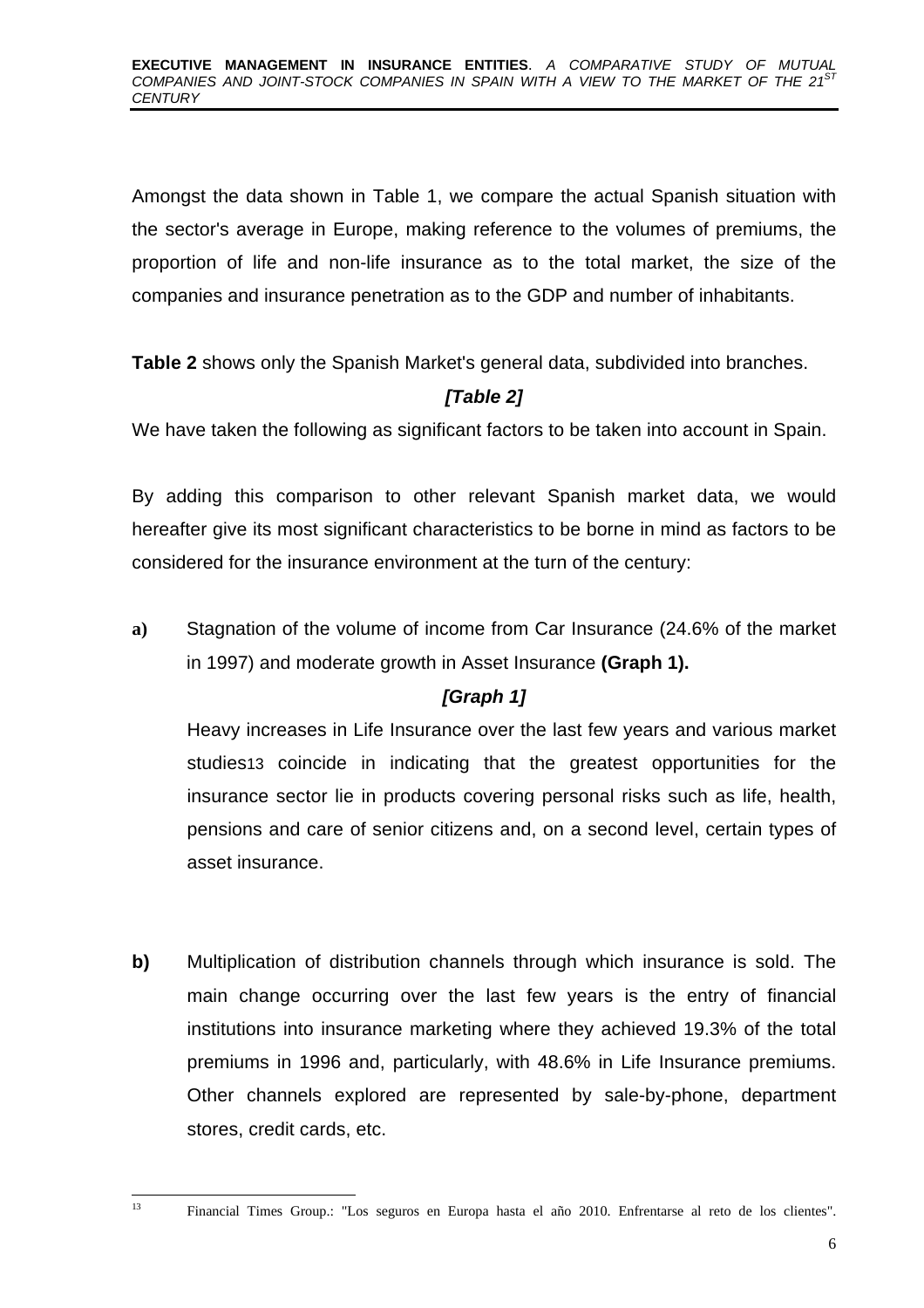**Table 3** (Icea 97) shows this distribution and a comparison of the business share according to 1992 and 1996 figures.

# *[Table 3]*

This transformation has been accompanied on occasions by strategic alliances between different entities, seeking integration of all financial services the clientele needs<sup>14</sup>. (Banking-Insurance).

**c)** Increase in the foreign share in the Spanish sector which, in 1997, was estimated at 37% of the total capital invested in the sector. As can be seen in graph 5, the ranking of the first 5 major groups includes six entities with a foreign interest in 1997, as against only 3 ten years before **(Table 4).**

# *[Table 4]*

Of Spanish companies working abroad, only the case of MAPFRE is worthy of note (an independent Mutual Company) as the main insurer in Latin America since it is the leader amongst foreign investors in that area of the world.

**d)** Low value of premiums issued by each entity. In Spain in 1996, 62 million Ecus, as against the European average of 102 million Ecus per entity (**Graph 2).**

# *[Graph 2]*

A too fragmented sector with 372 companies in 1996 (281 were joint-stock companies, 59 mutuals and 32 branches of foreign entities) and despite the

-

Newsletter. Recoletos Cía. Ed. Madrid, 1996.

Deregulation to which European markets are subjected to suppresses market access barriers, allowing new players to enter, especially into insurance distribution. This is causing a certain "**dynamizing**" effect on business with the entry of other suppliers and the influence of the business cooperation alliances, See the following study:

<sup>-</sup> Suiza de Reaseguros: "Desregulación y apertura del mercado: El Seguro Europeo en el umbral de una nueva era de la competencia" (Market deregulation and opening: European Insurance on the threshold of a newq era of competition). Sigma no. 7. 1996.

A recent example of a strategic alliance in Spain is that undertaken by MAPFRE & CAJAMADRID, which, in January, 1998, announced cooperation agreements for the insurance business in Spain and Latin America.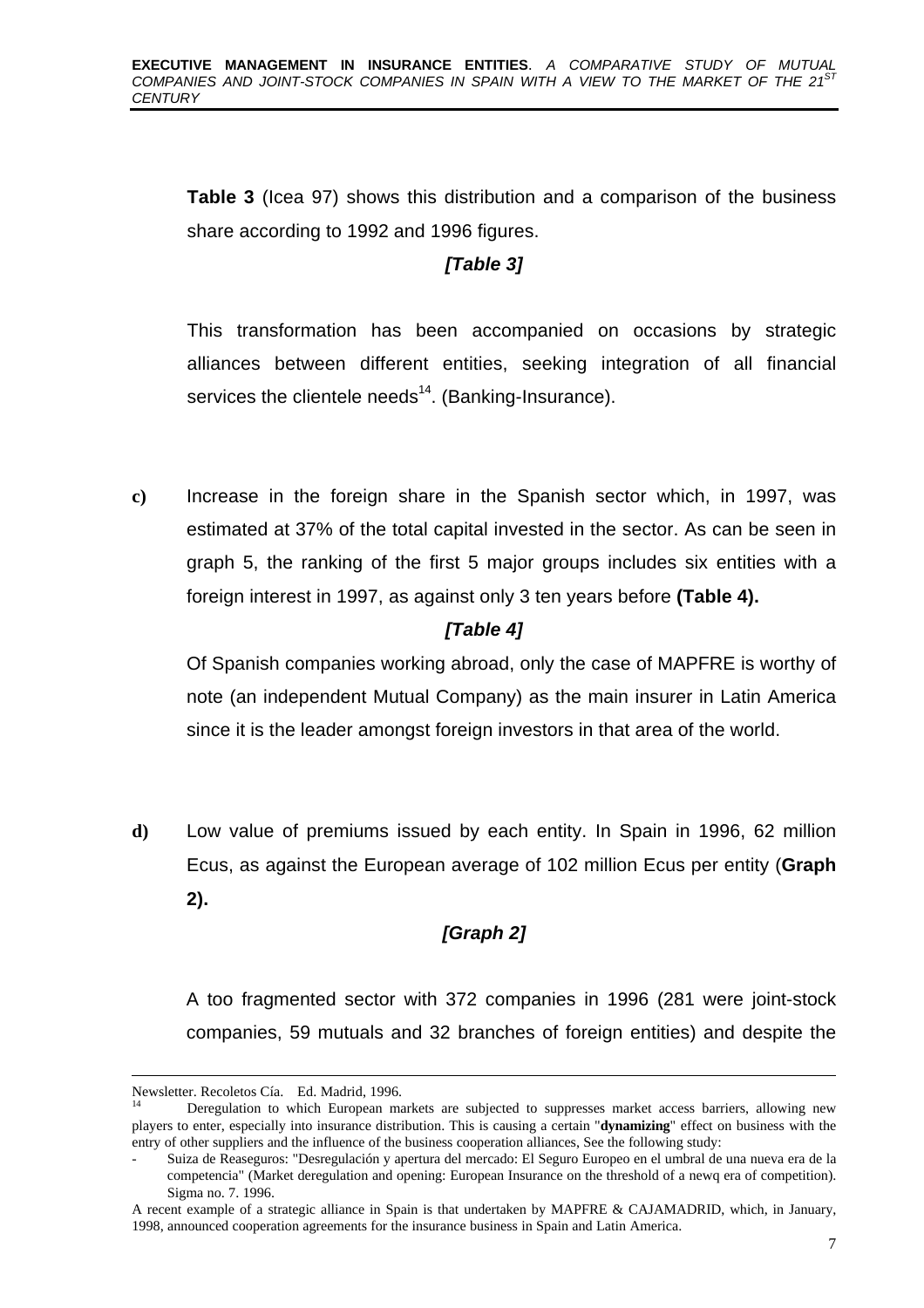restructuring carried out (in 1993, there were 456 companies), it is envisaged that concentration processes will accelerate, turning into merger and takeover operations<sup>15</sup> or clientele portfolio assignments.

**e)** Despite the historical and actual importance of the mutualist sector<sup>16</sup> in the world and in Spain, the number of mutual companies is declining **(Graph 3)**. The sector has not been alien to the numerous company concentration and transformation processes occurring over the last fifteen years, which has led to a strengthening of competition in the market place and the requirement of higher levels of technical or financial guarantees. In 1988, there were 144 mutual companies in Spain (18.3% of the market's premiums) and, in 1996, there were 59 companies (11.3%). This represents a drop of 59% in mutuals as against a reduction of 20.2 % in the total of Spanish entities **(Graph 3)**.

## *[Graph 3]*

Together with the disappearance of some entities, the transformation of mutuals (a phenomenon known as "demutualization"<sup>17</sup>) was carried out through merger processes or portfolio assignment to other mutuals and even partial or total transformation into Joint-Stock Companies, seeking more

<sup>15</sup> <sup>15</sup> In order to survive, companies endeavour to have the turnover necessary for improving their competitiveness and this has recently increased merger and take-over operations, as shown by the following table for the period 1995-97, with examples affecting both Europe and Spain:

| <b>THE ACOUIRER</b>                                                                                                                                                                                                                                        | THE ACOUIRED                                                                                                                                                                                                                           |
|------------------------------------------------------------------------------------------------------------------------------------------------------------------------------------------------------------------------------------------------------------|----------------------------------------------------------------------------------------------------------------------------------------------------------------------------------------------------------------------------------------|
| <b>Europe</b><br>SUN ALLIANCE GROUP (U.K.)<br>MUNCHENER RÚCK (Germany)<br>SWISS RE (Switzerland)<br>LLOYD'S TSB (U.K.)<br>AXA (France)<br>PRUDENTIAL (U.K.)<br>CREDIT SUISSE (Switzerland)<br>GENERALI (Italy) B ALLIANZ (Germany)<br>ZURICH (Switzerland) | ROYAL INSURANCE (U.K.)<br><b>AMERICAN RE (USA)</b><br>MERCANTILE AND GENERAL RE (U.K.)<br>LLOYD'S ABBEY LIFE (U.K.)<br>U.A.P. (France)<br>SCOTTISH LA AMICABLE (U.K.)<br>WINTERTHUR (Switzerland)<br>A.G.F. (France)<br>B.A.T. (U.K.). |
| Spain<br>GENERALI<br><b>EAGLE STAR</b><br>PELAYO<br><b>ZURICH</b>                                                                                                                                                                                          | <b>LA ESTRELLA</b><br><b>SUIZA Div. VIDA</b><br>MUNAT SEG. GEN./VIDA<br>A. M. SEG. VIDA                                                                                                                                                |

Source. Sánchez Ramos, J.: "El proceso de fusiones y adquisiciones. Un análisis del sector asegurador". Novedades de seguros. Ernst&Young. Nov. 1997.

<sup>16</sup> An idea of the significance which mutual insurance companies still have is shown by the fact that, in 1996, within the classification of the "largest 500 firms" for the Fortune magazine, 19 Life and Health entities appeared and another two asset insurance entities (USA, Japan, Great Britain and Switzerland) with a total of 503,712 million US dollars. The market share of the mutuals in the European Community in 1993 was 15% and 11.3% in Spain for 1996. See:

\*FORTUNE: "Global 5 Hundred". Fortune, Aug. 4, 1997 (pages 21 to 23).-

\*MARTÍNEZ MARTÍNEZ, M.A., CAMINO BLASCO, D., ALBARRÁN LOZANO, I.: "Las Mutualidades de seguros generales . Spanish Insurance Magazine no. 92. January 1998. (Pages 51 to 88).

As an example, see:

\* MARTÍNEZ MARTÍNEZ, M.A. & others: "Las Mutualidades de seg....". (paper cited). Spanish Insurance Magazine no 92. 1998.

<sup>\*</sup> GUIN, P. & COLLINS, S. "Having it both ways". Best's Review. Sept. 1997 (pages 66 to 69).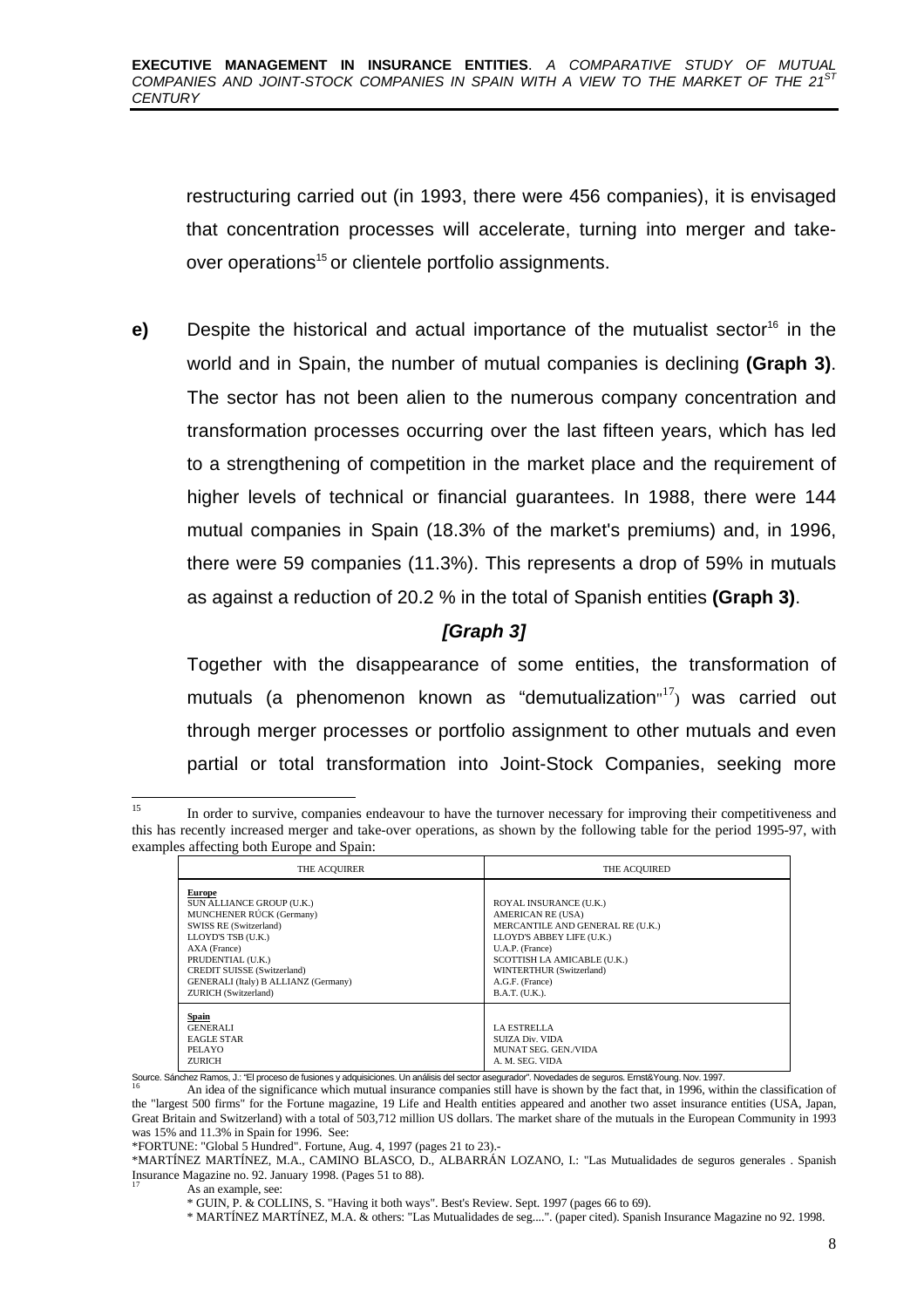flexible management units in the new entity, which could solve the problem of financing their growth.

**f)** Deregulation and freedom of establishment and operations caused by applying the Damage and Life Insurance directives to Spanish legislation (Act 30/95 on Private Insurance Regulation and Supervision).

As a summary of this reference framework, we would underline that insurance companies operating in Spain are in a highly competitive market where financial products are mixed with insurance formulas, with the presence of new operators, with gentler growths than in the past and with a more demanding clientele as regards services provided.

It is expected that flexibility in the organizational structures of companies, their quality directed to insurance processes adding value to the customer and the encouragement of factors making him loyal<sup>18</sup> will determine the success of each entity (CAPA, 1996) $19$ .

We shall be delving into these reasons in this study and into the management modes distinguishing joint-stock companies from insurance mutuals in Spain.

#### **3. MUTUAL COMPANIES AND JOINT-STOCK COMPANIES**

Shareholders in a joint-stock company exercise their rights and pressure on the senior executive (the *agent* in the *theory of an agency*, proclaiming the company's

-

<sup>\*</sup> CINCO DÍAS.: "Prudential reaviva el debate sobre la desmutualización del seguro". Madrid, 16 February, 1998.

<sup>18</sup> LADO COUSTE, N. & MARTÍNEZ MARTÍNEZ, M.A.: "Market orientation and Business performance in the Spanish Insurance Sector". The Geneva Papers on Risk and Insurance. Oct. 1997 (pages 571 to 590).

<sup>19</sup> CAPA: "l'organization et la competitivité des entreprises". Paris, Feb. 1996.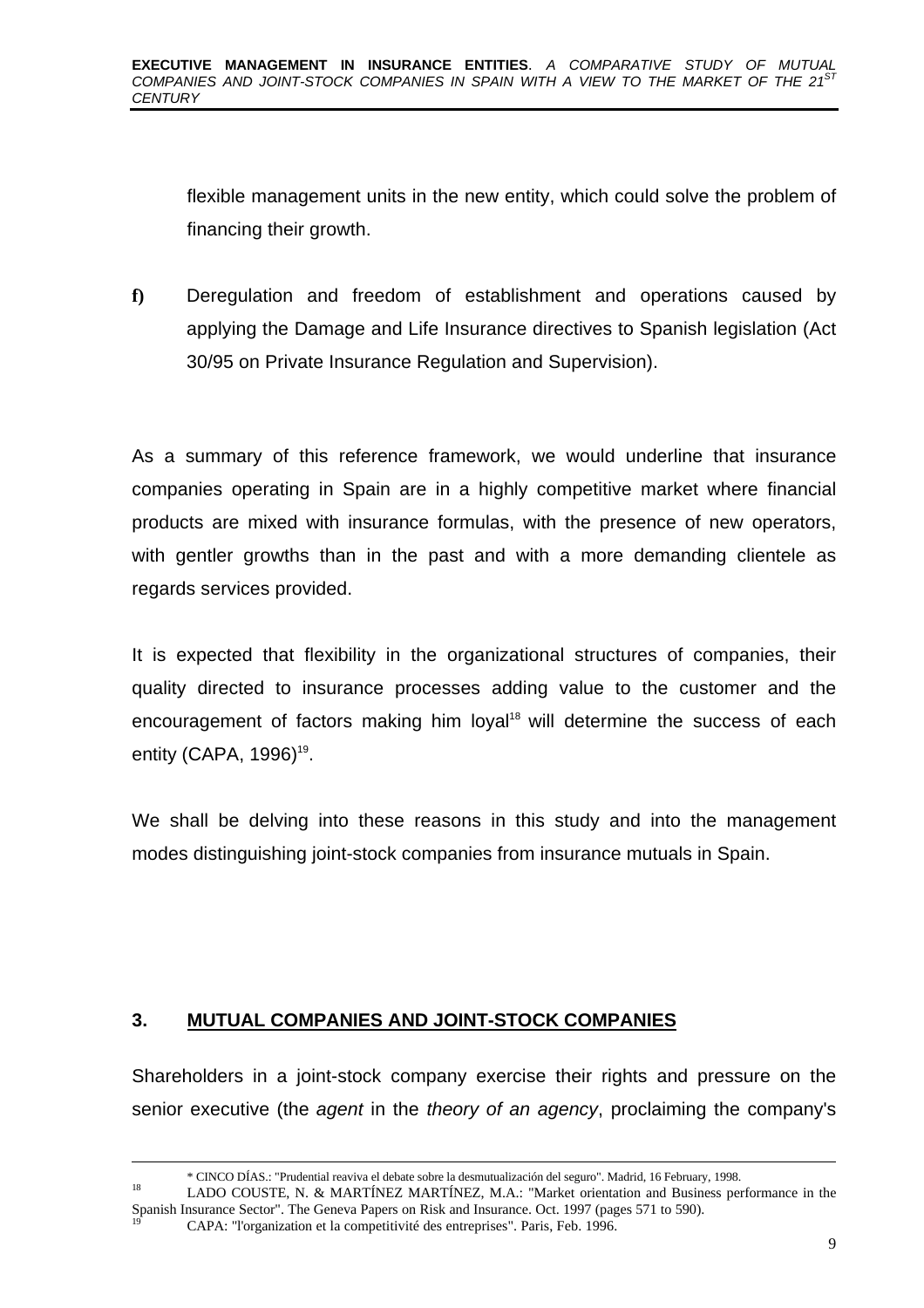economy)<sup>20</sup>, whilst in a mutual company, the figure of the *mutualist* is superimposed on that of the *insurance taker*<sup>21</sup>, with a capacity to exercise his rights of control over the *agent<sup>22</sup>*.

Mutual companies are organized in the form of an association and are run by boards elected from amongst their members. These mutualists, inasmuch as they are customers, will behave rationally as they will be interested in high quality, low cost insurance products, whilst the shareholder in the joint-stock company will demand the highest possible rate for obtaining a return on his investment.

## **3.1. INSURANCE ENTITY MANAGEMENT AND ADMINISTRATION**

The well known company object of mutual companies $^{23}$  leads them to be characterized by the lack of a profit motive whilst in a joint-stock company, the priority object is dominated by the economic nature of the capital investment.

Both institutions are under pressure from market competitors, and must maximize their efficiency and customer attention. The profit obtained by the mutual company, which is not used to lower the cost of the policies sold, will serve to build up financial reserves and improve its solvency or attend to the growth of the business. The Joint-Stock Company has greater opportunities when seeking finance in capital markets, and can thus supplement its own self-financing capability.

 $20$ See:

<sup>-</sup> Fama, E.F.: "Problemas de agencia y teoría de la empresa". Información Comercial Española. July 1984.(pages 53 to 65)

<sup>-</sup> Jensen, M. C. & W. H. Meckling: "Theory of the firm". Journal of financial economics". Vol. 3 n1 4 Oct. 1976.  $_{21}^{5}$  (pages 305 to 360).

The Insurance Taker (MAPFRE Insurance Dictionary 1992) is "the person who takes out the insurance from the insurer and undertakes to pay the premium... and may not be the insured who generally gives rise to payment of compensation"

See: Castelo Matrán, J. & Guardiola, A.: MAPFRE Insurance Dictionary. Editorial MAPFRE, Madrid 1992.

<sup>&</sup>lt;sup>22</sup> Adkins , J.B.: "The policyholder perspective on mutual holding company conversions". Journal of insurance regulation. 16 n1, autumn 1997 (pages 5 to 15)

<sup>23</sup> Maleville, M.H.: "Vers un statut de la mutualité europénne". Revue Générale des Assurances. Paris n1 4 (page 741).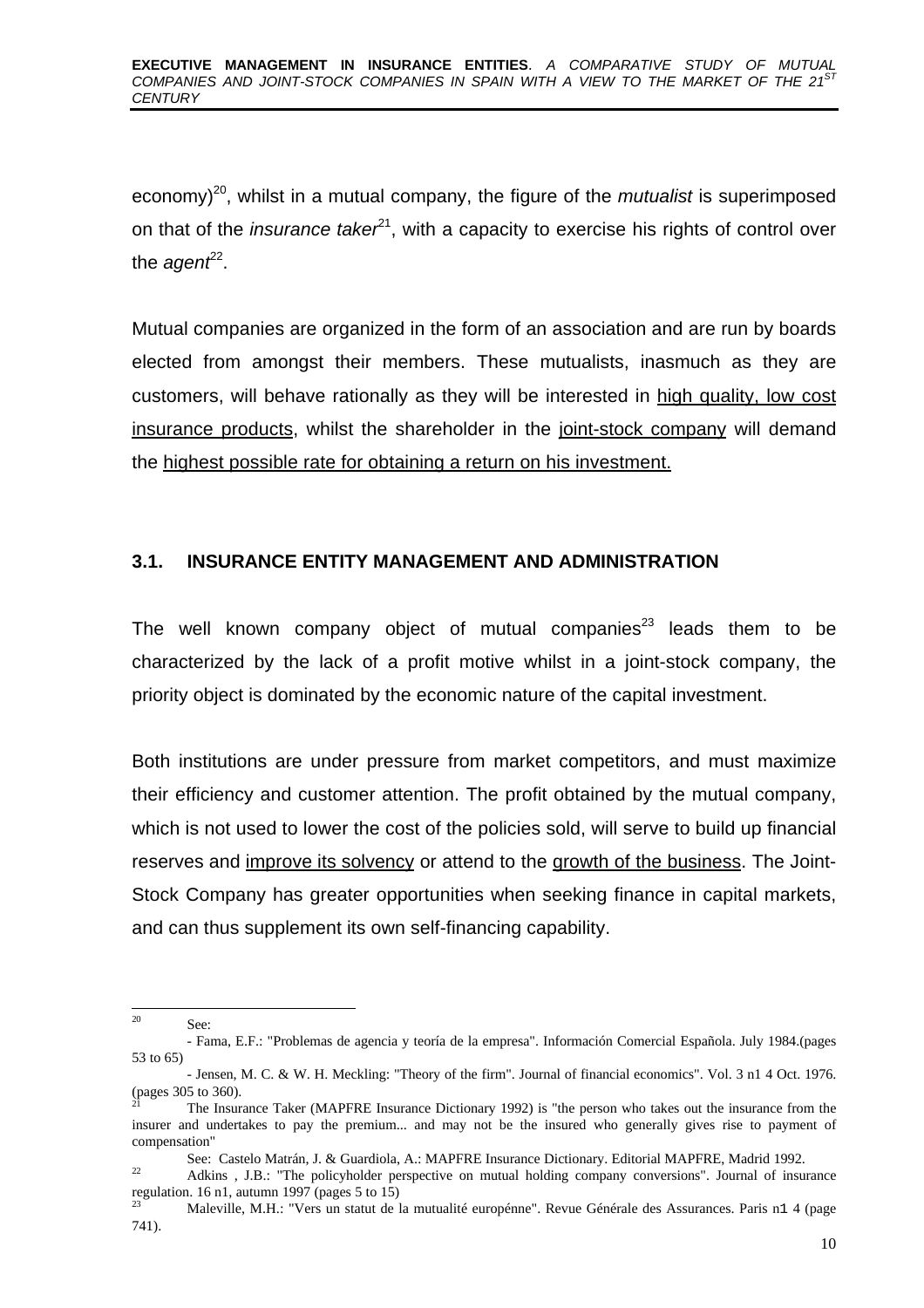According to current Spanish legislation in force (Act 30/1995 on Private Insurance Regulation and Supervision and Commercial Code and the Companies Act 22/12/1989), both types of entity are characterized by the management peculiarities as shown in the following table.

|  | Differences in regulations for managing insurance companies |  |  |
|--|-------------------------------------------------------------|--|--|
|  |                                                             |  |  |

| <b>MUTUAL COMPANIES</b>                                                                                                                                                                                                                                                                                                                                                                                                                                                                                                                                                                                                                                                                                                              | <b>JOINT-STOCK COMPANIES</b>                                                                                                                                                                                                                                                                                                                                                                                                                                                                                                                                                                                                                                                                                                                                                                                                   |  |  |  |
|--------------------------------------------------------------------------------------------------------------------------------------------------------------------------------------------------------------------------------------------------------------------------------------------------------------------------------------------------------------------------------------------------------------------------------------------------------------------------------------------------------------------------------------------------------------------------------------------------------------------------------------------------------------------------------------------------------------------------------------|--------------------------------------------------------------------------------------------------------------------------------------------------------------------------------------------------------------------------------------------------------------------------------------------------------------------------------------------------------------------------------------------------------------------------------------------------------------------------------------------------------------------------------------------------------------------------------------------------------------------------------------------------------------------------------------------------------------------------------------------------------------------------------------------------------------------------------|--|--|--|
| Non profit making institutions.<br>The mutualist has a dual nature, both as<br>$\blacksquare$<br>associate member and as insurance taker.<br>Mutualists are totally equal; no privileges.<br>$\overline{\phantom{0}}$<br>They have an economic fund accumulated in<br>$\overline{a}$<br>management; mutual fund.<br>Mutualists decide on the destination of each<br>fiscal year's results: an increase in assets or<br>return of the premium surplus. If results are<br>negative, there may be an obligation for<br>mutualists to pay a special levy, even if the<br>fiscal year affected has elapsed.                                                                                                                               | Mercantile Company, set up to obtain profit.<br>$\blacksquare$<br>Shareholder as the owner of an aliquot part<br>$\blacksquare$<br>of the capital.<br>The shareholder's rights are linked to the<br>$\blacksquare$<br>number of shares he owns. There may be<br>different rights.<br>Own economic fund: Share Capital.<br>$\omega$<br>Shareholders participate in the distribution<br>$\mathbf{r}$<br>of company profits and assets resulting<br>from liquidation. Shares are transferable.<br>The shareholder responds for company<br>debts up the amount of his stake.                                                                                                                                                                                                                                                       |  |  |  |
| <b>Management Bodies</b>                                                                                                                                                                                                                                                                                                                                                                                                                                                                                                                                                                                                                                                                                                             |                                                                                                                                                                                                                                                                                                                                                                                                                                                                                                                                                                                                                                                                                                                                                                                                                                |  |  |  |
| <b>MUTUAL COMPANIES</b>                                                                                                                                                                                                                                                                                                                                                                                                                                                                                                                                                                                                                                                                                                              | <b>JOINT-STOCK COMPANIES</b>                                                                                                                                                                                                                                                                                                                                                                                                                                                                                                                                                                                                                                                                                                                                                                                                   |  |  |  |
| (Act 30/1995 and current Regulations in force).                                                                                                                                                                                                                                                                                                                                                                                                                                                                                                                                                                                                                                                                                      | (Text Ref. Companies Act 1564/1989)                                                                                                                                                                                                                                                                                                                                                                                                                                                                                                                                                                                                                                                                                                                                                                                            |  |  |  |
| General meeting of the Mutual Company<br>. Senior body which expresses the collective will,<br>makes decisions though does not execute same.<br>Meets by summoning all members; equal voting<br>rights.<br>. They approve annual accounts.<br><b>Board of Directors.</b><br>. Appointed by the Meeting, exercises Control,<br>government and management of the mutual<br>company. It lays down strategies, renders<br>accounts, has powers of management and<br>appoints guarantors.<br>Chairman<br>. Legal representative appointed by the Meeting or<br>the Board. Controlled by the Board and may have<br>executive powers delegated.<br><b>Management</b><br>. Complies with the entity's day-to-day decisions by<br>delegation. | <b>General Meeting</b><br>. Senior body for decision making. Meets by<br>summons. The Articles of Association may limit<br>the right to attend to a minimum of shares<br>which must group together. Each shareholder<br>holds rights relating to his stake in the company.<br>. Approves annual accounts.<br><b>Administrators</b><br>. Are appointed by the General Meeting. They<br>represent the company statutorily. Responsible<br>to the company, creditors and shareholders.<br><b>Board of Directors</b><br>. If administration is jointly entrusted too more<br>than two people. The election of its members<br>may proportionately reflect the shares they<br>voluntarily bring together in voting. Appoints its<br>Chairman, the Executive Committee and<br>Managing Directors with the due powers-of-<br>attorney. |  |  |  |

As far as the internal organization of companies is concerned, the law recognizes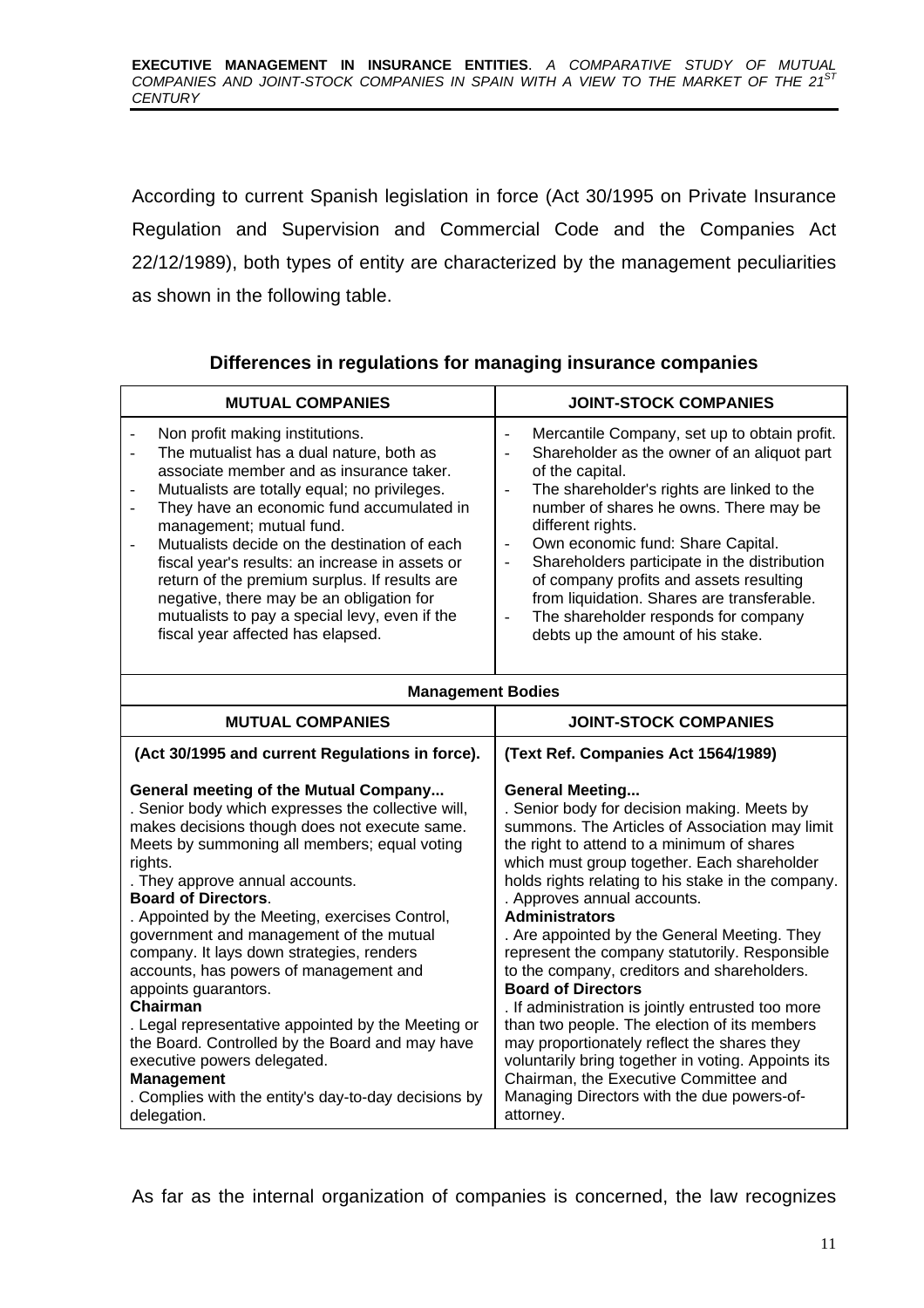that each entity's articles of association may appoint other bodies for their administration. In practice, their organizational business design is undergoing profound transformations<sup>24</sup> to adapt to new international competition and to a demand market with greater service requirements. This involves (see Graph) overcoming the functional dimension with a distribution of specialized technical tasks in companies (1) to generate structures able to optimize the specific business processes (2) of each branch (3) and at once integrate the potentials of the institution by segmentating its offer by types of clientele (4).

#### **THE EVOLUTION OF INSURANCE ENTITIES' INTERNAL ORGANIZATION**



# **3.2. BUSINESS AND ASSET STRUCTURE OF MUTUAL COMPANIES AND JOINT-STOCK INSURANCE COMPANIES IN SPAIN**

In 1996, Insurance Mutuals represented 11.3% of the market. The ten major entities

 $\overline{\mathbf{a}}$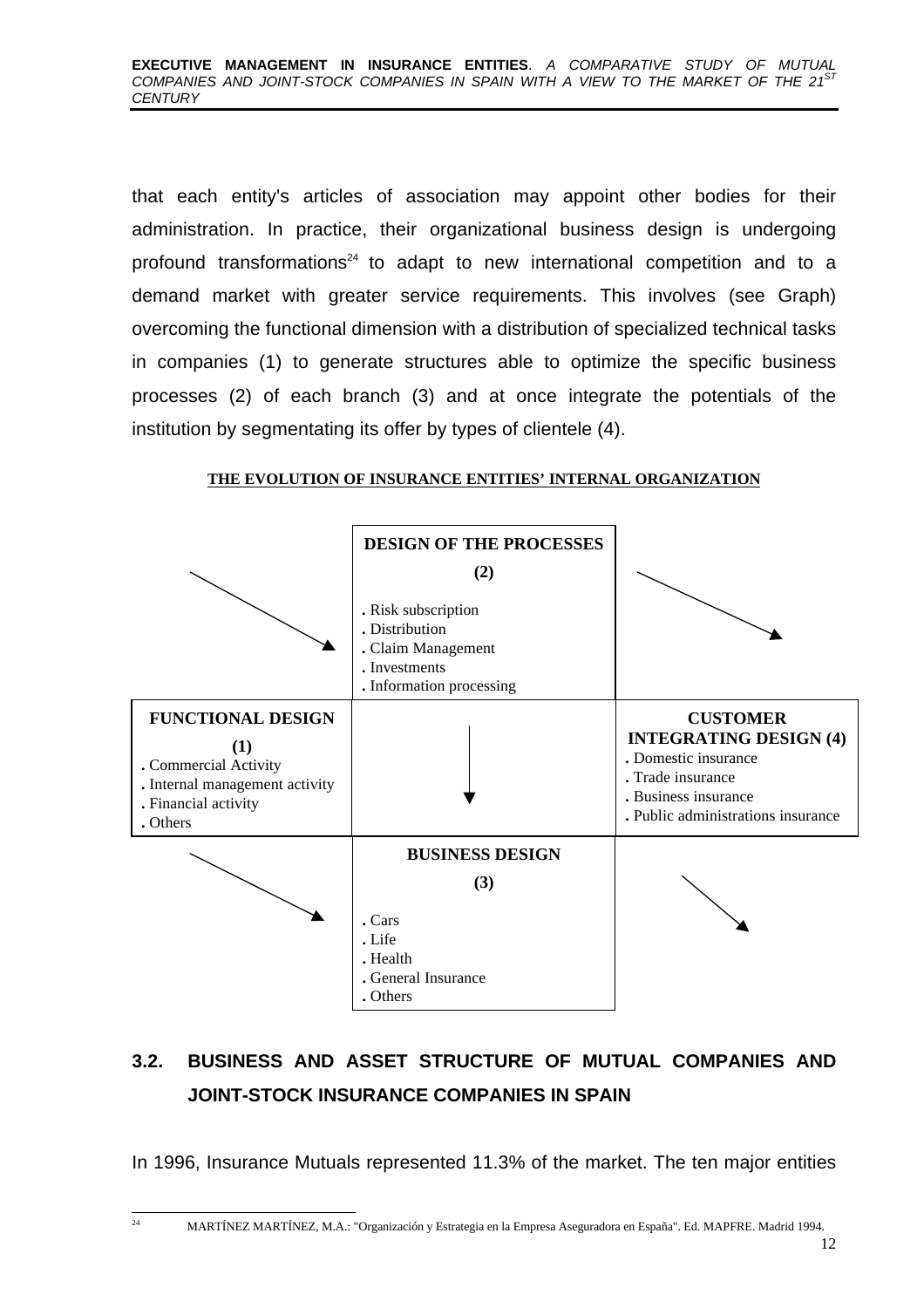alone represented 86.7% of mutualist production whilst the ten major Joint-Stock Companies represented 29.3% of its insurance production. This gives an idea of the problem involving the size of the mutuals compared to the remaining entities<sup>25.</sup>

**Table 5** compares (1996) the top ten entities for each form of company, including the absolute market share of each one, out of the Spanish total.

## *[Table 5]*

Except for two mutual entities, the results of the comparison show the difference in size of the businesses and their lesser relative influence in the large entity market.

If we examine the balance sheets of the overall insurance companies, divided according to the entity's nature, the General Insurance Mutuals subsector, with 1996 data<sup>26</sup>, totaled own funds of somewhat more than 228 thousand million pesetas and had investments in the amount of 850 thousand million pesetas as against Joint-Stock Companies with funds of 951 million pesetas and somewhat more than 7 billion pesetas invested in assets.

In the aggregate sectorial balance sheets represented in the tables in Annexes 1, 2 and 3, we would stress the heavy influence that own funds represent (mutual assets and reserves) in mutual assets with 20.8% of liabilities as against Joint-Stock Companies (share capital and reserves) with 11%; for the latter, this gives greater importance to their technical provisions as set up in the balance sheet liabilities. Another significant detail is how insurance investments are formed; for the Mutuals, as far as their assets of a tangible type are concerned, they triple the Joint-Stock Companies' (16.4% of the assets) in their influence; the latter only earmark 4.9% to this heading; this may be partially explained by the importance which buildings and constructions where they operate their offices have for the small entities, as well as a certain, more conservative trend in placing their assets.

Finally, we shall underline the importance of the Joint-Stock Companies' and

 $25$ 

<sup>&</sup>lt;sup>25</sup> With the exception of MAPFRE MUTUALIDAD, which owns 34.9% of the mutuals' issue and is first in Spanish ranking. <sup>26</sup> Source: Balance Sheet Aggregation from the Directorate General of Insurance. 1996 Annual Report.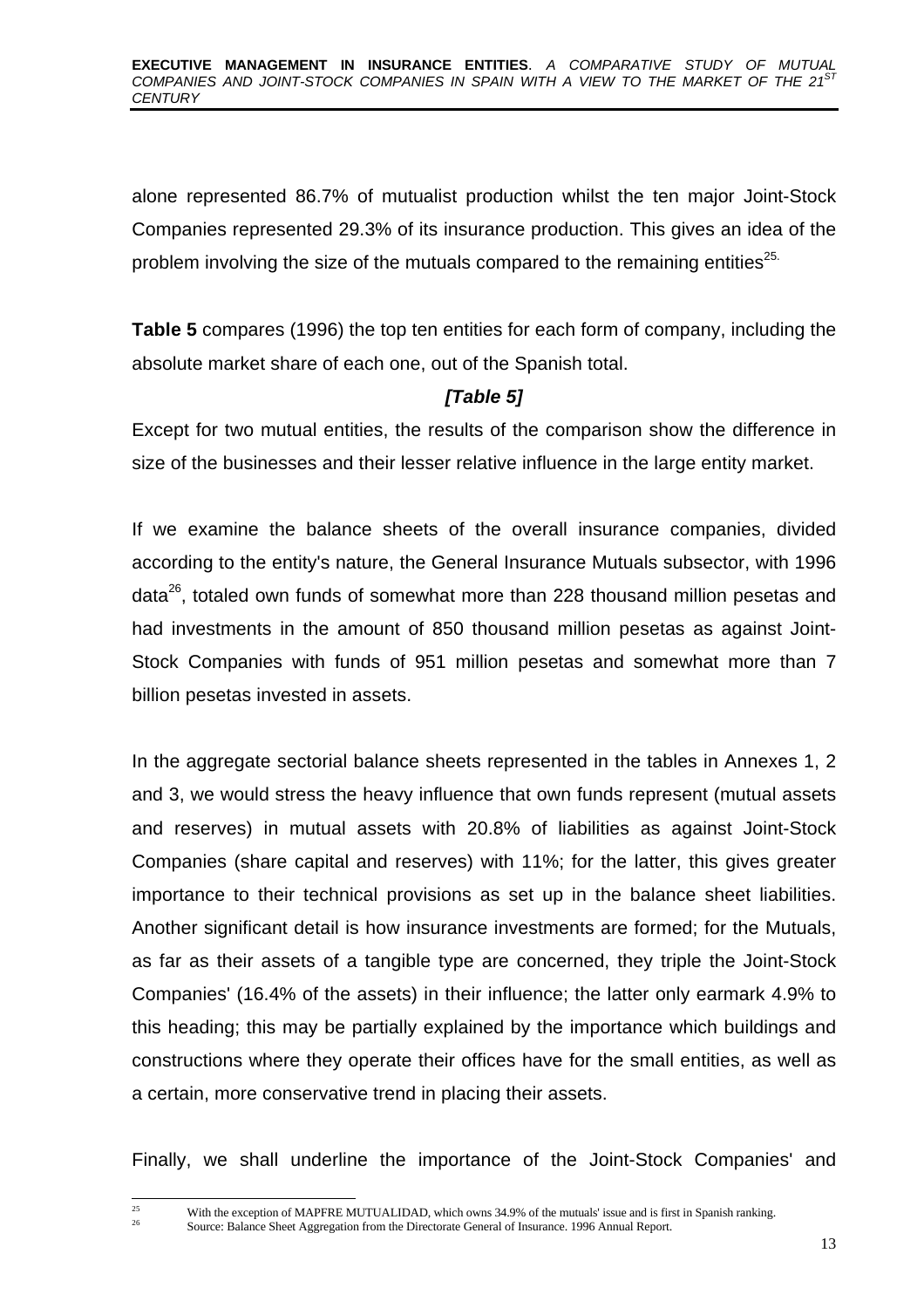Mutuals' financial investments, with respectively 6.4 and 0.6 billion pesetas in 1996 on Spanish markets, especially in fixed interest issues. This fact has determined certain recent imbalances since with the drop in return from these issues, entities are forced to improve their technical result $27$  and productivity even further.

# **4. RESEARCH ON EXECUTIVE MANAGEMENT IN INSURANCE ENTITIES. COMPARISON BETWEEN MUTUAL COMPANIES AND JOINT-STOCK COMPANIES.**

Each entity's management has the responsibility of multiplying potential factors of use to the company<sup>28.</sup> This involves exercising important aptitudes in their capability as regards leadership (Hay Group, 1995)<sup>29,</sup> which results in a climate of heavy business commitment and, finally, in high financial return for the company.

To manage in a strategic fashion involves selecting successful strategies when combining the perception of the environment which will affect the entity with the skill to flush out its competitive values (Hax  $1984$ )<sup>30.</sup>

To examine the business response to these market challenges offered by both Mutual Companies and Joint-Stock Companies in Spain, research carried out was directed to the entities' senior management with the purpose of verifying the factors determining their competitiveness, ascertaining their management systems and making comparisons between the two groups of institutions.

#### **4.1. EXECUTIVE MANAGEMENT ANALYSIS MODEL**

<sup>-</sup>The technical result of a company is that originating from the insurance activity and not the financial or investment businesses. It is the difference between the premiums collected net of commissions, less expenses for claims, administration, commercial management and reinsurance. <sup>28</sup> Pumpin, C. & García Echevarría, S.: Dinámica empresarial. Una nueva cultura para el éxito de la empresa. Díaz de Santos, Madrid 1990.

<sup>29</sup> Loma-Hay Group.: "Leadership for the 21st Century". Hay Co. 1995 (research work carried out on 28 North American Life insurance entities).

<sup>30</sup> Hax, A.C. & Majluf, N.S.: Strategic Management: an integrative perspective. Prentice Hall. Inc. Englewood Cliffs, New Jersey, 1984 (page 50).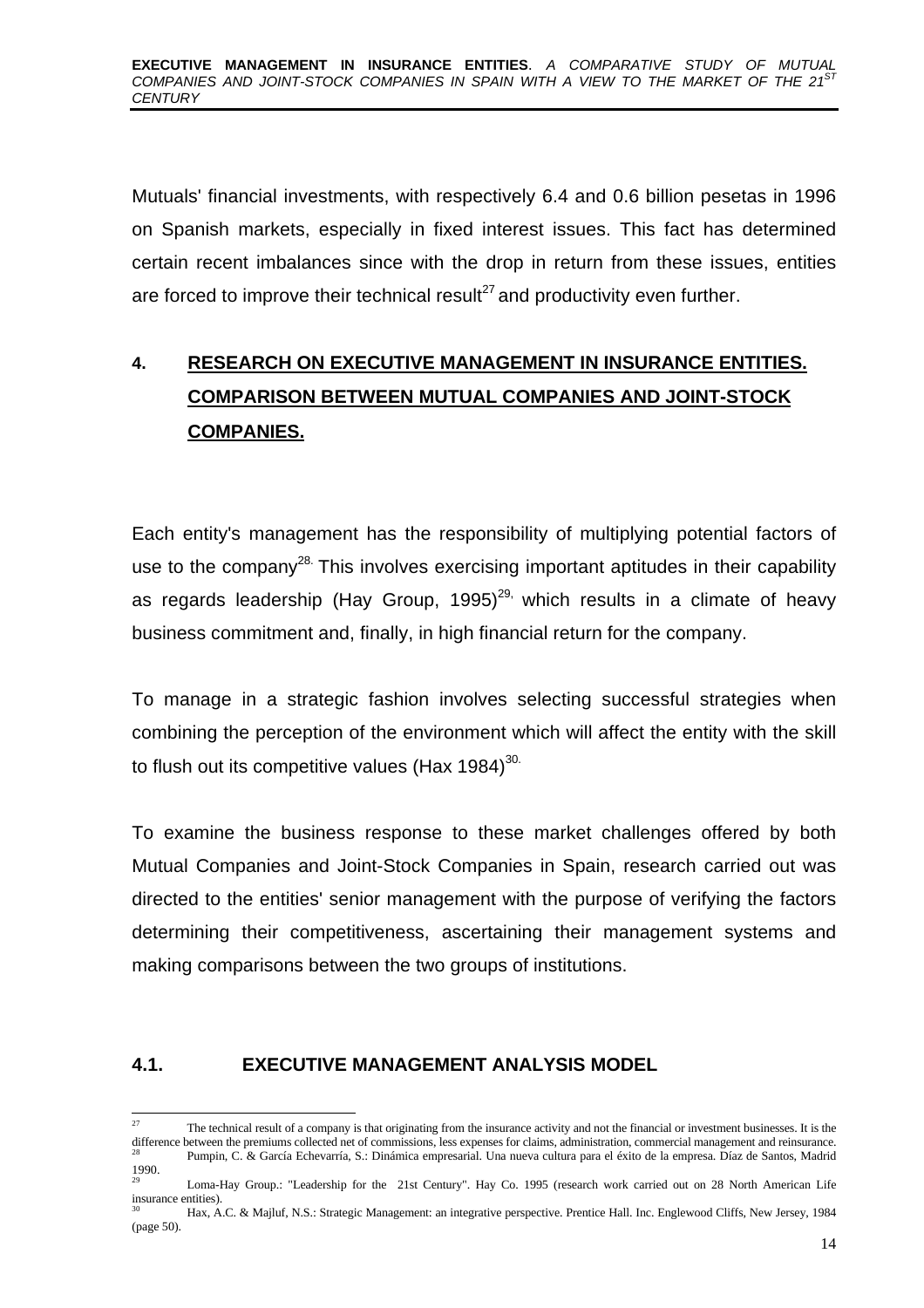Based on the work of C. Pümpin, 1993 $^{31}$ , the working model used was explored in the preceding investigation mentioned earlier (M.A.Martínez & others, 1998) $^{32}$  in an endeavor to reproduce companies' competitiveness potential, their management systems and view of the future manager for each group of activities.

The model is represented in the following diagram:

| <b>Competitive Potentials</b><br><b>ENVIRONMENT</b> | <b>Competitive Potentials</b><br><b>INTERNAL</b> |
|-----------------------------------------------------|--------------------------------------------------|
| Legal regulations                                   | Business philosophy                              |
| Investors                                           | Market Image                                     |
| Other competitors                                   | Competitive premiums                             |
| (Banks, new channels, etc.)                         | Product mix                                      |
| Economy of scale                                    | Closeness to customers                           |
| <b>Financial market</b>                             | Distribution network                             |
| Technology, Information                             | Staff qualification                              |
| <b>Systems</b>                                      | <b>Investment Policy</b><br>٠                    |
| Growth in consumption and<br>٠                      | Efficiency<br>and<br>speed<br>in                 |
| saving                                              | handling claims                                  |
| <b>New Risks</b>                                    |                                                  |

#### **EXECUTIVE MANAGEMENT FOR INSURANCE ENTITIES**



 $31$ <sup>31</sup> Pümpin, C. & García Echevarría, S.: Estrategia Empresarial. Ed. Díaz de Santos. Madrid 1993. (page 182).<br>Adortíaca Martínez, M.A. & othere: "Lee Mutualidades de Secures..." (werk aited), 1008. Spanish Insuranc

<sup>32</sup> Martínez Martínez, M.A. & others: "Las Mutualidades de Seguros....". (work cited). 1998. Spanish Insurance Magazine no. 92 (pages 51 to 88).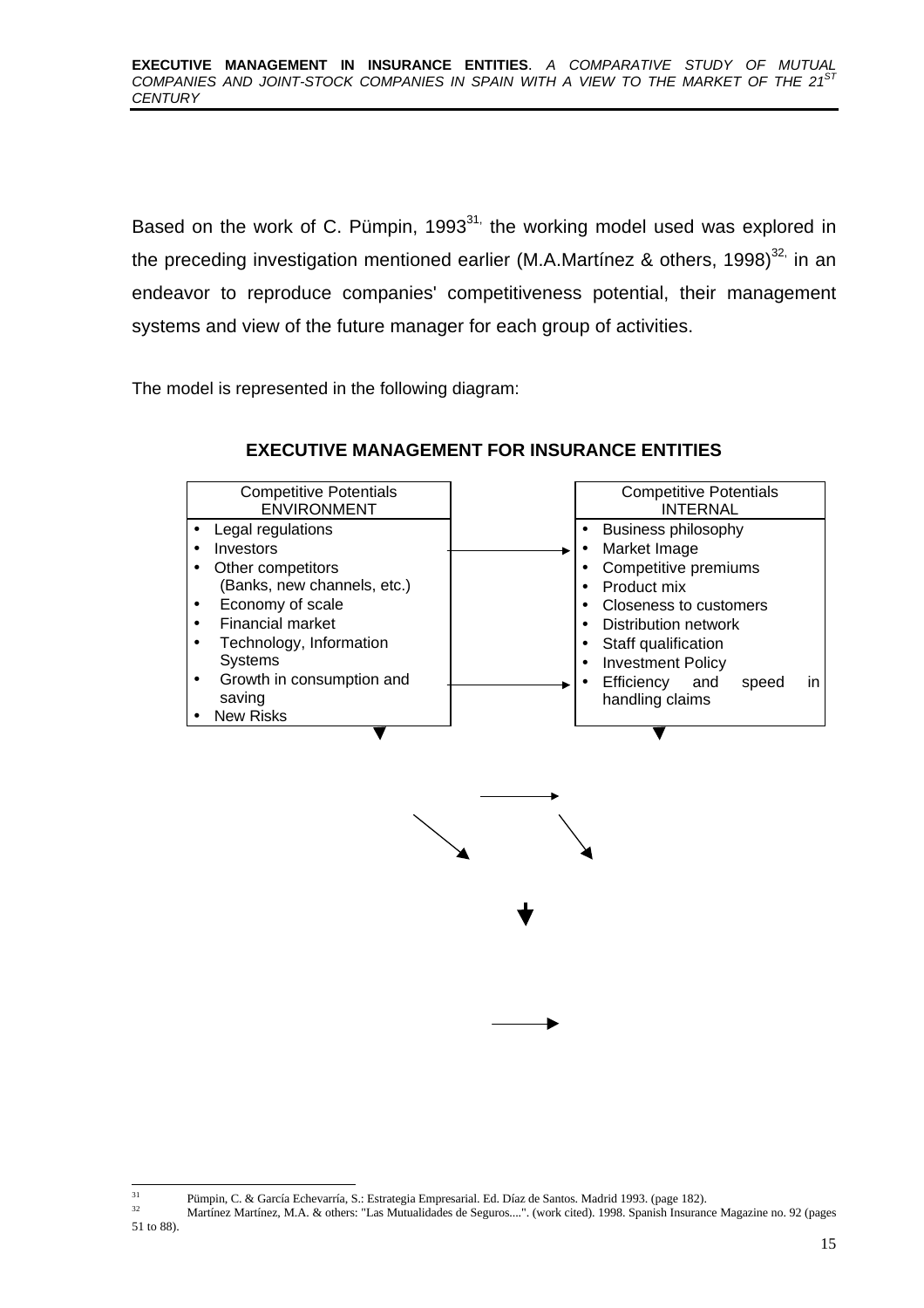In order to operate with the model, the authors undertook an empirical analysis, conducting a survey with 16 questions grouped into five blocks and including 73 variables referring to the entities' general data, their management systems (culture, strategy and organization) and the environmental or competition factors which affect and will affect the entity.

In general, for each question, reflection was requested in the form of previously drawn up replies and marks on a scale from 1 (minimum adaptation to the proposal) to 5 (maximum adaptation).

Groupings of entities surveyed in the multivariant statistical analysis with similar behaviour were also considered<sup>33.</sup>

# **4.2. GENERAL SAMPLE DATA**

We availed of 14 questionnaires in mutuals and 41 from Joint-Stock Companies to undertake the empirical study. The survey carried out amongst the mutuals was prior to that performed on the joint-stock companies. Despite the difference in timing, the results obtained were not affected since the questions were the same and referred (in both cases) to fiscal 1966.

| <b>MUTUAL COMPANIES</b>                          | <b>JOINT-STOCK COMPANIES</b>                         |
|--------------------------------------------------|------------------------------------------------------|
| Questionnaire sent to 55 entities March/April    | Questionnaire sent to 320 entities in October/Nov.   |
| 1997.                                            | 1997.                                                |
| - Replies from 14 Mutuals: 25.4% of the entities | - Replies from 41 companies: 14 of the entities with |
| with 90.8% of the sector's volume of premiums.   | 16% of the sector's volume of premiums.              |

Processing carried out in the SPSS Program, version 7.5.

 $33$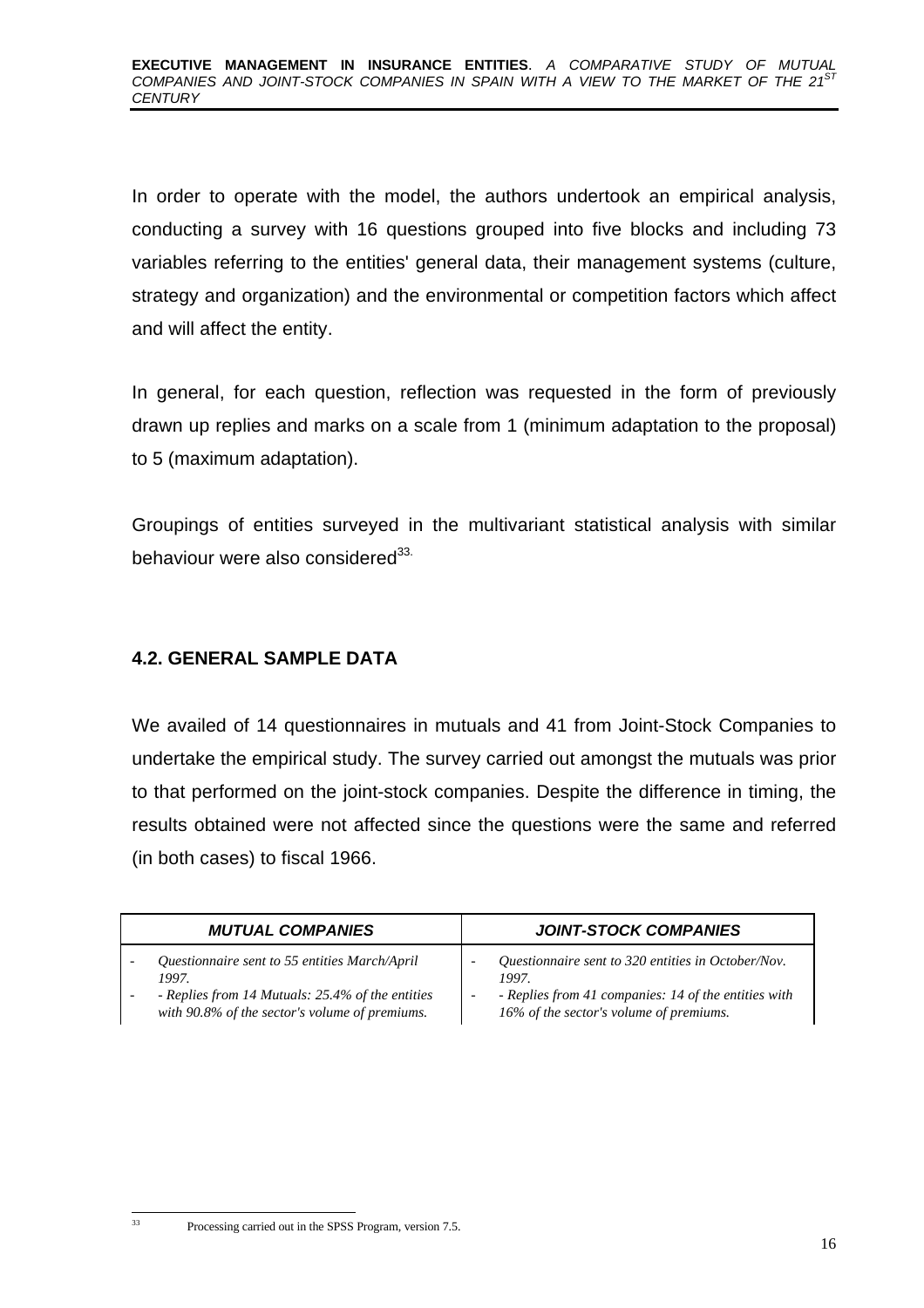#### **EXECUTIVE MANAGEMENT IN INSURANCE ENTITIES**. *A COMPARATIVE STUDY OF MUTUAL* COMPANIES AND JOINT-STOCK COMPANIES IN SPAIN WITH A VIEW TO THE MARKET OF THE 21<sup>S</sup> *CENTURY*

| Entities with a long tradition. 13 have been       | 16 companies have been operating for over 25 years    |
|----------------------------------------------------|-------------------------------------------------------|
| operating for more than 25 years in Spain (mainly, | in Spain (mainly, with 5 exceptions).                 |
| with 2 exceptions).                                | 78% cover the whole of Spanish territory.             |
| 86% operate over the whole of Spain. The rest in   | $\overline{\phantom{a}}$                              |
| the regions.                                       | Distribution of the size of the Joint-Stock           |
| Distribution of the size of the Mutuals:           | Companies:                                            |
| - More than 25,000 million pesetas of premiums in  | - Over 25,000 million Ptas., 13 companies.            |
| 1996, 5 companies.                                 | - Less than 25,000 million Ptas., 28 companies.       |
| - Less than 25,000 million pesetas of premiums in  | 78% have a workforce of less than 500 employees       |
| 1996, 9 companies.                                 | and three entities exceed 1000 employees.             |
| - 50% have a workforce of less than 500 employees  | Distribution of the business by branches:             |
| and only one entity exceeds 1000 (8 large Mutuals  | $\overline{\phantom{a}}$                              |
| are between the replies).                          | - 9.8% of the J-SCs have their business concentrated  |
| Distribution of the business by branches:          | in cars (over 70% of the issue) and 26 companies do   |
| - 35.7% of the Mutuals have their business         | not operate in this branch.                           |
| concentrated in Cars (over 70% of the issue).      | - 51.2% of the J-SCs operate in the Life branch and 8 |
| - 50% of the Mutuals do not operate in Life and    | of them concentrating their activity (over $70\%$ ).  |
| 78.6% do not operate in Pensions.                  | - 48.8% do not operate in General Insurance.          |
| - 42% do not operate in General Insurance (non -   | - 19.5% operate in the Health branch, concentrating   |
| Car) nor in Industrial Insurance.                  | their business therein (9 companies).                 |

With respect to the samples obtained, the following considerations are to be made:

- 1. The sample of Mutuals offers a slant in that the volume of activity of those analyzed shows that most invoice more than 25,000 million ptas. and there is no representation of small samples.
- 2. The sample of Joint-Stock Companies analyzed is also slanted: first with regard to the branch of activity (most are engaged in the Health business) and, in addition, as regards turnover, a scarce representation of 'small entities' (invoicing less than 1000 million pesetas) and an excess of companies whose business exceeds 25,000 million pesetas. Four of them are amongst the first 10 and their market share is over 10% of the total.

The relative representativeness as a function of turnover is comparable with the % of representation these entities have in the Spanish sector targeted for study.

Due to the afore-mentioned slants, we cannot consider that the samples behave normally. Despite this, the values obtained from the "t test $34"$  carried out amongst the groups of entities divided as a function of their production volume show that there

-

<sup>34</sup> COCHRAN, W.G.,: Técnicas de Muestreo. CECSA. México, 1976.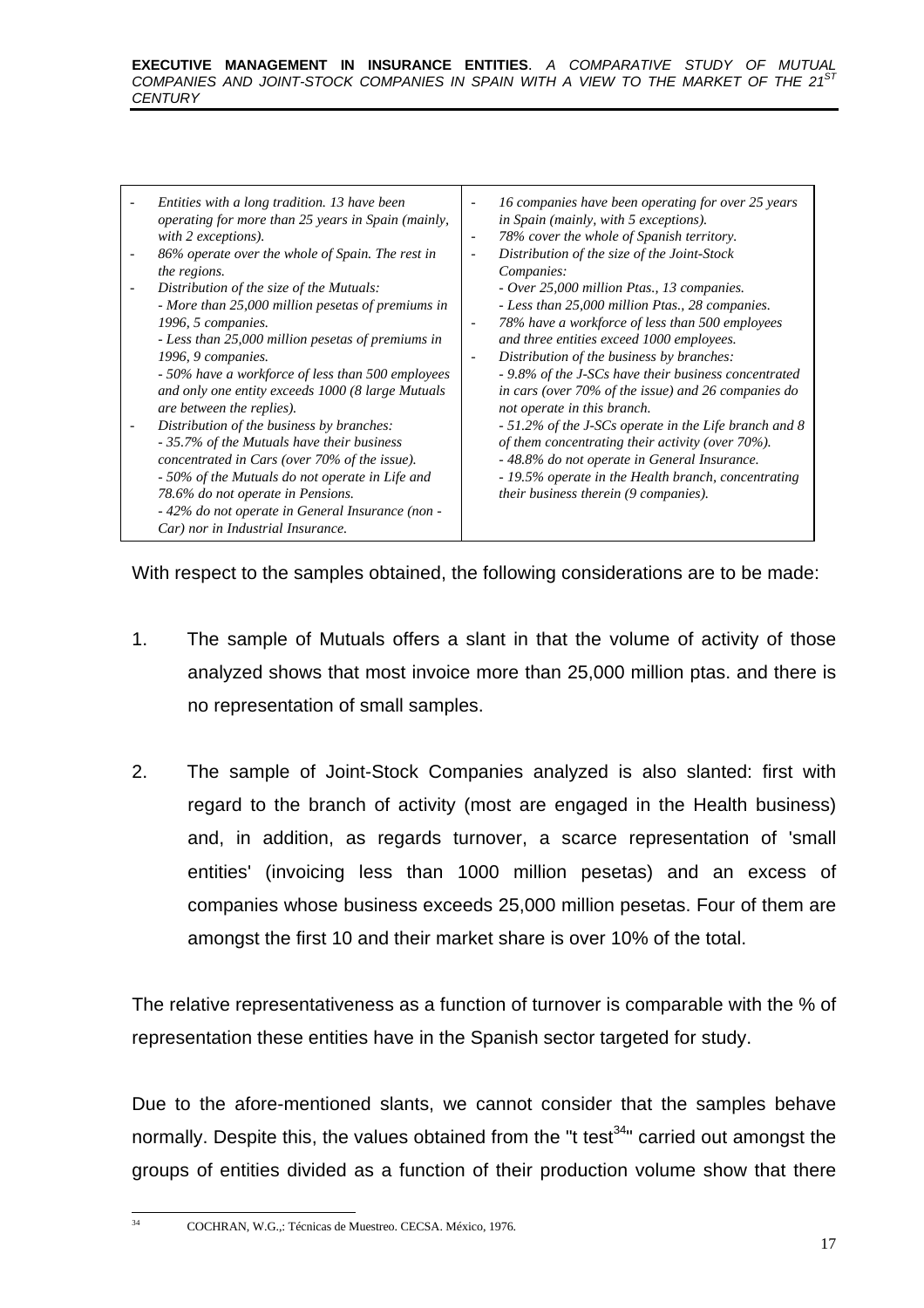are no large significant differences in the behaviour of mutuals and joint-stock companies as studied (Level of credibility slightly over 93%).

## **4.3. ENVIRONMENTAL FACTORS**

The strategic potentials represented by the environment in the opinion of each entity's senior management are analyzed in two groups: a) main factors determining the future and b) Spanish market opportunities; (see **table 6)**.

# *[Table 6]*

With respect to the future, the Mutuals are firstly concerned about new distribution channels and, to a lesser degree, about the specific entry of the banking sector or the increase in requirements as regards their entities' financial capacity. Some of these concerns re-occur with Joint-Stock Companies though somewhat dispersed between the new channels and entry of the bank sector into insurance distribution.

With regard to Spanish market opportunities, both the large Mutuals and, to a lesser extent, Joint-Stock Companies, consider the importance which the Life insurance market will represent. This becomes even more patent when considering the 15 largest sized Joint-Stock Companies since they coincide in its importance in 82.4% of cases.

# **4.4. INTERNAL COMPETITIVE TYPE FACTORS**

A list of essential factors in management is offered, from which we would pinpoint those given in **Table 7**.

# *[Table 7]*

For the overall companies, the most important variables are, for the Mutuals, the speed of response to a claim with 92.8% of replies above 'important', and closeness of the customer with 85.8%, whilst in the Joint-Stock Companies, speed of response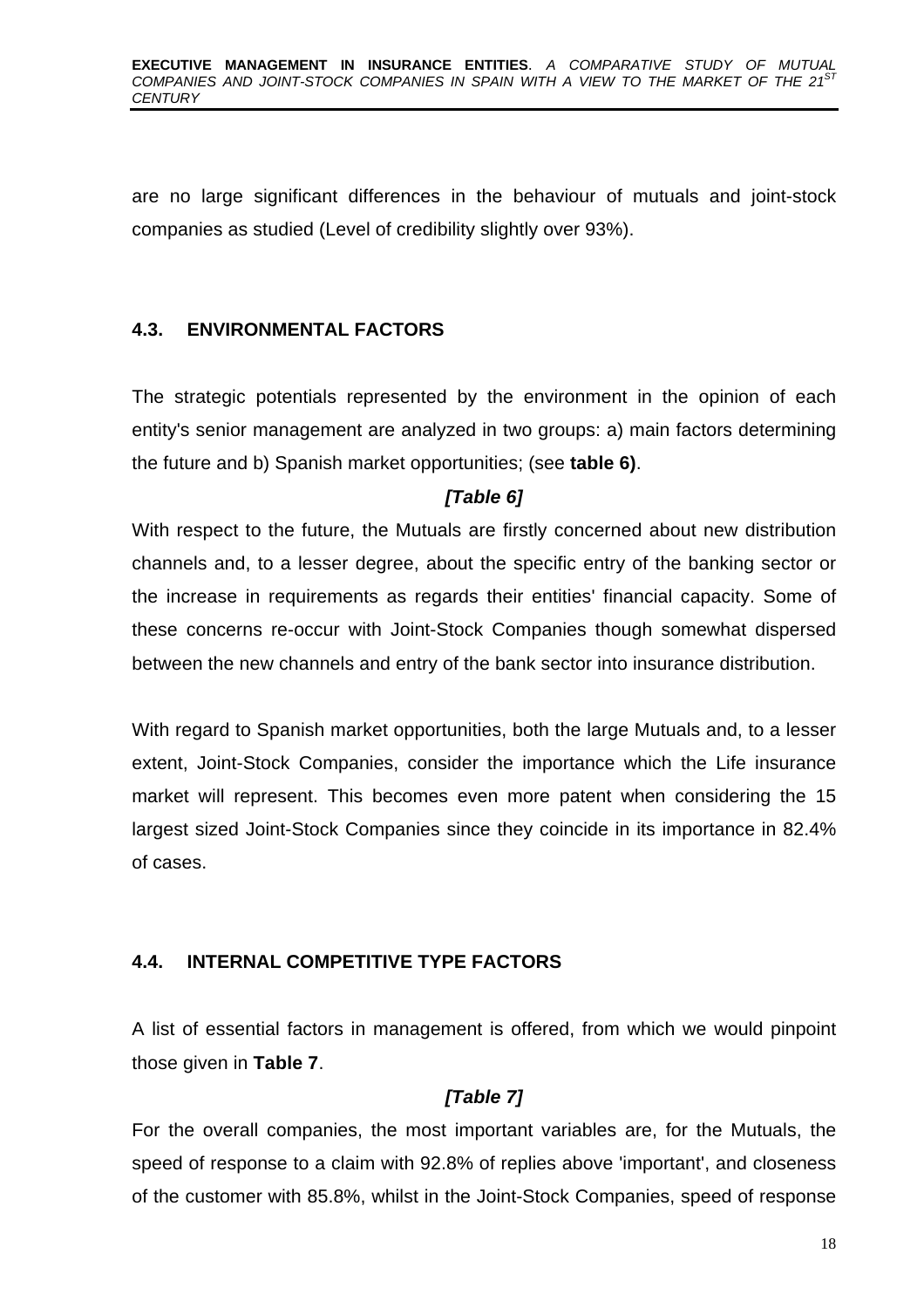to a claim is recognized by 95.1% of the surveys and, in second place, human resource qualification as a factor of great importance for 87.8% of the total of those surveyed; this importance shows up as even more significant for the largest Joint-Stock Companies which would seem to appreciate this factor more intensely as 94.1% of those surveyed respond with a value higher than important.

With regard to the most important distribution channel for the companies, the survey supports the fact of the breadth of own agents being the most important (71.4% for the Mutuals and 60.9% for the Joint-Stock Companies) as against other options such as direct sale (35.7% for the Mutuals and 48.8%) for the Joint-Stock Companies) or Brokers (14.3% for the Mutuals and 14.7% for the Joint-Stock Companies).

#### **4.5. MANAGEMENT SYSTEMS**

This heading has been divided into three sections, **a:** strategic values of the institution, **b:** Management instruments used and **c:** predominant form of organization. **Table 8** lists the most noteworthy variables.

#### *[Table 8]*

With regard to the values sought by each institution, mutuals and joint-stock companies coincide in considering the quality of services provided, closeness to the customer and orientation towards results as the most important.

As regards the strategies most characterizing the way companies are run, in the case of the mutuals, the search for improvement in solvency and speed of response to the customer stand out for 100% of the entities (as a value above 'important' for 92.8% of those surveyed) as against the joint-stock companies which do not give such current importance to their strategies, and underline their orientation towards improving quality (90.3%) and reducing costs and computerization (90.3%).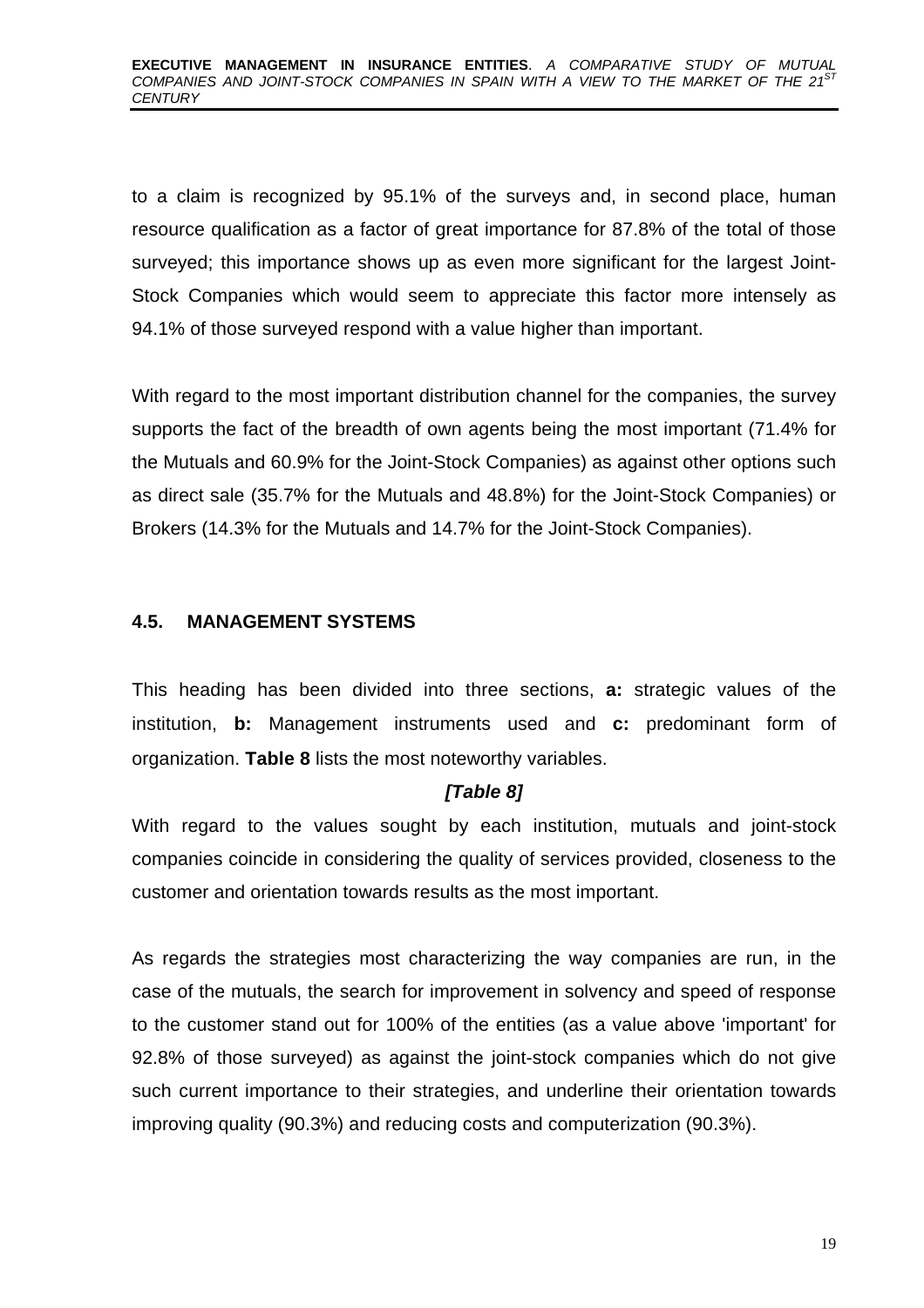The most common form of organization both in mutuals and smaller joint-stock companies is the functional structure which gives way to the divisional model in the largest companies (although highly dispersed in the sample of mercantile companies).

## **4.6. KEY FACTORS FOR THE BUSINESS FUTURE**

In the last block of information found, both the mutuals and joint-stock companies lay greatest importance **(Table 9)** on the variables deriving from their internal management (technical efficiency for 92.8% of the mutuals and 92.7 of the Joint-Stock Companies) as against other possibilities of regulatory aids (such as fiscal benefits).

## *[Table 9]*

# **4.7. STRATEGIC GROUPINGS**

The analysis of the surveys carried out is completed with a search for analogies in management systems and modes of strategic action in order to characterize the insurance entities studied.

The multivariant processing chosen was the "cluster" method which classes companies (mutuals and joint-stock companies separately) whilst maximizing both the internal homogeneity of each group created and the heterogeneity of their grouped behaviours. The "Beverage" type analysis was used for the hierarchical cluster method and that of the "average Ks" for the non-hierarchical $^{35}$ .

<sup>-</sup><sup>35</sup> The hierarchical method arises from the singular case as a group and uses the lesser averages of its "Euclides" distances whilst the non-hierarchical one calculates the number of groups according to the remoteness of each singular case from the "centroid" thereof.

See:

<sup>-</sup> Bisquerra Alzina, R.: Introducción Conceptual al análisis multivariante. Vol. I & II. Editorial PPU. Barcelona 1989.

<sup>-</sup> Cuadras, C.M.: Métodos de análisis multivariante. Editorial Enniban. Barcelona, 1981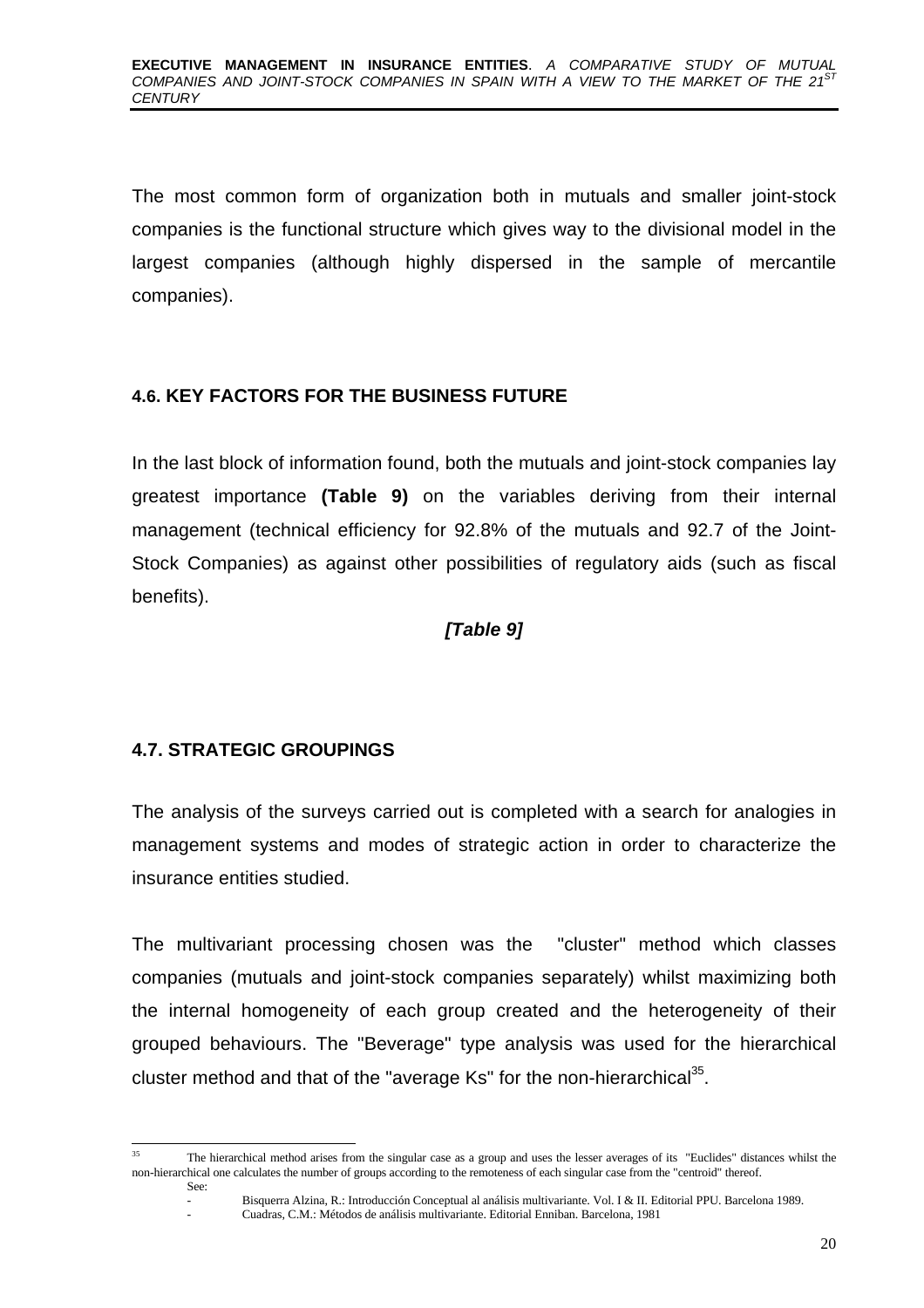In the case of mutuals, for instrumental and organizational aspects of management at the due time<sup>36</sup>, clearly defined groups will not be found so, therefore, the analysis was only addressed for the factors defining operative values and strategies.

**Table 10** contains the variance analysis of the variables examined. The factors most contributing to reinforcing the differences between groups are worked out in the processing, in order to label their type.

# *[Table 10]*

In the case of mutual entities, 6 differentiated clusters were found, where 4 groups were identified with a labelled orientation, such as:

- <sup>q</sup> 1 Mutual oriented towards "integral competitiveness"
- <sup>q</sup> 7 Mutuals oriented towards "nationwide growth and autonomy"
- <sup>q</sup> 2 Mutuals with a certain preference for "merging"
- <sup>q</sup> 2 Mutuals with greater difference towards considering the strategy of a future "company transformation" as predominant.

A further two groups had mixed strategies without defining the type.

For those entities whose legal form is the Joint-Stock Company's, 9 clusters were found, of which 7 with strategic orientations defined by type were identified:

- <sup>q</sup> 25 Companies oriented towards "company change and external growth"
- <sup>q</sup> 2 Companies with a preference towards generalized "company expansion"
- <sup>q</sup> 2 Companies particularly oriented towards "company change"

-

- <sup>q</sup> 3 Companies preferably oriented towards the value of "credibility" as differentiation from competitors
- <sup>q</sup> 3 Companies oriented towards "growth outside their traditional sphere" together with another two groups with mixed, unlabelled orientations.

- Ruiz Mayo, F.. & others: Análisis Estadístico de encuestas. Datos cualitativos. Editorial A. C. <sup>36</sup> Martinez Martínez, M.A. & others: "Las mutualidades de seguros..." (work cited). 1998.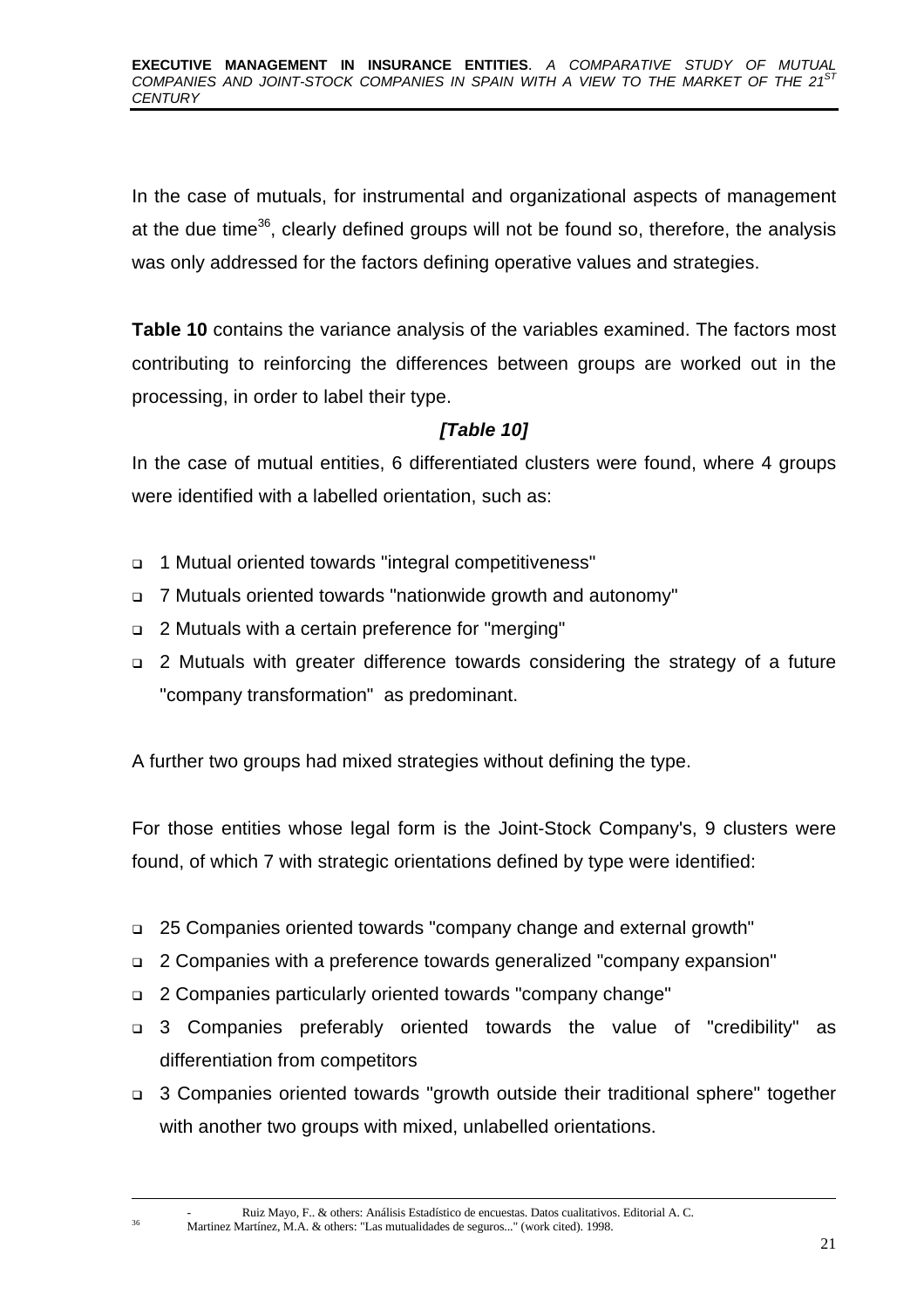**Tables 11 and 12** summarize the characteristics of the groups found:

# *[Table 11] [Table 12]*

# **5. CONCLUSIONS**

The foregoing paragraphs include the main references as regards the major transformation the Spanish insurance sector is undergoing, which heavily influence their competitiveness.

The mutual company particularly requires management solutions in order to meet these challenges; strategic changes which will take advantage of the value of their spirit to serve the mutualist (customer) to add value to what is offered, even though this change is accompanied by certain company transformations leading the entities to a more competitive size. The small mutual has to modernize its management, as shown when appraising improved technique and information technology as a key to its future success whilst at once having to become used to working in business alliances with other entities.

Joint-stock companies and mutuals are concerned with how the new distribution channels are multiplying, although this variable is more intense in the mutuals.

The strategic value of the human resource qualification would appear patent with greater intensity and preference for the joint-stock companies than for the mutuals. The latter are more concerned with making their competitiveness more expeditive for the customer and offering highly competitive premiums.

The organization of the small companies surveyed, both joint-stock and mutuals, has a predominantly functional approach (making techno-commercial activities specialized) with a trend to grow through dividing their structure whilst at once diversifying their branches. Materializing instruments of management and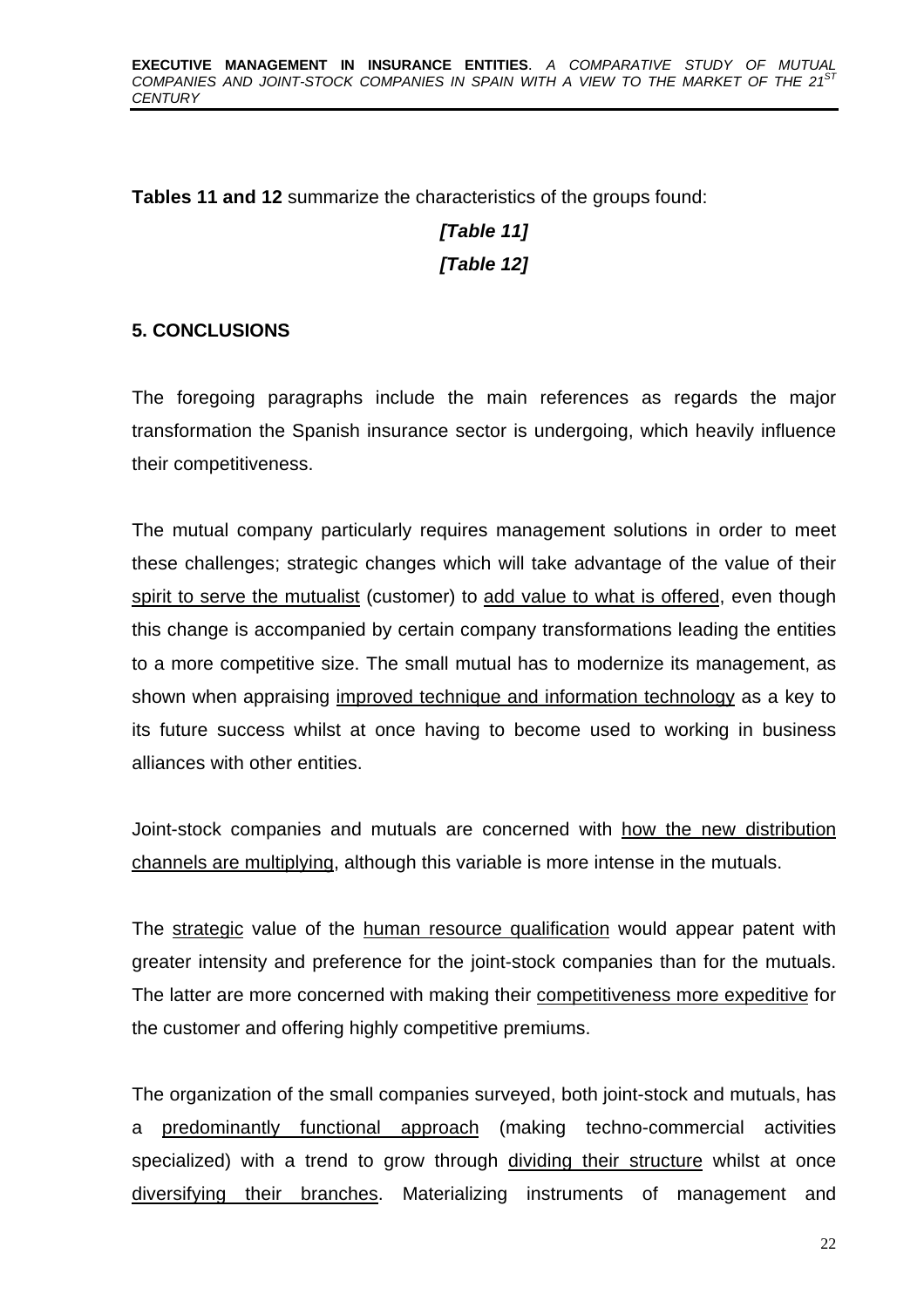#### **EXECUTIVE MANAGEMENT IN INSURANCE ENTITIES**. *A COMPARATIVE STUDY OF MUTUAL COMPANIES AND JOINT-STOCK COMPANIES IN SPAIN WITH A VIEW TO THE MARKET OF THE 21ST CENTURY*

coordination, such as strategic plans (only drawn up by 57% of the mutuals surveyed) is more common in the Joint-Stock Companies.

To end, and in accordance with the data analyzed, we would add the importance of the transformations mentioned for the overall insurance sector in Spain, which should seek competitiveness on three complementary fronts: improvement in the efficiency of their management, orientation towards the customer and achieving his/her loyalty and the capacity to combine autonomy with the search for a size of business suited to the European context.

MAM/eg July '98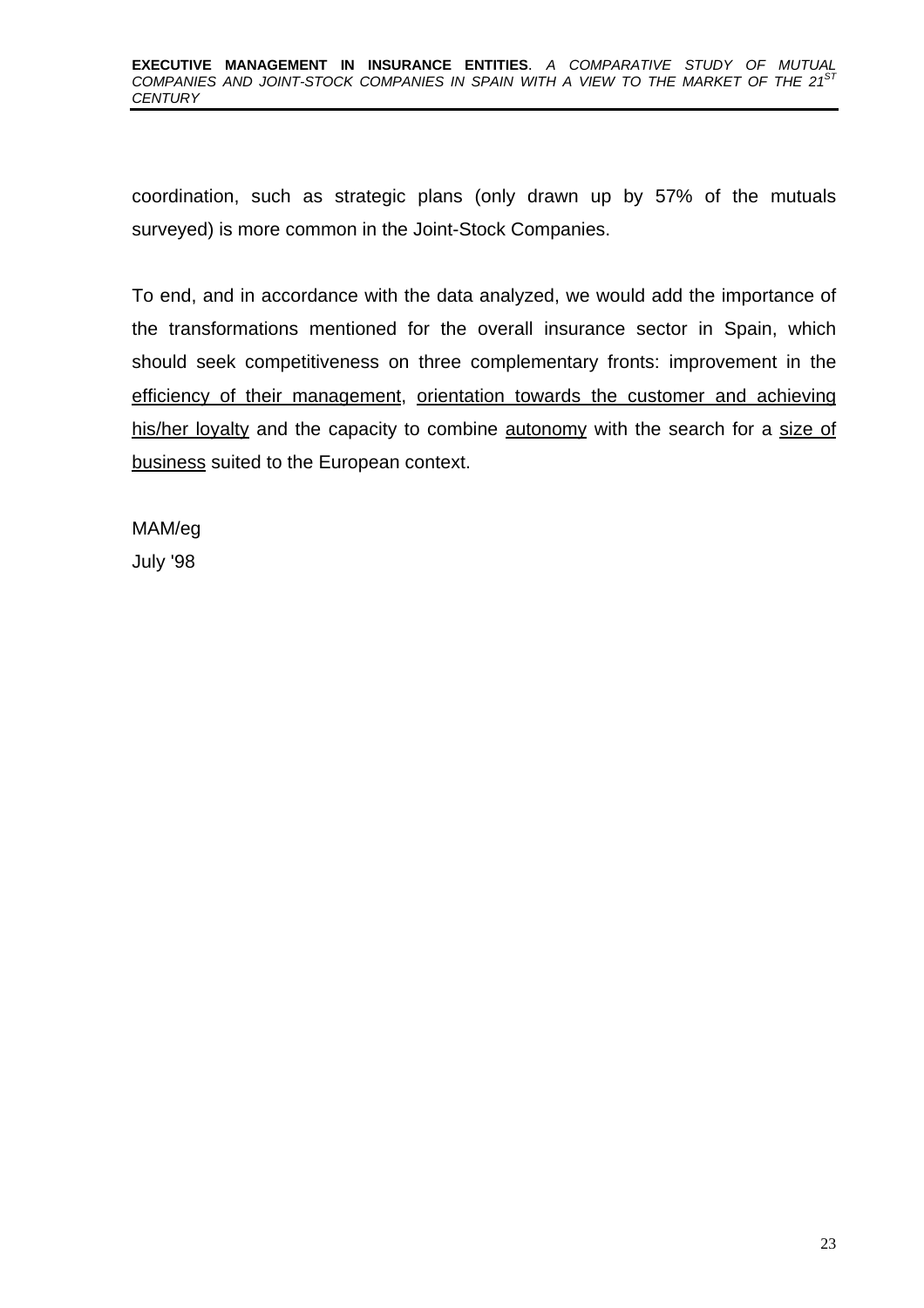#### **BIBLIOGRAPHY**

AISAM: "Equity funding and taxation of Mutual Insurance Co". Grupo de Trabajo, 1992

Adkins, J.B.: "The policyholder perspective on mutual holding companies conversions". Journal of Insurance Regulation. Otoño 1997 (págs. 5 a 15).

Attali, J.: "Geopolítica de los riesgos del siglo XXI". Gerencia de Riesgos nº 8. 1997.

Avalos Muñoz, L.M.: "El mutualismo en España y en la Europa Comunitaria". Previsión y Seguro nº 6. Julio-Agosto 1990. Madrid.

Begg, I. y Green, D.: "Panorama de las tendencias clave en el mercado de Seguros mundial". South Bank University. Londres (Dictado en la Conferencia mundial de seguros, Ginebra, 4 de julio de 1996).

Bernal Zúñiga, J.L.: "La crisis del mutualismo privado". Actualidad aseguradora nº 16. Madrid, 1994

Bigot, J.: Enterprises et organismes d'assurances. 9ª edición (6D). París, 1992.

Bisquerra Alzine, R.: Introducción conceptual de análisis multivariante. Vol. I y II. Editorial PPU. Barcelona, 1989.

CAPA: "L'organization et la competitivité des enterprises". Capa. París.Febrero, 1996.

Castelo Matrán, J. y Guardiola, A.: Diccionario MAPFRE de Seguros. Editorial MAPFRE, Madrid 1992.

CEA (Comité européen" des assurances) "European Insurance in Figures" (1996).

CEA: Les droits du contrat d'assurance. París. 1990

Cercola, R. y Coletti, M.: "La empresa que asegura a sus clientes". Ed. Mapfre, Madrid, 1996.

CINCO DÍAS: "Prudential reaviva el debate sobre la desmutualización del seguro". Madrid. 16 de Febrero de 1997.

Cochran, W.G.: "Técnicas de Muestreo". CECSA. México 1976.

Cuadras, C. H.: Métodos de análisis multivariantes. Editorial Ennibar, Barcelona, 1981.

Dirección General de Seguros "Memorias Estadísticas". España (1987-1996)

EL PAIS "Las mutuas están en forma". 12 de enero, 1997

Esteban Jódar, L.: "El mercado español de seguros". ICE nº 175. Marzo 1993 (págs. 15 a 44).

EUROSTAT (1997-1) "Statistiques des Services d'assurance "

: "Problemas de agencia y teoría de la emprea". Información Comercial Española. Julio 1984.

Farny, D.: "Decisiones estratégicas de política empresarial con que enfrentarán los aseguradores europeos hasta final de siglo". Mutualité de AISAM, París 1984-2.

Farreres Bochaca, A.: "El Mutualismo de Seguros en España" AISAM nº 40. París, 1992.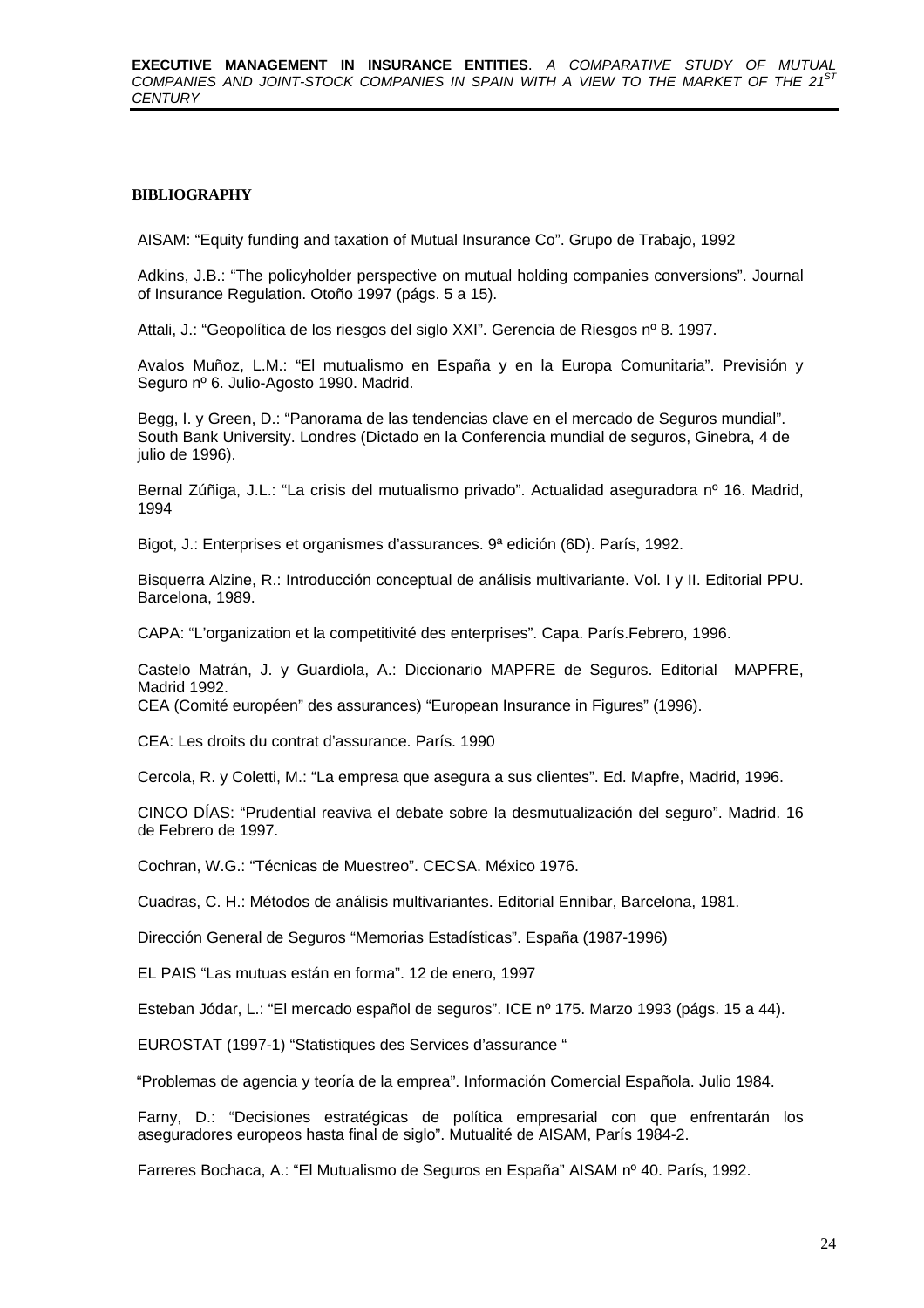Financial Times Group: "Los seguros en Europa hasta el año 2010. Enfrentarse al reto de los clientes". Newsletter. Recoletos Cía. Ed. Madrid, 1996.

FORTUNE: "Global 5Hundred". Fortune. Aug. 4, 1997 (págs. 21 a 23).

Fundación MAPFRE Estudios: "El mercado español de Seguros en 1995". Madrid Junio 1996.

Fundación MAPFRE Estudios: "El mercado español de Seguros en 1996". Madrid. Julio 1997.

Garrido y Comas, J.J.: El mutualismo privado en la Europa del S. XX. Editorial MAPFRE. Madrid, 1992.

Garrido y Comas, J.J.: El mutualismo privado en la Europa del Siglo XX. Editorial MAPFRE. Madrid 1992.

Garriges, J.: Contrato de Seguro Terrestre. Madrid. 1983.

González, Y.: "Análisis de la demanda del seguro sanitario privado". Cuaderno de la Fundación. Madrid. 1995.

Guinn, P. y Collins; S.: "Having it both wys". Best Review. Sept. 1997 (págs. 66 a 69).

Hammer, M. y Champy, J.: Reingeniering the Corporation: a manifiesto for Business Revolution. Harper Collins Pub. New York. 1993.

Hax, A.C. y Majluf, N.S.: Strategic Management: an integrative perspective. Prentice Hall. Englewoods Cliffs, New Jersey, 1984.

Jean Charles, G. y La Fargue, G.: Les Mutuelles face a L'Europe. De Verneuil. París.1994

Jensen, M. C. y W. H. Meckling: "Theory of the firm". Insurance of financial economics". Vol. 3 n1 4 oct. 1976.

Lado Cousté, N. y Martínez Martínez, M. A.: "Market orientation and Business performance in the Spanish Insurance Sector". The Geneva Papers on Risk and Insurance. October 1997 (págs. 571 a 590)

Larramendi, I.H.: "El futuro de las mutuas de seguros en España". Riesgo. Nov. 1984.

Loma-Hay Group: "Leadership for the 21<sup>st</sup> century". Hay Co. 1995.

Ley 30/1995 de 8 de noviembre de Ordenación y Supervisión de Seguros Privados. España.

Maleville, M.H.: "Critères communs d'une structure méconnue: les mutuelles". J.C.P. de E., Tomo 7 182.1992.

Maleville, M.H.: "Vers un statut de la mutualité européenne". Revue General des assurances terrestres nº 4. París 1996.

Mansilla, F. "El seguro español y las mutuas". Conferencia XVIII Asamblea General AISAM. Barcelona, octubre 1992.

Manzano, A.: Cincuenta años MAPFRE hacia el futuro. Madrid,.1983.

Martínez Martínez, M.A.: "Evolución de la distribución del Seguro: el caso de la vinculación Banca-Seguros en España". Conferencia pronunciada en Bogotá. 6 Julio 1996.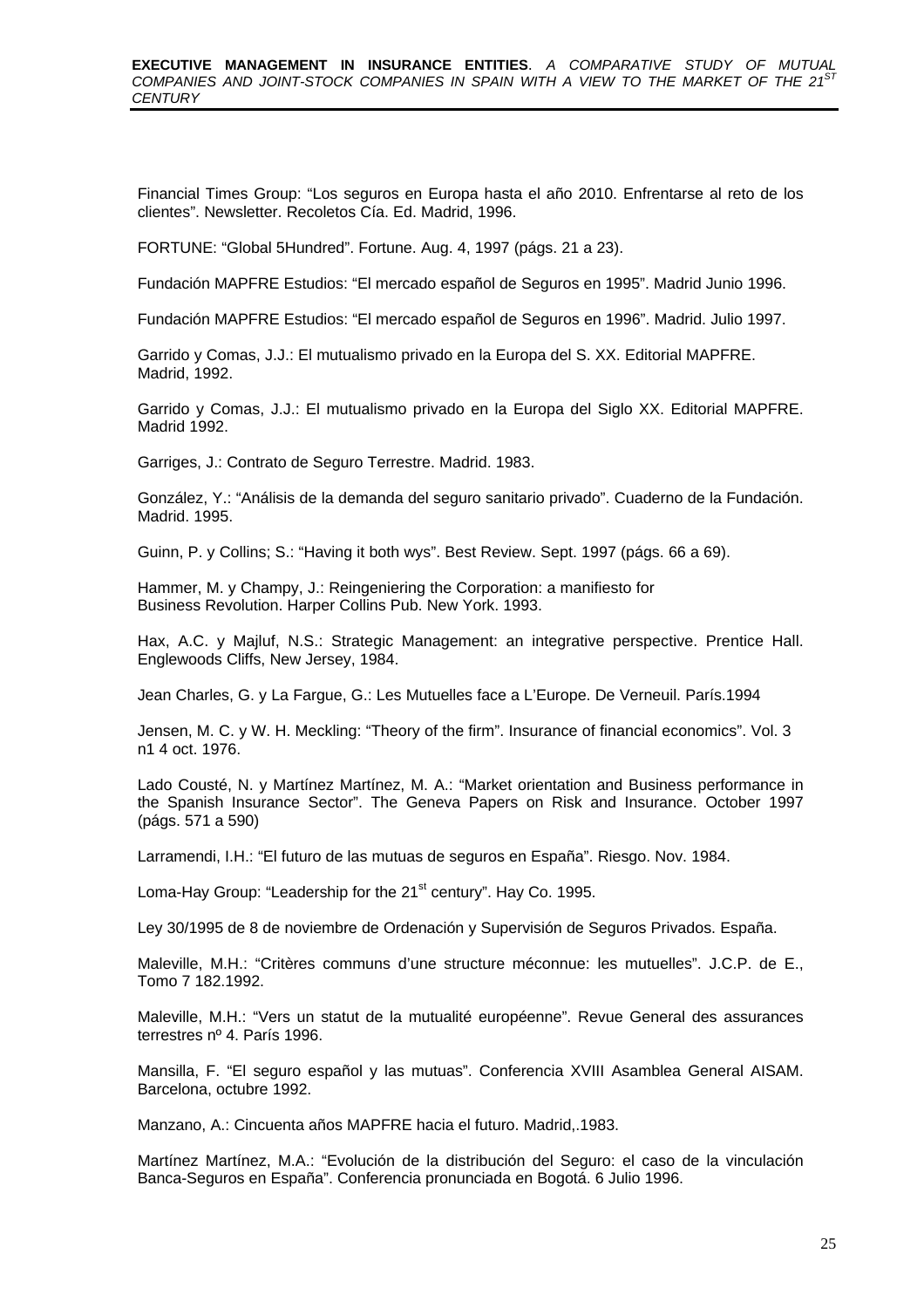Martínez Martínez, M.A.: "Las Mutualidades de Seguros Generales como entidades de propiedad colectiva: cambios en su gestión directiva". Revista española de Seguros. Nº Enero'98.

Martínez Martínez, M.A.: Organización y estrategia en la empresa aseguradora en España. Editorial MAPFRE. Madrid 1994.

Martínez Martínez, M.A.: "Nuevas necesidades del consumidor de seguros al inicio del siglo XXI. El Caso Español". Conferencia dictada en las 2as Xornadas Universitaria do Seguro. Publicado resumen Santiago de Compostela 29.4.98.

Michel, P.: "Mutualidades de Seguros y directivas europeas sobre el seguro" Mutualité de AISAM, Nº 47/2. Paris, 1996.

Newsletters: "Los Seguros en España hasta el año 2010" Recoletos Cía. Ed. Madrid, 1996.

Pümpin, C. y García Echevarría, S.: Dinámica empresarial. Una nueva cultura para el éxito de la empresa. Díaz de Santos. Madrid, 1990.

Id autores: Estrategia Empresarial. Ed. Díaz de Santos. Madrid, 1993.

Redler, E.:"European financial sector. Trends, practices and effects". Financial Times Management Report. London, 1994.

Ruiz Mayo, F. y otros: Análisis estadístico de encuestas. Datos cualitativos. Ed. A.C. Madrid, 1995.

Scism, L.: "Las mutuas de EE.UU". Wall Street Journal. Pub. por Cinco Días (España). Madrid. 30 Abril, 1997.

Sugranyes, D. : "Necesidad de Capital de las Mutuas Aseguradoras". Conferencia pronunciada en Intl. Insurance Conference. Zurich, 28-29 Nov. 1994.

Suiza de Reaseguros: "Desregulación y apertura del mercado: El seguro europeo en el umbral de una nueva era de competencia". Sigma nº 7/1996.

UNESPA: "Informes anuales del sector español" (1987-1995).

Weigel, H.J.: "El futuro del seguro mutuo" AISAM. Nº 47. París, 1996/2.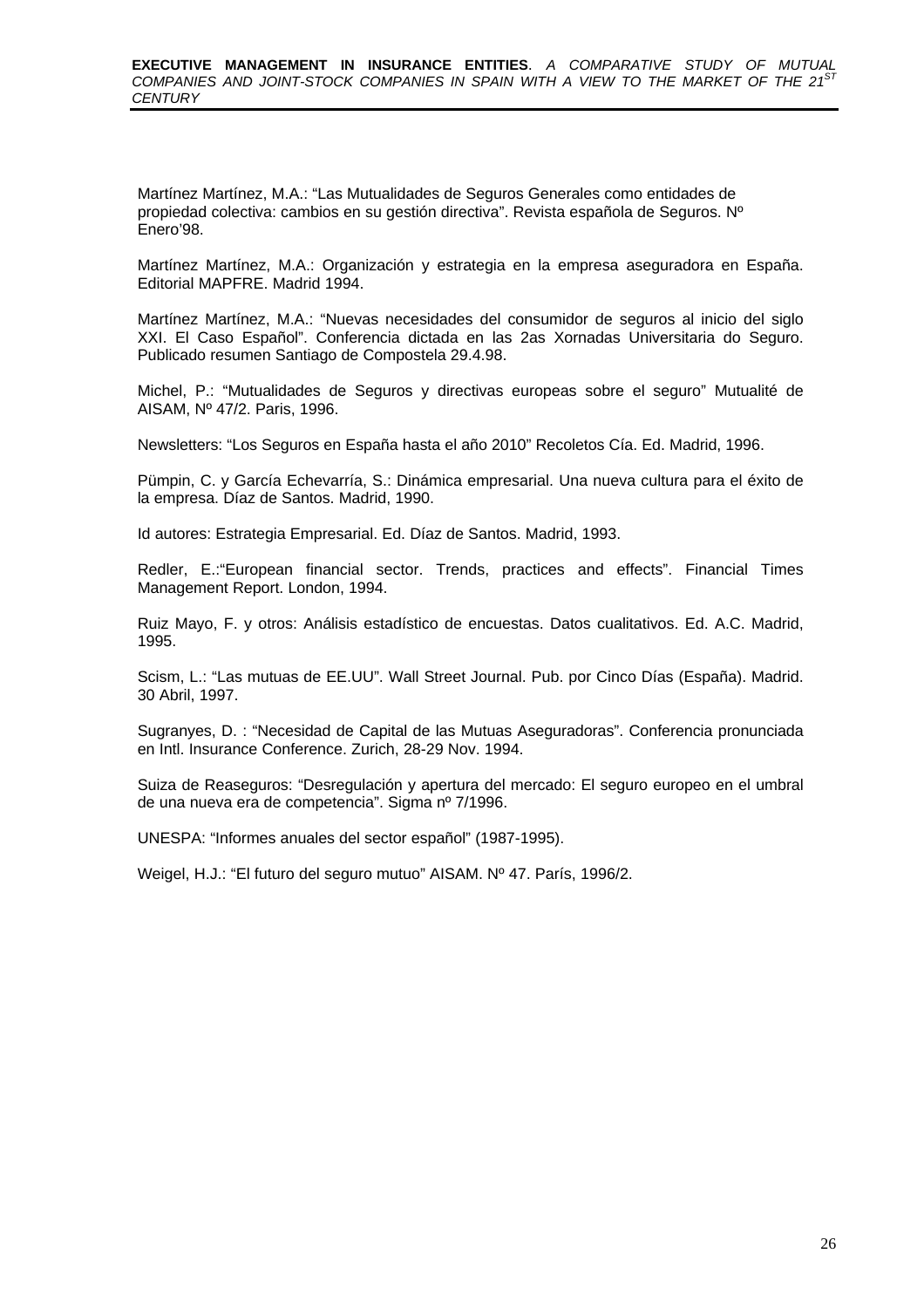#### **Annex 1**

# **AGGREGATE INSURANCE ENTITY BALANCE SHEETS MUTUAL COMPANIES**

| <b>INVESTMENTS</b>                                  | 1996                   |          | 1995                   |        |
|-----------------------------------------------------|------------------------|----------|------------------------|--------|
|                                                     | IN THOUSANDS OF PTAS.% |          | IN THOUSANDS OF PTAS.% |        |
| <b>FIXED ASSETS</b>                                 | 179,934,710            | 16.4     | 167,260,757            | 16.6   |
| <b>LAND &amp; CONSTRUCTIONS</b>                     | 208,163,428            | 19.0     | 187,769,285            | 18.6   |
| PROVISION FOR LAND DEPRECIATION                     | $-6,026,779$           | $-0.5$   | -5,574,804             | $-0.6$ |
| <b>OTHER FIXED ASSETS</b>                           | 44,739                 | 0.0      | 39,125                 | 0.0    |
| PREPAYMENTS & CONSTR. WORK IN PROGRESS              | 467.956                | 0.0      | 4,115,932              | 0.4    |
| <b>ACCUMULATED DEPRECIATION</b>                     | $-22,714,634$          | $-2.1\%$ | $-19,088,781$          | $-1.9$ |
|                                                     |                        |          |                        |        |
| <b>FINANCIAL INVESTMENTS</b>                        | 581,617,055            | 53.1     | 553,350,213            | 54.9   |
| <b>SHARES AND OTHER INVESTMENTS</b>                 | 11,147,998             | 1.0      | 10,683,366             | 1.1    |
| DISBURSEMENTS OUTSTANDING                           | $-2,701$               | 0.0      | $-15,081$              | 0.0    |
| <b>FIXED INTEREST SECURITIES</b>                    | 237, 246, 375          | 21.6     | 240.517.979            | 23.8   |
| <b>MORTGAGE LOANS</b>                               | 7,683,265              | 0.7      | 9,172,135              | 0.9    |
| NON-MORTGLOANS & PREPAY, ON POLICIES                | 2,046,846              | 0.2      | 2,141,174              | 0.2    |
| <b>BANK AND CREDIT ENTITY DEPOSITS</b>              | 5.794.848              | 0.5      | 5.546.902              | 0.5    |
| OTHER FINANCIAL INVESTMENTS                         | 319,032,237            | 29.1     | 288,795,075            | 28.6   |
| DEPOSITS FOR REINSURANCE ACCEPTED                   | 711.002                | 0.1      | 984.855                | 0.1    |
| PROVISIONS FOR DEPRECIATION                         | $-2,042,815$           | $-0.2$   | $-4,476,192$           | $-0.4$ |
| <b>INVESTMENTS IN ASSOCIATED FIRMS</b>              | 88,684,022             | 8.1      | 75,292,575             | 7.5    |
| <b>GROUP COMPANY SHARES</b>                         | 98,852.618             | 9.0      | 82,706,170             | 8.2    |
| DISBURSEMENTS OUTSTANDING                           | $-73,000$              | 0.0      | $-189,771$             | 0.0    |
| <b>CREDITS AGAINST GROUP COMPANIES</b>              | 299,928                | $0.0\,$  | 792,073                | 0.1    |
| <b>SHARES OF ASSOC. COMPANIES &amp; INVESTMENTS</b> | 2,040,343              | 0.2      | 1,720,762              | 0.2    |
| DISBURSEMENTS OUTSTANDING                           | $-1.040$               | 0.0      | $-1.040$               | 0.0    |
| CREDITS AGST. ASSOC. COMPANIES & INVEST.            | 1,709,902              | 0.2      | 621,536                | 0.1    |
| <b>OWN SHARES AND DEBENTURES</b>                    | $\Omega$               | 0.0      | $\Omega$               | 0.0    |
| PROVISIONS FOR DEPRECIATION                         | $-14,144,729$          | $-1.3$   | $-10,357,155$          | $-1.0$ |
| <b>TOTAL INVESTMENTS</b>                            | 850, 235, 787          | 77.6     | 795,903,545            | 78.9   |

| <b>OWN CAPITAL</b>                                                   | 1996                                                 |                           | 1995                                                   |                           |
|----------------------------------------------------------------------|------------------------------------------------------|---------------------------|--------------------------------------------------------|---------------------------|
|                                                                      | IN THOUS, PTAS.                                      | $\%$                      | IN THOUS, PTAS.                                        | $\%$                      |
| <b>CAPITAL SUBSCRIBED</b>                                            | 49,544,149                                           | 4.5                       | 32, 201, 172                                           | 3.2                       |
| <b>ISSUE PREMIUMS</b>                                                | 358,999                                              | 0.0                       | 383,843                                                | 0.0                       |
| DIFFERENCES FOR ASSET UPDATING                                       | 145,666                                              | 0.0                       | 559,502                                                | 0.1                       |
| <b>RESERVES</b><br><b>LEGAL</b><br><b>STATUTORY</b><br><b>OTHERS</b> | 129,512,063<br>861.994<br>69, 365, 151<br>59,284,918 | 11.8<br>0.1<br>6.3<br>5.4 | 121, 225, 281<br>8,565,100<br>82,623,011<br>30,037,170 | 12.0<br>0.8<br>8.2<br>3.0 |
| <b>RESULTS, PREVIOUS YEARS</b>                                       | $-2,047,830$                                         | $-0.2$                    | $-2,317,301$                                           | $-0.2$                    |
| YEAR'S BEFORE TAX PROFIT                                             | 51,760,965                                           | 4.7                       | 44,044,200                                             | 4.4                       |
| LOSSES ON FIXED INTEREST MARKETABLE SECURITIES                       | $-901,230$                                           | $-0.1$                    | $-2,949,139$                                           | $-0.3$                    |
| TOTAL, OWN CAPITAL                                                   | 228, 372, 782                                        | 20.8                      | 193, 147, 558                                          | 19.2                      |

**Source: Balance Sheets, D.G.I. Drawn Up: F.M. Estudios**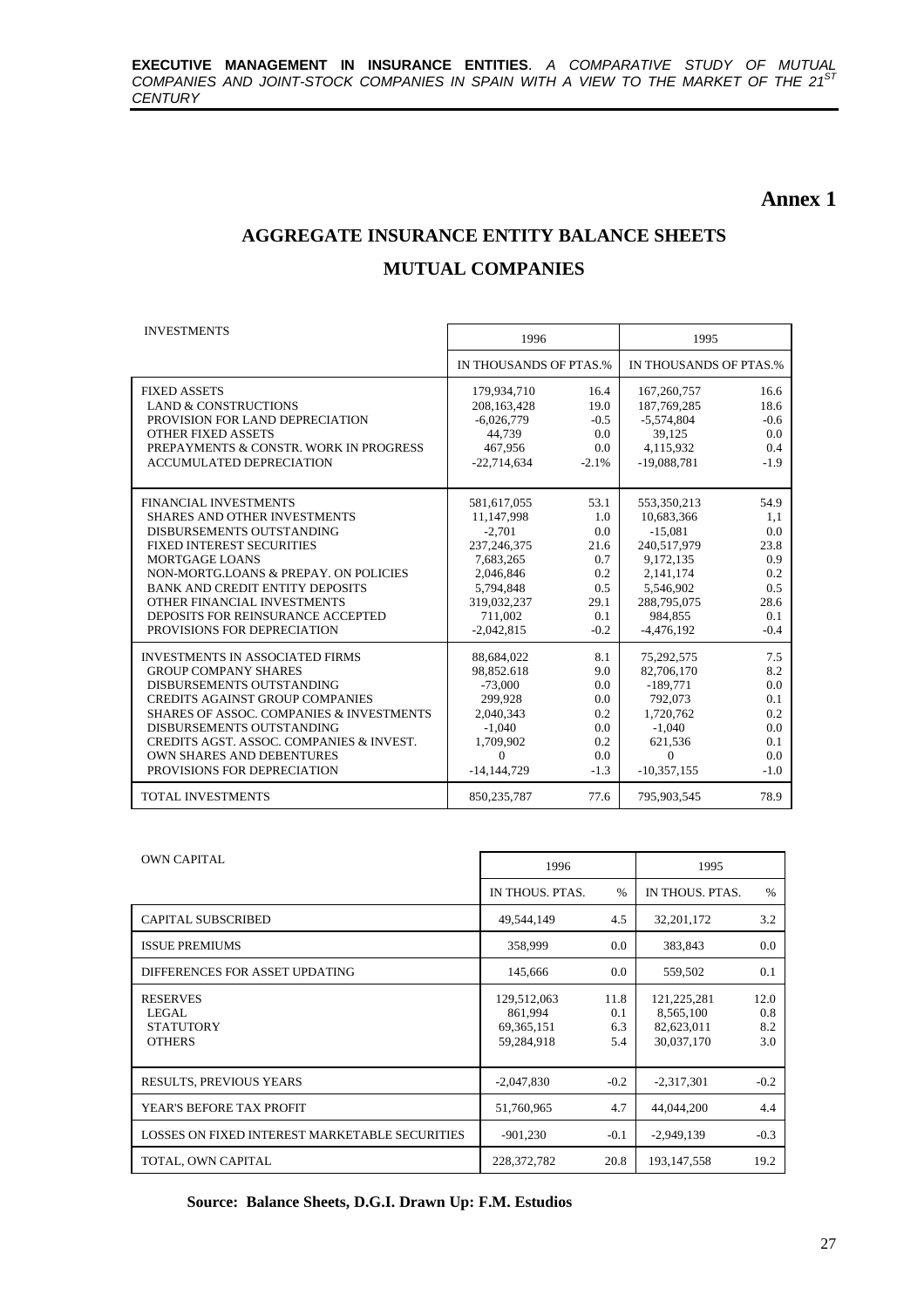#### **Annex 2**

#### **AGGREGATE INSURANCE ENTITY BALANCE SHEETS JOINT-STOCK COMPANIES**

| <b>INVESTMENTS</b>                                                                                     | 1996                                    |                      | 1995                                    |                      |
|--------------------------------------------------------------------------------------------------------|-----------------------------------------|----------------------|-----------------------------------------|----------------------|
|                                                                                                        | IN THOUSANDS OF PTAS.%                  |                      | IN THOUSANDS OF PTAS.%                  |                      |
| <b>FIXED ASSETS</b><br><b>LAND &amp; CONSTRUCTIONS</b>                                                 | 421.415.868<br>466, 357, 754            | 4.9<br>5.4           | 426,636,485<br>439,118,117              | 5.8<br>6.0           |
| PROVISION FOR LAND DEPRECIATION<br><b>OTHER FIXED ASSETS</b><br>PREPAYMENTS & CONSTR. WORK IN PROGRESS | $-14,959,496$<br>1,827,691<br>9.240.128 | $-0.2$<br>0.0<br>0.1 | $-6,761,760$<br>1,960,122<br>29,673,230 | $-0.1$<br>0.0<br>0.4 |
| <b>ACCUMULATED DEPRECIATION</b>                                                                        | $-41,059,209$                           | $-0.5%$              | $-37,353,224$                           | $-0.5$               |
| <b>FINANCIAL INVESTMENTS</b>                                                                           | 6,443,543,973                           | 74.6                 | 5,269,055,131                           | 72.2                 |
| <b>SHARES AND OTHER INVESTMENTS</b><br>DISBURSEMENTS OUTSTANDING                                       | 133,889,238<br>$-61,357$                | 1.5<br>0.0           | 148,632,507<br>$-359.295$               | 2.0<br>0.0           |
| <b>FIXED INTEREST SECURITIES</b>                                                                       | 3.795.662.331                           | 43.9                 | 3,611,238,245                           | 49.5                 |
| <b>MORTGAGE LOANS</b>                                                                                  | 63,636,225                              | 0.7                  | 73,445,008                              | 1.0                  |
| NON-MORTG.LOANS & PREPAY. ON POLICIES<br><b>BANK AND CREDIT ENTITY DEPOSITS</b>                        | 64,789,456<br>270,309,558               | 0.7<br>3.1           | 55,699,629<br>151,846,807               | 0.8<br>2.1           |
| OTHER FINANCIAL INVESTMENTS                                                                            | 2,106,251,018                           | 24.4                 | 1,231,346,377                           | 16.9                 |
| DEPOSITS FOR REINSURANCE ACCEPTED                                                                      | 17,688,757                              | 0.2                  | 16,998,763                              | 0.2                  |
| PROVISIONS FOR DEPRECIATION                                                                            | $-8,621,253$                            | $-0.1$               | $-19,792,910$                           | $-0.3$               |
| <b>INVESTMENTS IN ASSOCIATED FIRMS</b>                                                                 | 186,444,036                             | 2.1                  | 151,246,887                             | 2.1                  |
| <b>GROUP COMPANY SHARES</b>                                                                            | 159,600,889                             | 1.8                  | 119,971,892                             | 1.6                  |
| DISBURSEMENTS OUTSTANDING<br><b>CREDITS AGAINST GROUP COMPANIES</b>                                    | $-3,502,595$<br>19,250,094              | 0.0<br>0.2           | $-5,651,941$<br>14,428,299              | $-0.1$<br>0.2        |
| <b>SHARES OF ASSOC. COMPANIES &amp; INVESTMENTS</b>                                                    | 32.712.962                              | 0.4                  | 31,968,773                              | 0.4                  |
| DISBURSEMENTS OUTSTANDING                                                                              | $-827,866$                              | 0.0                  | $-828,668$                              | 0.0                  |
| CREDITS AGST. ASSOC. COMPANIES & INVEST.                                                               | 1,326,050                               | 0.0                  | 9.305.457                               | 0.1                  |
| <b>OWN SHARES AND DEBENTURES</b>                                                                       | 535781                                  | 0.0                  | 147.539                                 | 0.0                  |
| PROVISIONS FOR DEPRECIATION                                                                            | $-22,651,280$                           | $-0.3$               | $-18,094,464$                           | $-0.2$               |
| <b>TOTAL INVESTMENTS</b>                                                                               | 7,051,403,876                           | 81.6                 | 5,846,938,503                           | 80.1                 |

| <b>OWN CAPITAL</b>                                             | 1996                                                   |                          | 1995                                                       |                          |
|----------------------------------------------------------------|--------------------------------------------------------|--------------------------|------------------------------------------------------------|--------------------------|
|                                                                | IN THOUS, PTAS.                                        | $\%$                     | IN THOUS, PTAS.                                            | $\%$                     |
| <b>CAPITAL SUBSCRIBED</b>                                      | 498,667,391                                            | 5.8                      | 483,577,551                                                | 6.6                      |
| <b>ISSUE PREMIUMS</b>                                          | 62,735,276                                             | 0.7                      | 62,419,598                                                 | 0.9                      |
| DIFFERENCES FOR ASSET UPDATING                                 | 5,781,313                                              | 0.1                      | 3,170,745                                                  | 0.0                      |
| <b>RESERVES</b><br>LEGAL.<br><b>STATUTORY</b><br><b>OTHERS</b> | 256,216,635<br>45,891,314<br>28,521,599<br>181,803,722 | 3.0<br>0.5<br>0.3<br>2.1 | 205, 319, 410<br>38,108,280<br>23,056,666<br>144, 154, 464 | 2.8<br>0.5<br>0.3<br>2.0 |
| <b>RESULTS, PREVIOUS YEARS</b>                                 | $-1,260,202$                                           | 0.0                      | $-7,733,216$                                               | $-0.1$                   |
| YEAR'S BEFORE TAX PROFIT                                       | 129, 124, 214                                          | 1.5                      | 75,394,725                                                 | 1.0                      |
| LOSSES ON FIXED INTEREST MARKETABLE SECURITIES                 | $-252,410$                                             | $-0.1$                   | $-7,311,502$                                               | $-0.1$                   |
| TOTAL, OWN CAPITAL                                             | 951,012,217                                            | 11.0                     | 814, 837, 311                                              | 11.2                     |

**Source: Balance Sheets, D.G.I. Drawn Up: F.M. Estudios**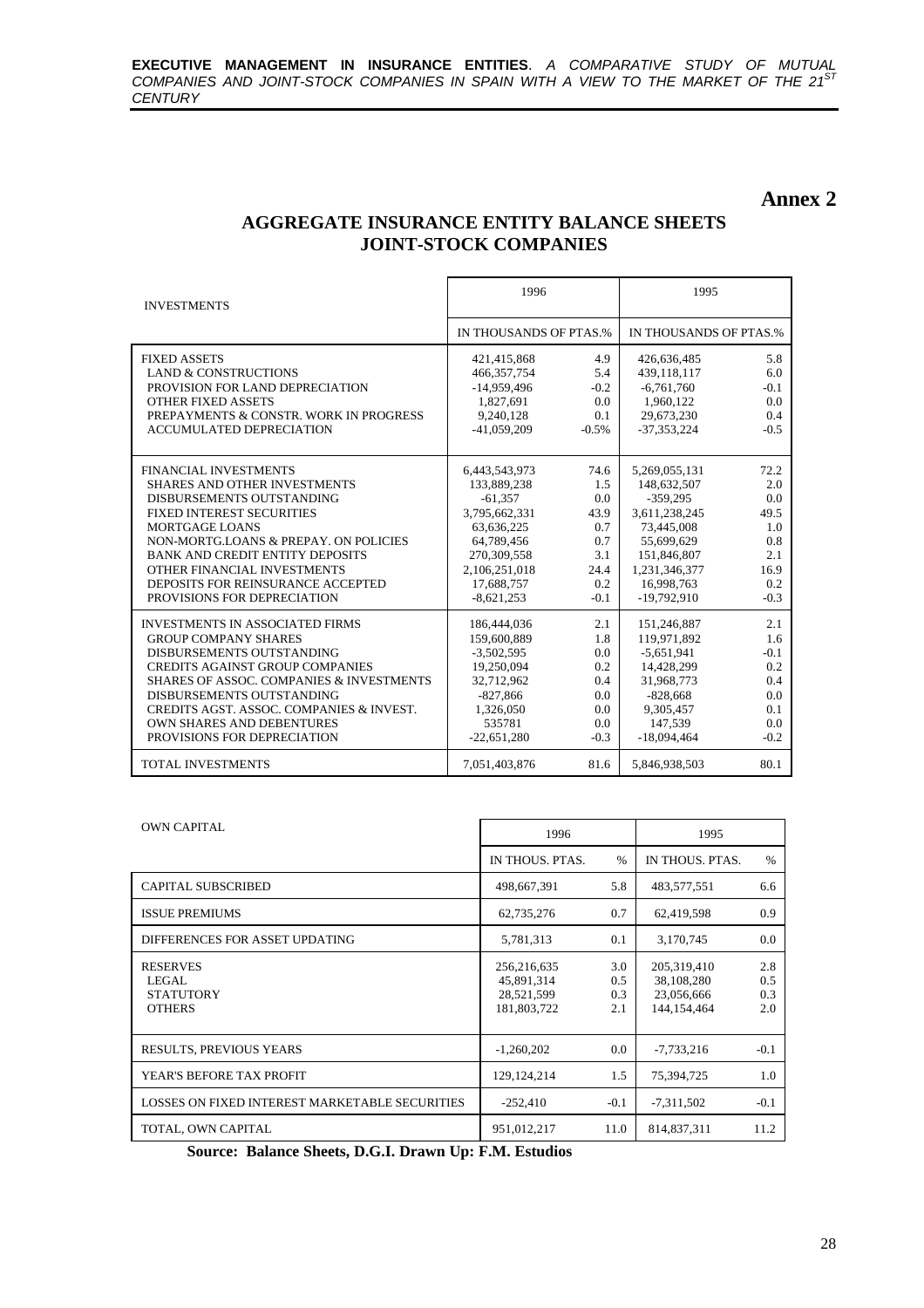#### **Annex 3**

#### **AGGREGATE INSURANCE ENTITY BALANCE SHEETS COMPARISON OF THE WEIGHT OF EACH MAGNITUDE**

| <b>INVESTMENTS</b>                                  | 1996         |                | 1995   |                             |
|-----------------------------------------------------|--------------|----------------|--------|-----------------------------|
|                                                     | JT.ST.COMPS. | <b>MUTUALS</b> |        | <b>JT.ST.COMPS. MUTUALS</b> |
| <b>FIXED ASSETS</b>                                 | 4.9          | 16.4           | 5.8    | 16.6                        |
| <b>LAND &amp; CONSTRUCTIONS</b>                     | 5.4          | 19.0           | 6.0    | 18.6                        |
| PROVISION FOR LAND DEPRECIATION                     | $-0.2$       | $-0.5$         | $-0.1$ | $-0.6$                      |
| <b>OTHER FIXED ASSETS</b>                           | 0.0          | 0.0            | 0.0    | 0.0                         |
| PREPAYMENTS & CONSTR. WORK IN PROGRESS              | 0.1          | 0.0            | 0.4    | 0.4                         |
| <b>ACCUMULATED DEPRECIATION</b>                     | $-0.6$       | $-2.1%$        | $-0.6$ | $-1.9$                      |
|                                                     |              |                |        |                             |
| <b>FINANCIAL INVESTMENTS</b>                        | 74.6         | 53.1           | 72.2   | 54.9                        |
| <b>SHARES AND OTHER INVESTMENTS</b>                 | 1.5          | 1.0            | 2.0    | 1,1                         |
| DISBURSEMENTS OUTSTANDING                           | 0.0          | 0.0            | 0.0    | 0.0                         |
| FIXED INTEREST SECURITIES                           | 43.9         | 21.6           | 49.5   | 23.8                        |
| MORTGAGE LOANS                                      | 0.7          | 0.7            | 1.0    | 0.9                         |
| NON-MORTGLOANS & PREPAY, ON POLICIES                | 0.7          | 0.2            | 0.8    | 0.2                         |
| <b>BANK AND CREDIT ENTITY DEPOSITS</b>              | 3.1          | 0.5            | 2.1    | 0.5                         |
| OTHER FINANCIAL INVESTMENTS                         | 24.4         | 29.1           | 16.9   | 28.6                        |
| DEPOSITS FOR REINSURANCE ACCEPTED                   | 0.2          | 0.1            | 0.2    | 0.1                         |
| PROVISIONS FOR DEPRECIATION                         | $-0.1$       | $-0.2$         | $-0.3$ | $-0.4$                      |
| <b>INVESTMENTS IN ASSOCIATED FIRMS</b>              | 2.2          | 8.1            | 2.1    | 7.5                         |
| <b>GROUP COMPANY SHARES</b>                         | 1.8          | 9.0            | 1.6    | 8.2                         |
| DISBURSEMENTS OUTSTANDING                           | 0.0          | 0.0            | $-0.1$ | 0.0                         |
| <b>CREDITS AGAINST GROUP COMPANIES</b>              | 0.2          | 0.0            | 0.2    | 0.1                         |
| <b>SHARES OF ASSOC. COMPANIES &amp; INVESTMENTS</b> | 0.4          | 0.2            | 0.4    | 0.2                         |
| DISBURSEMENTS OUTSTANDING                           | 0.0          | 0.0            | 0.0    | 0.0                         |
| CREDITS AGST. ASSOC. COMPANIES & INVEST.            | 0.0          | 0.2            | 0.1    | 0.1                         |
| <b>OWN SHARES AND DEBENTURES</b>                    | 0.0          | 0.0            | 0.0    | 0.0                         |
| PROVISIONS FOR DEPRECIATION                         | $-0.3$       | $-1.3$         | $-0.2$ | $-1.0$                      |
| <b>TOTAL INVESTMENTS</b>                            | 81.6         | 77.6           | 80.1   | 78.9                        |

| <b>OWN CAPITAL</b>                                              | 1996                     |                           |                          | 1995                      |
|-----------------------------------------------------------------|--------------------------|---------------------------|--------------------------|---------------------------|
|                                                                 |                          |                           |                          |                           |
|                                                                 | JT-ST COMPS. MUTUALS     |                           |                          | JT-ST COMPS. MUTUALS      |
| <b>CAPITAL SUBSCRIBED</b>                                       | 5.8                      | 4.5                       | 6.6                      | 3.2                       |
| <b>ISSUE PREMIUMS</b>                                           | 0.7                      | 0.0                       | 0.9                      | 0.0                       |
| DIFFERENCES FOR ASSET UPDATING                                  | 0.1                      | 0.0                       | 0.0                      | 0.1                       |
| <b>RESERVES</b><br>LEGAL.<br><b>STATUTORY</b><br><b>OTHERS</b>  | 3.0<br>0.6<br>0.3<br>2.1 | 11.8<br>0.1<br>6.3<br>5.4 | 2.8<br>0.5<br>0.3<br>2.0 | 12.0<br>0.8<br>8.2<br>3.0 |
| <b>RESULTS, PREVIOUS YEARS</b>                                  | 0.0                      | $-0.2$                    | $-0.1$                   | $-0.2$                    |
| YEAR'S BEFORE TAX PROFIT                                        | 1.5                      | 4.7                       | 1.0                      | 4.4                       |
| <b>LOSSES ON FIXED INTEREST MARKETABLE</b><br><b>SECURITIES</b> | 0.0                      | $-0.1$                    | $-0.1$                   | $-0.3$                    |
| TOTAL, OWN CAPITAL                                              | 11.0                     | 20.8                      | 11.2                     | 19.2                      |

**Source: Balance Sheets, D.G.I. Drawn Up: F.M. Estudios**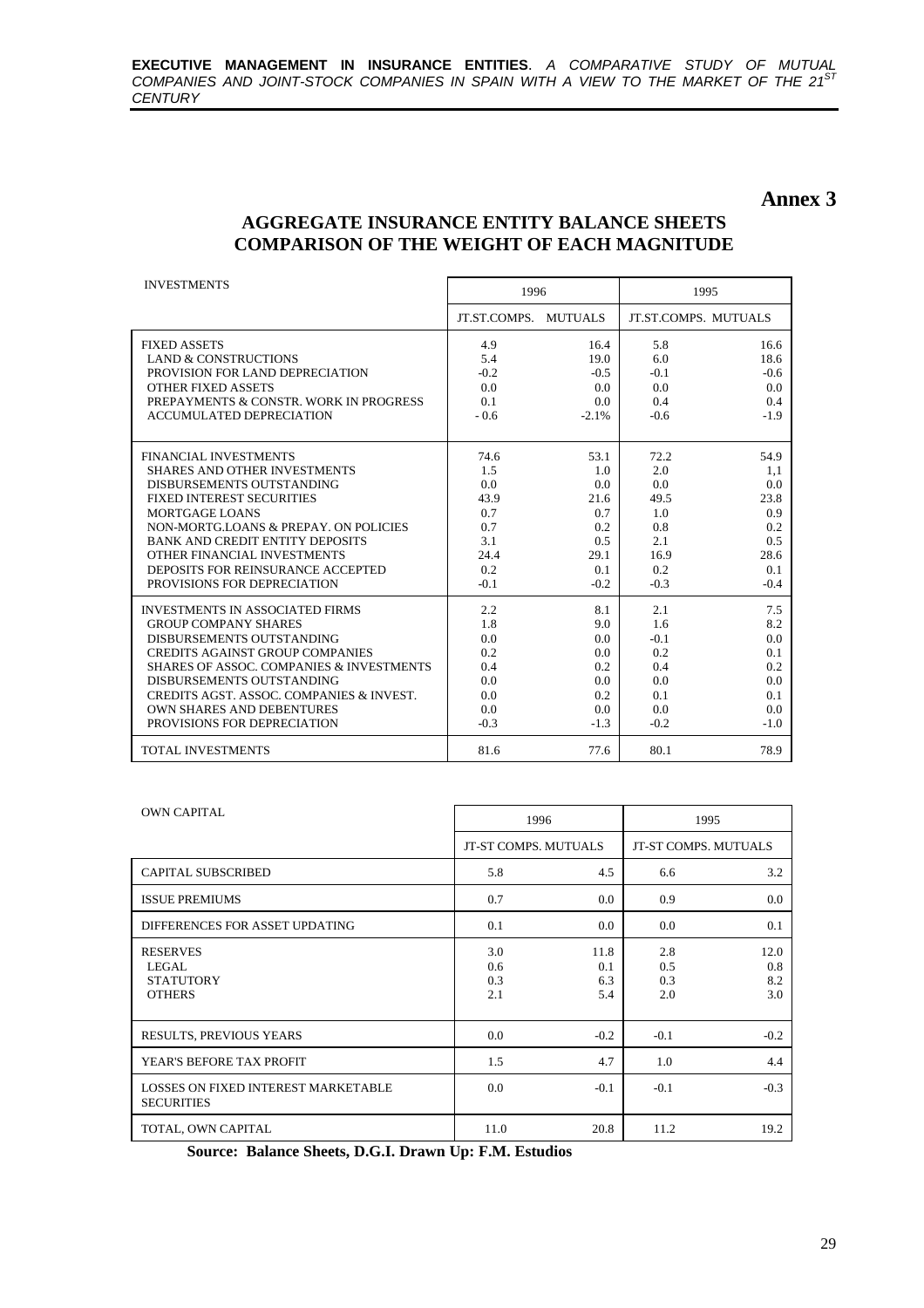# **TABLES & GRAPHS**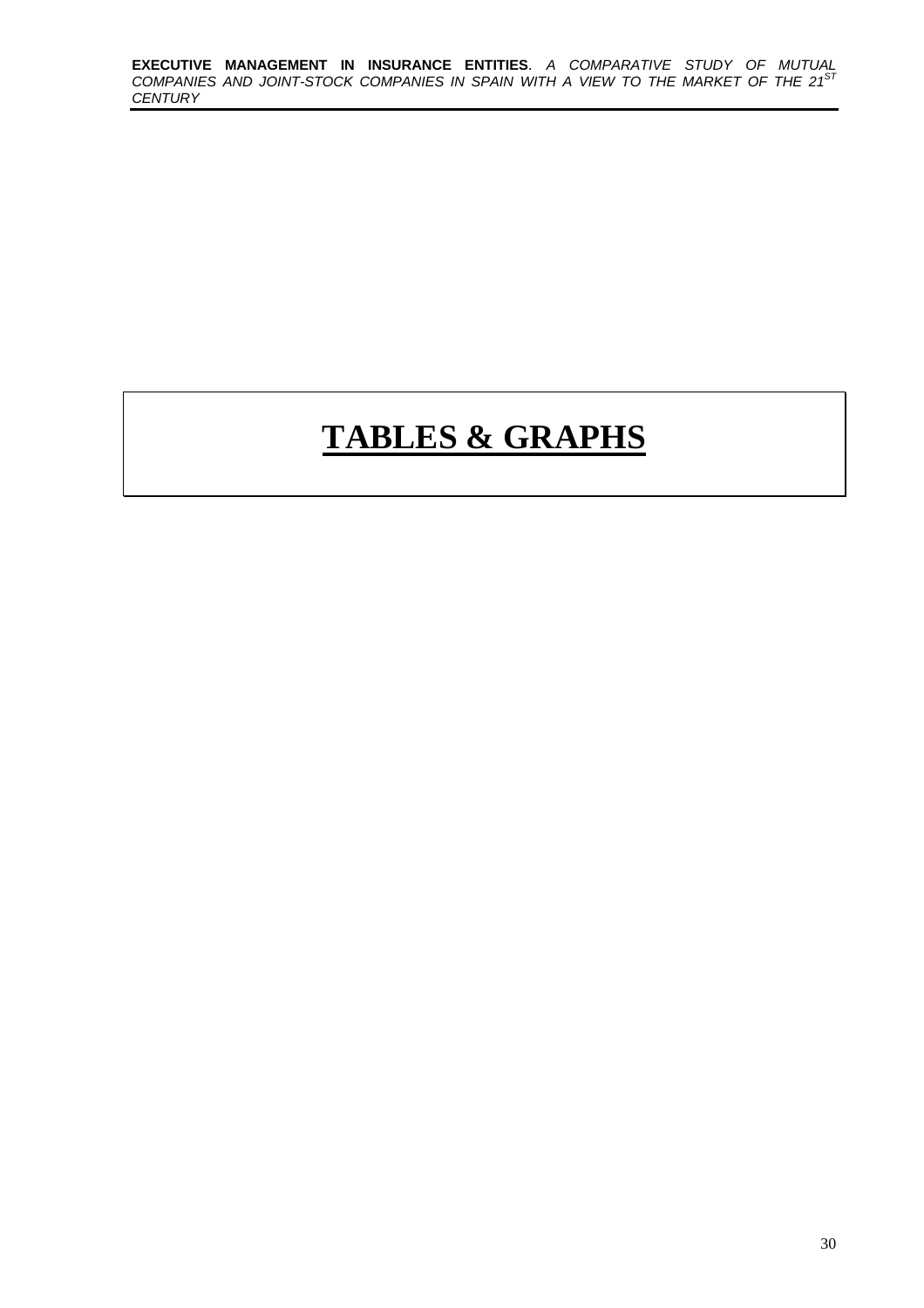# **Table 1**

(Page 5)

| <b>MAGNITUDE</b>                                                                  |           | <b>EUROPEAN UNION (15)</b> |             | <b>SPAIN</b> |           |                              |  |
|-----------------------------------------------------------------------------------|-----------|----------------------------|-------------|--------------|-----------|------------------------------|--|
|                                                                                   | 1991      | 1996                       | %<br>Annual | 1991         | 1996      | $\frac{0}{0}$<br><b>Annu</b> |  |
|                                                                                   |           |                            | Growth      |              |           | Growt                        |  |
| <b>TOTAL PREMIUMS (Mill.Ecus)</b>                                                 | 335,246   | 496,516                    | 9.62        | 16,170       | 23,161    | 8.6                          |  |
| % PREMIUMS/EU TOTAL                                                               | 100       | 100                        |             | 4.8          | 4.6       |                              |  |
| <b>SHARE (%) LIFE/NON LIFE</b>                                                    | 48.1/51.9 | 53.4/46.6                  | ---         | 31.2/68.8    | 43.5/56.5 |                              |  |
| <b>NUMBER OF COMPANIES</b>                                                        | 4,969     | 4,877                      | (1.8)       | 446          | 372       | (3.3)                        |  |
| <b>AVERAGE VALUE, ANNUAL</b><br><b>PREMIUMS PER COMPANY</b><br>(Millions of Ecus) | 67        | 102                        | 10.4        | 36           | 62        | 14.4                         |  |
| <b>TOTAL PREMIUMS/GDP (%)</b>                                                     | 5.6       | 7.2                        | 5.7         | 3.8          | 5.2       | 7.3                          |  |
| <b>TOTAL PREMIUMS/INHABITANT</b><br>(Ecus)                                        | 856       | 1,032                      | 5.1         | 414          | 590       | 8.5                          |  |
| <b>LIFE PREMIUMS/INHABITANT</b><br>(Ecus)                                         | 420       | 554                        | 6.4         | 129          | 257       | 19.8                         |  |

MAPFRE Estudios

() Negative values Source: C.E.A. & Fundación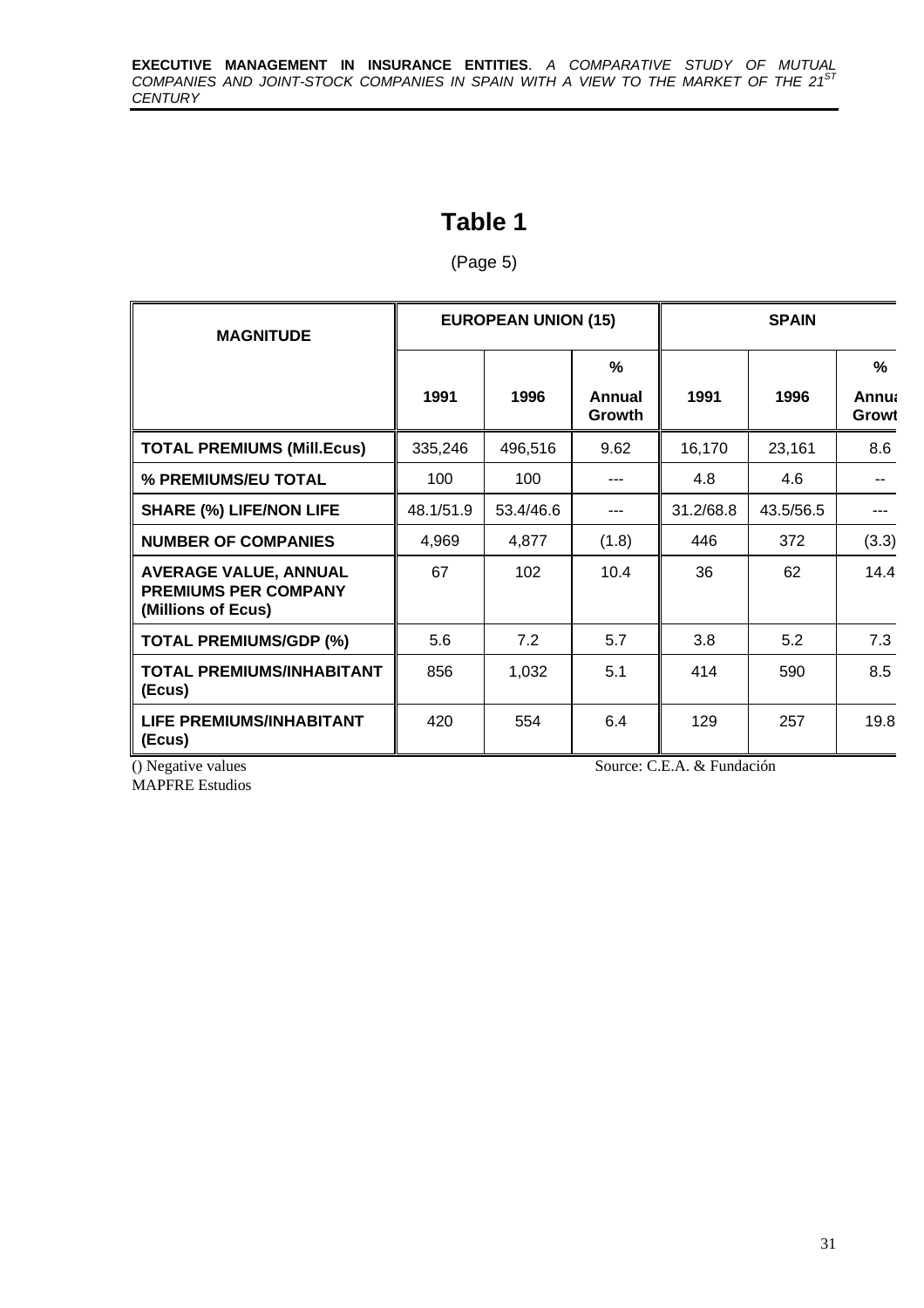#### Table 2 (Page 6)

# **SPANISH INSURANCE MARKET**

|                             | <b>Premiums</b> | <b>Premiums</b> | <b>Premiums</b> | <b>Premiums</b> | %             |
|-----------------------------|-----------------|-----------------|-----------------|-----------------|---------------|
| <b>Insurance Branches</b>   | 1994            | 1995            | 1996            | 1997 (preview)  | <b>BRANCH</b> |
|                             |                 |                 |                 |                 |               |
| Car Insurance               | 973.449         | 989.859         | 1.0234.221      | 1.042.749       | 24,6          |
| Miscellaneous Insurance     | 942.376         | 1.026.185       | 1.120.972       | 1.222.332       | 28,9          |
| Life Insurance (regular p.) | 560.824         | 676.329         | 710.893         | 809.795         | 19,1          |
|                             |                 |                 |                 |                 |               |
| <b>SUBTOTAL</b>             | 2.476.649       | 2.692.373       | 2.855.086       | 3.074.876       | 72,7          |
|                             |                 |                 |                 |                 |               |
| Life Insurance (regular p.) | 882.158         | 700.411         | 941.492         | 1.150.046       | 27,3          |
|                             |                 |                 |                 |                 |               |
| TOTAL                       | 3.358.807       | 3.392.784       | 3.796.578       | 4.224.922       | 100           |
|                             |                 |                 |                 |                 |               |

Source: Unespa (1997, estimates)

Figures in million pesetas.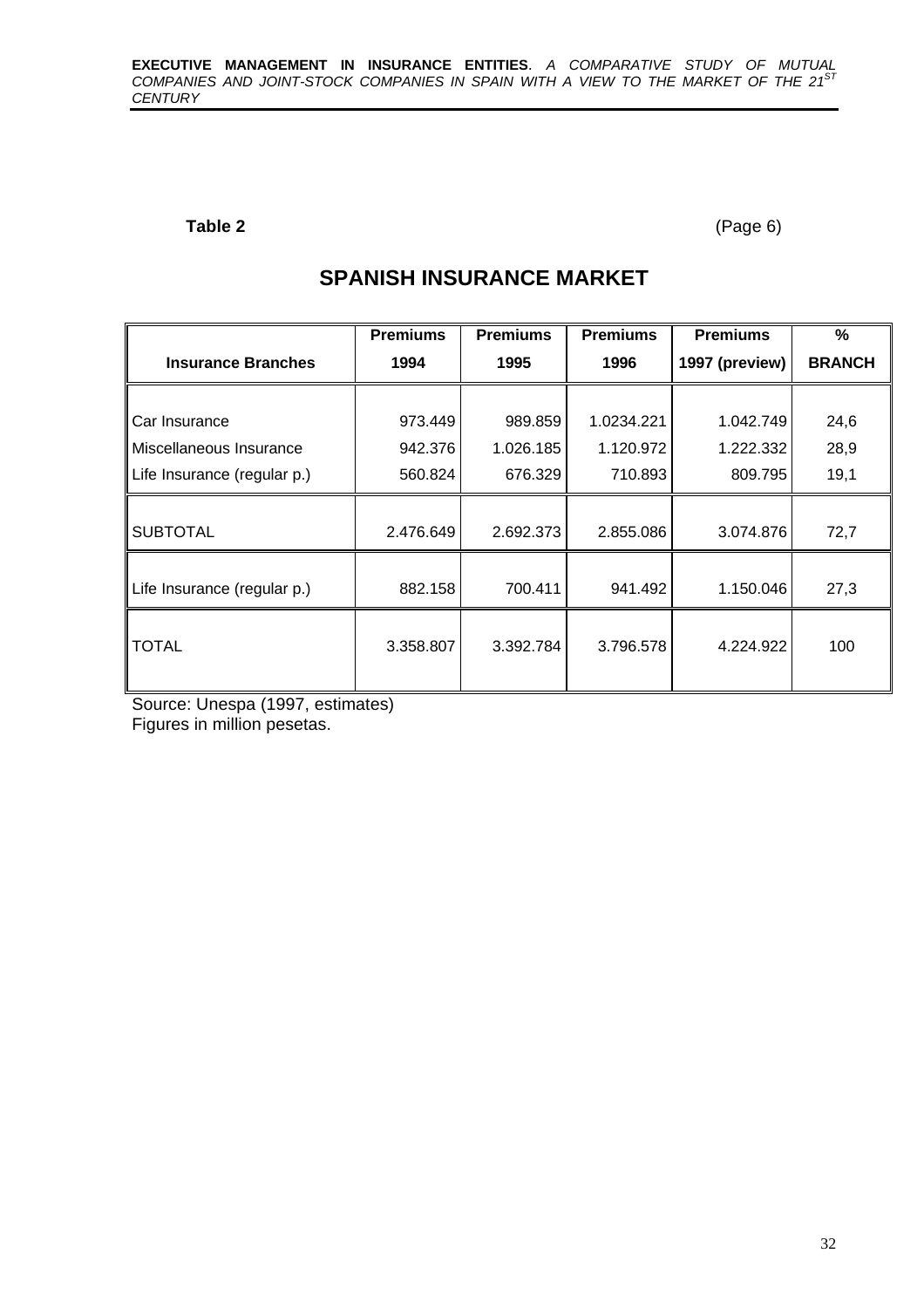# **GRAPH 1**

(Page 6)

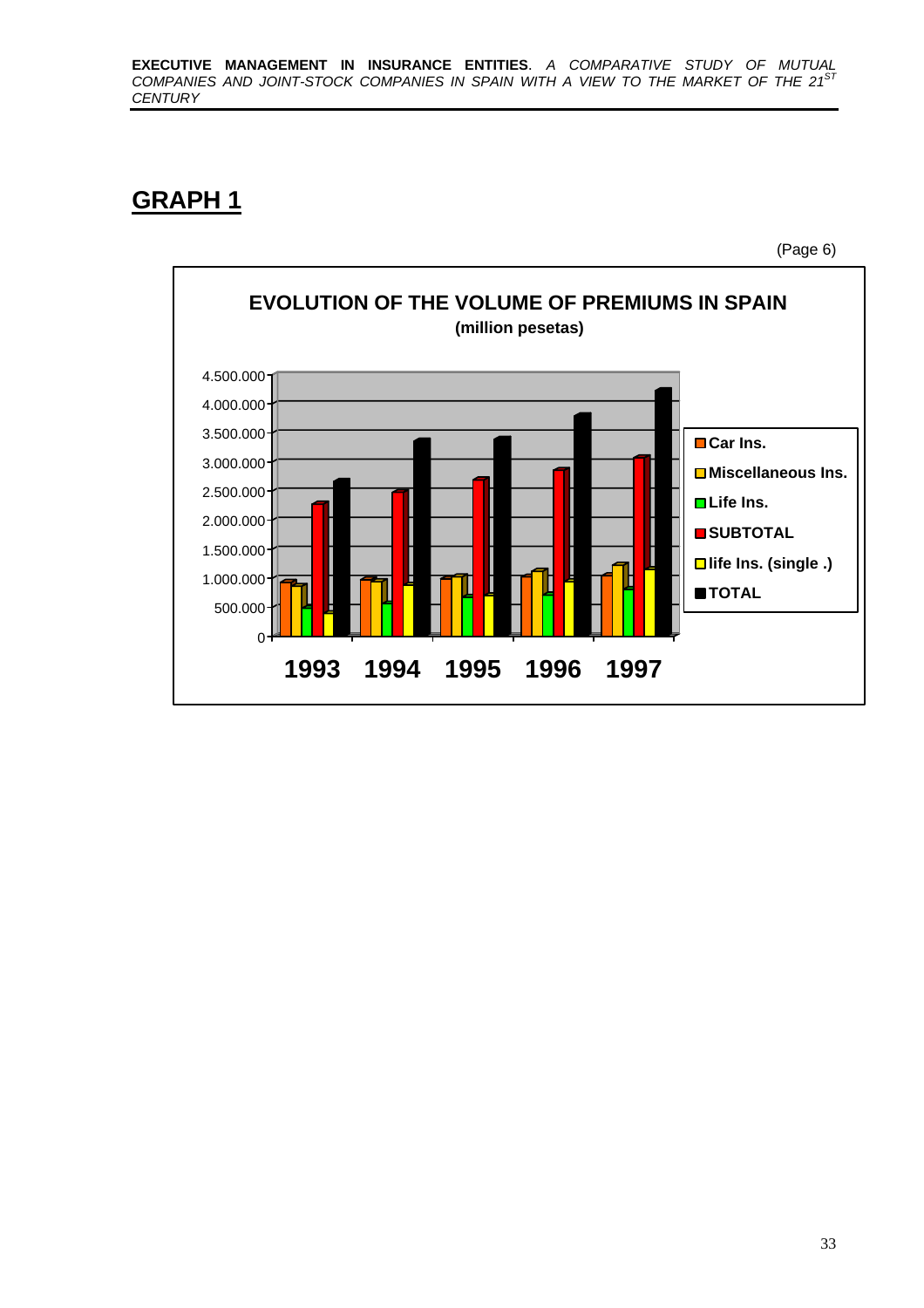# **Table 3**

(Page 6)

# **DISTRIBUTION OF THE BUSINESS PORTFOLIO BY SALES CHANNELS AND BRANCHES (% PREMIUMS)**

| % Premiums by branch and |      | <b>Agents</b> | <b>Brokers</b> | <b>Financial</b>    | Own            | Other chan |
|--------------------------|------|---------------|----------------|---------------------|----------------|------------|
| channel                  |      |               |                | <b>Institutions</b> | <b>Offices</b> |            |
| LIFE                     | 1992 | 35,0          | 5,9            | 31,7                | 6,5            | 20,5       |
| (regular premiums)       |      |               |                |                     |                |            |
|                          | 1996 | 29,8          | 8,7            | 48,6                | 9,10           | 3,6        |
| <b>CAR</b>               | 1992 | 51,2          | 19,4           | 0,6                 | 26,5           | 2,1        |
|                          |      |               |                |                     |                |            |
|                          | 1996 | 48,8          | 19,9           | 0,11                | 24,6           | 6,4        |
| <b>MULTIRISK</b>         | 1992 | 63,2          | 20,7           | 5,9                 | 6,7            | 3,3        |
|                          |      |               |                |                     |                |            |
|                          | 1996 | 55,2          | 22,7           | 13,3                | 6,00           | 2,6        |
| <b>HEALTH</b>            | 1992 | 28,5          | 10,0           | 0,1                 | 58,8           | 2,4        |
|                          |      |               |                |                     |                |            |
|                          | 1996 | 25,0          | 9,7            | 2,0                 | 32,8           | 30,2       |
| <b>OTHER BRANCHES</b>    | 1992 | 43,0          | 28,2           | 6,6                 | 14,9           | 7,7        |
|                          |      |               |                |                     |                |            |
|                          | 1996 | 52,8          | 24,6           | 13,4                | 6,9            | 1,7        |
| <b>TOTAL</b>             | 1992 | 44,6          | 16,3           | 10,6                | 20,2           | 8,2        |
|                          |      |               |                |                     |                |            |
|                          | 1996 | 42,3          | 17,6           | 19,3                | 15,3           | 5,2        |

Source: ICEA. Basic Insurance Data guide 93-94; 96-97.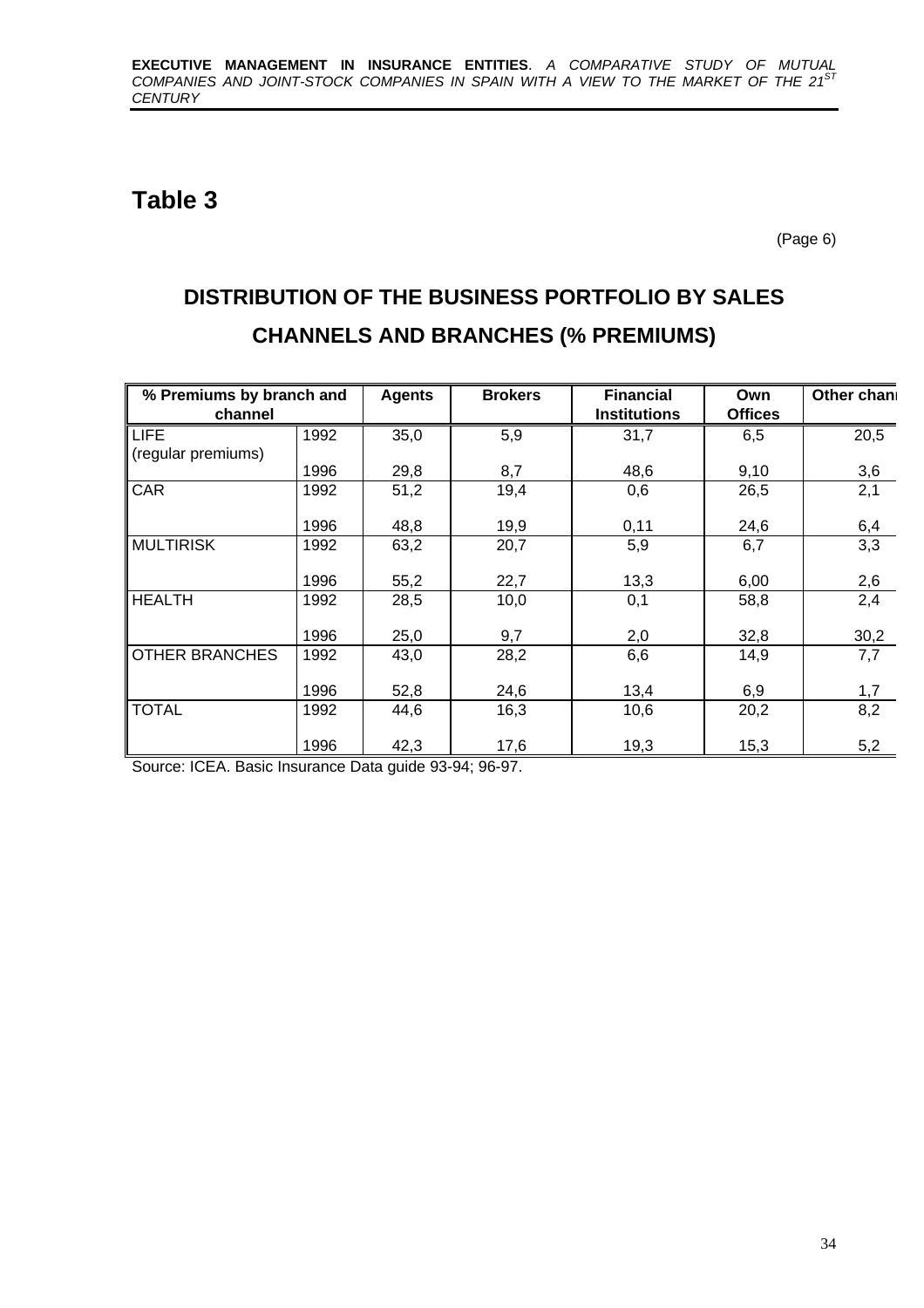# **Table 4**

(Page 7)

#### **RANKING OF THE FIRST TEN MAJOR DIRECT INSURANCE GROUPS IN SPAIN**

| 1987                       |                |               | 1997                       |                 |                     |  |  |
|----------------------------|----------------|---------------|----------------------------|-----------------|---------------------|--|--|
|                            | Total          | <b>Market</b> |                            | <b>Total</b>    | <b>Market Share</b> |  |  |
| <b>COMPANIES</b>           | <b>Prmiums</b> | <b>Share</b>  | <b>COMPANIES</b>           | <b>Premiums</b> | $(\%)$              |  |  |
|                            |                | $(\%)$        |                            |                 |                     |  |  |
| <b>EUROSEGUROS</b>         | 160.979        | 13,5          | <b>MAPFRE</b>              | 305.971         | 8,0                 |  |  |
| <b>MAPFRE</b>              | 65.042         | 5,5           | <b>GENERALI*</b>           | 226883          | 5,9                 |  |  |
| UNION Y EL FENIX ESPAÑOL   | 63.920         | 5,4           | AXA*                       | 162.687         | 4,2                 |  |  |
| <b>LA ESTRELLA</b>         | 62.041         | 5,2           | WINTHERTUR*                | 146.436         | 3,8                 |  |  |
| <b>CORPORACION GENERAL</b> | 44.680         | 3,7           | <b>BBV</b>                 | 145.392         | 3,8                 |  |  |
| <b>ASEGURADORA</b>         |                |               |                            |                 |                     |  |  |
| <b>VITALICIO</b>           | 34.941         | 2,9           | CAIFOR*                    | 134.396         | 3,5                 |  |  |
| MUTUA MADRILEÑA            | 32.605         | 2,7           | <b>CASER</b>               | 107.875         | 2,8                 |  |  |
| <b>AUTOMOVILISTICA</b>     |                |               |                            |                 |                     |  |  |
| <b>ZURICH</b>              | 30.038         | 2,5           | CAIXA CAT.                 | 102.378         | 2,7                 |  |  |
| <b>GENERALI</b>            | 26.018         | 2,2           | BARCLAYS*                  | 101.303         | 2,6                 |  |  |
| <b>WINTERTHUR</b>          | 25.504         | 2,1           | ALLIANZ-RAS*               | 98.141          | 2,6                 |  |  |
| Total, first 10            |                | 45,7          | Total, first 10            |                 | 39,9                |  |  |
| Total, foreign groups      |                | 6,8           | Total, foreign groups 19,1 |                 |                     |  |  |

Figures in million pesetas

Source: Fundación MAPFRE Estudios Reports.

(\*) Groups with a significant foreign company interest.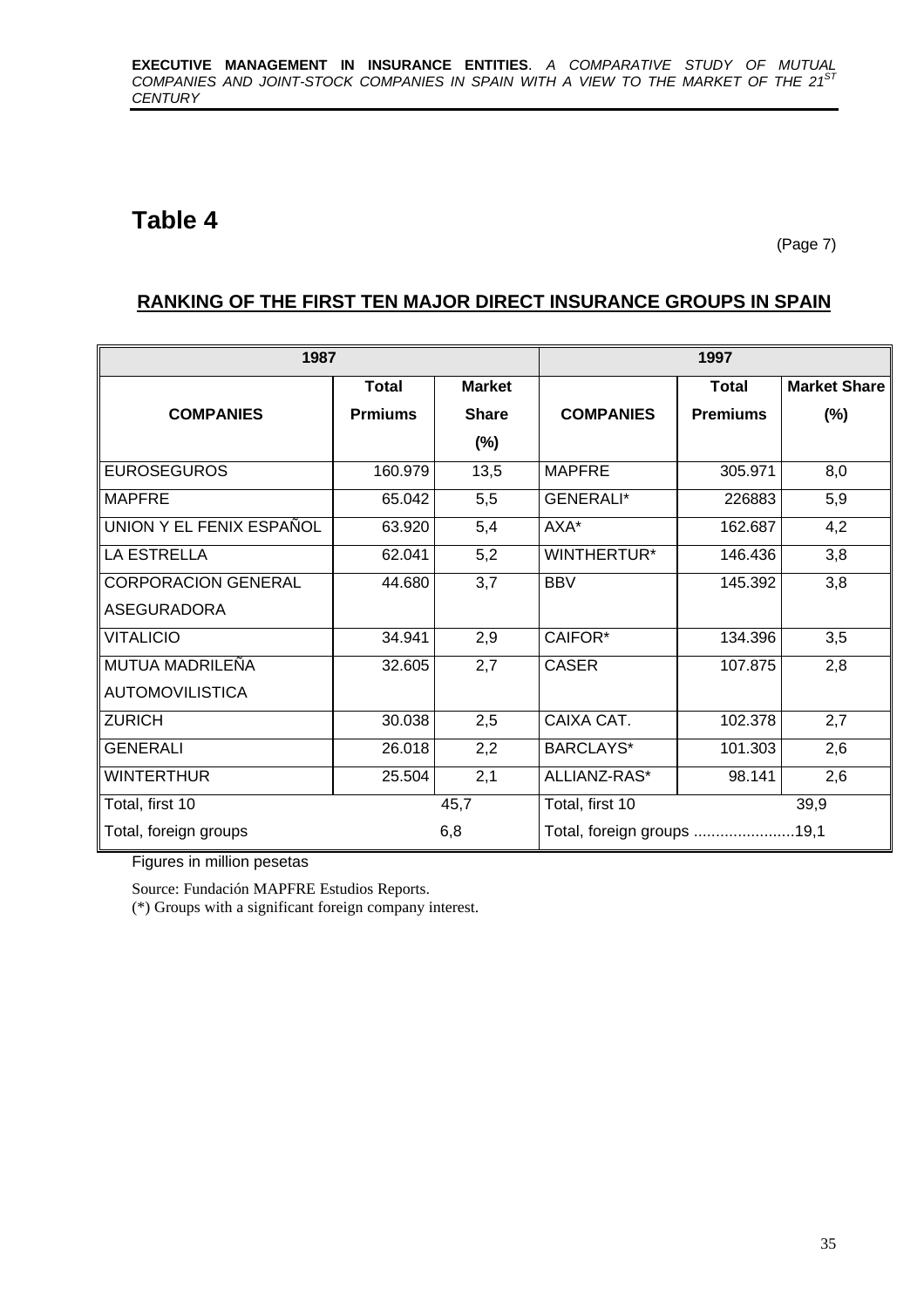# **GRAPH 2**

(Page 7)



#### **PREMIUMS PER COMPANY IN MILLION OF ECUS**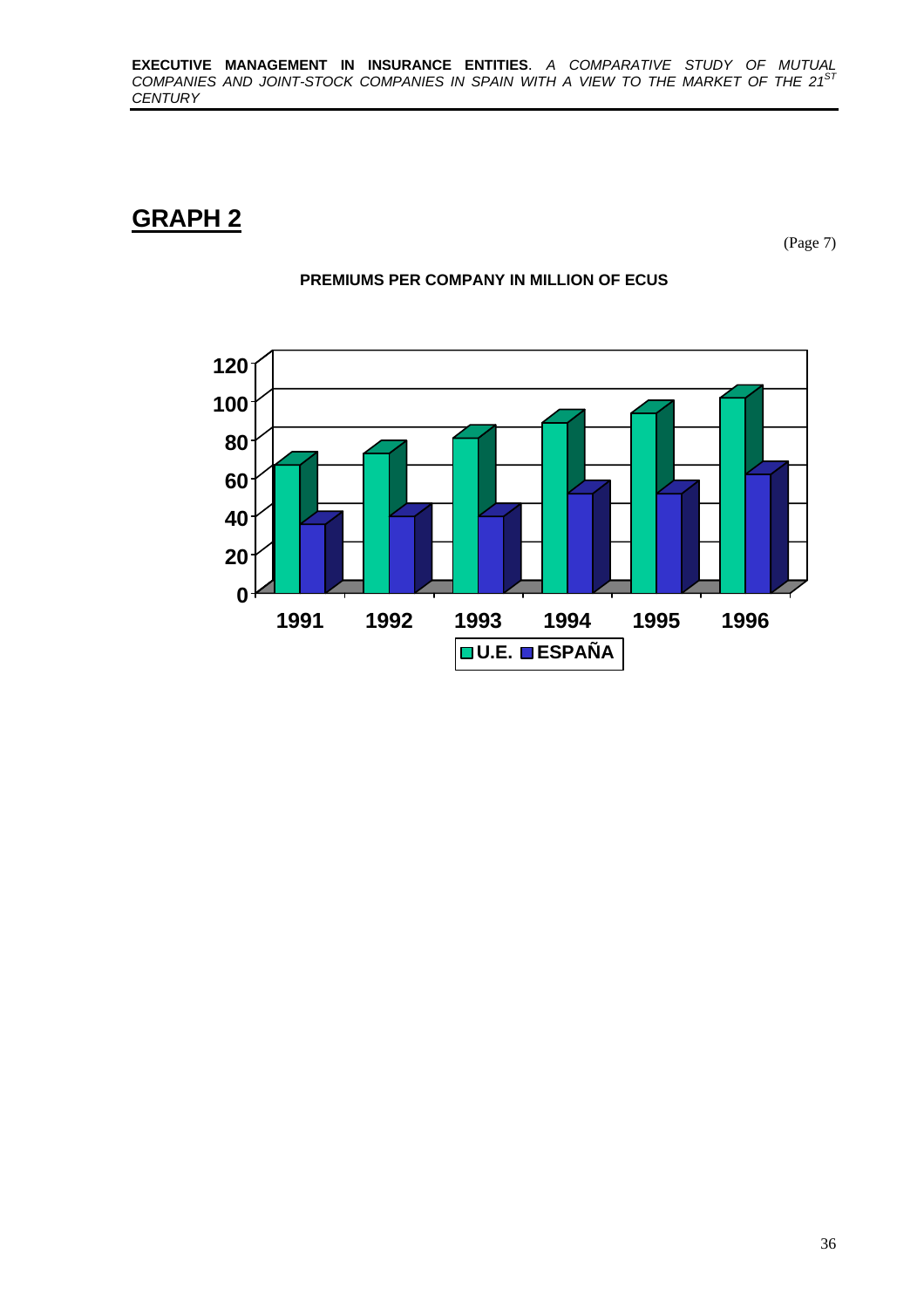# **GRAPH 3**

(Page 8)

**EVOLUTION OF THE NUMBER OF INSURANCE AND MUTUAL ENTITIES** IN SPAIN 1996-1996



Source: Directorate General for Insurance, 1997.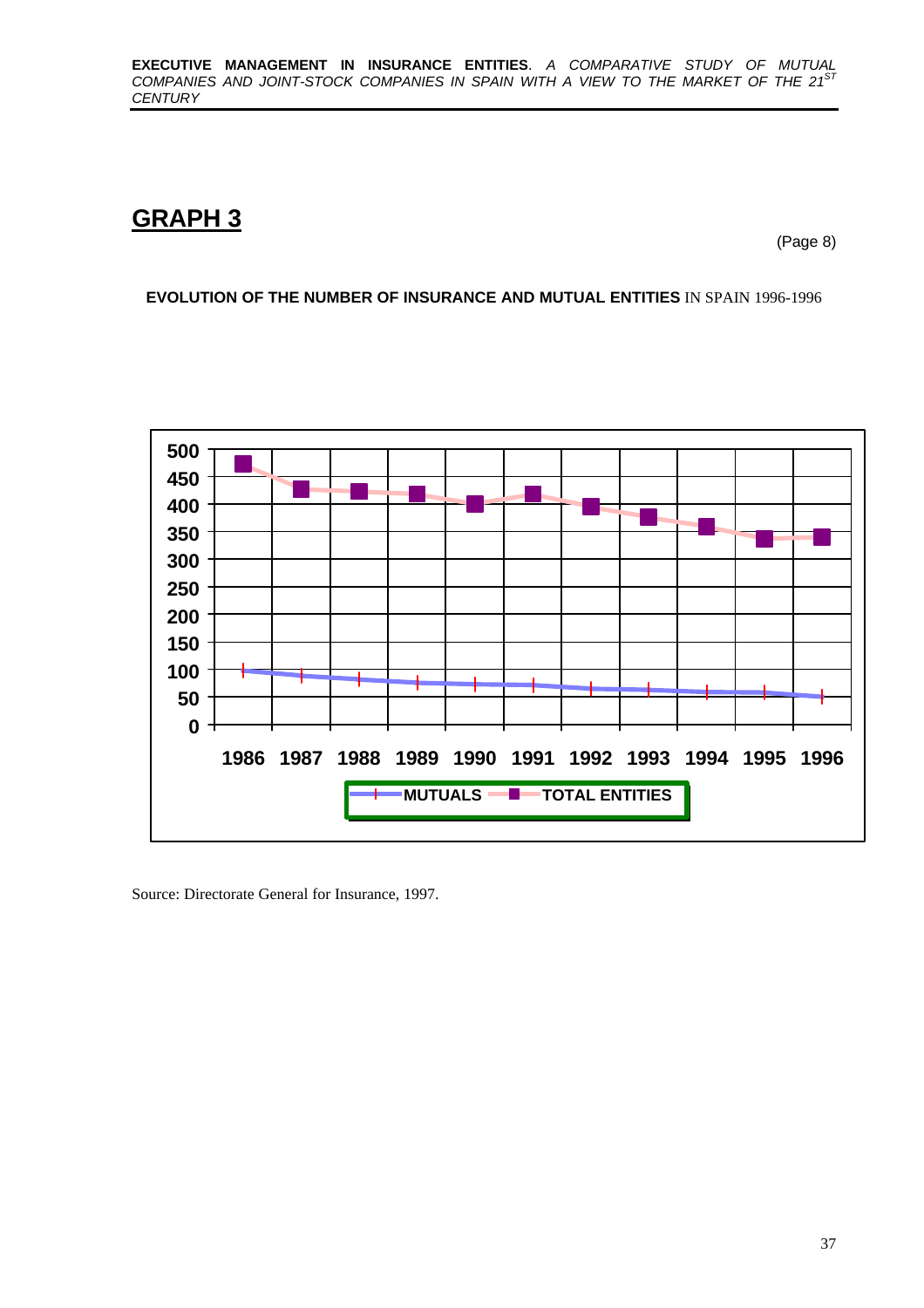## **TABLE 5**

.

(Page 13)

| <b>COMPARISON, TOP TEN INSURANCE COMPANIES (1996)</b>                     |                                   |                           |                                                                                            |  |  |  |  |  |  |  |  |
|---------------------------------------------------------------------------|-----------------------------------|---------------------------|--------------------------------------------------------------------------------------------|--|--|--|--|--|--|--|--|
| <b>MUTUALS</b>                                                            | <b>PREMIUMS</b><br>(Millon ptas.) | Market<br>Share<br>$(\%)$ | JOINT-STOCK COMPANIES<br><b>PREMIUM</b><br>Market<br>Share<br>S(Millon<br>$(\%)$<br>ptas.) |  |  |  |  |  |  |  |  |
| 1 <sub>1</sub><br>MAPFRE MUTUALIDAD DE SEG.<br>Y REASEG. A PRIMA FIJA (1) | 149.668                           | 3,9                       | 1.<br>VIDACAIXA, S.A. SEGUROS<br>3,8<br>144.991<br>Y REASEGUROS                            |  |  |  |  |  |  |  |  |
| MUTUA MADRILEÑA<br>2.<br>AUTOMOVILÍSTICA                                  | 75.917                            | 2,0                       | 3,4<br>BANCO<br>VITALICIO<br>DE<br>130.930<br>2.<br>ESPAÑA, CIA. ANÓNIMA                   |  |  |  |  |  |  |  |  |
| FIATC MUTUA SEG. Y REAS. A<br>$\mathcal{E}$<br>PRIMA FIJA                 | 31.300                            | 0,8                       | 3,1<br>3.<br>EUROSEGUROS,<br>S.A.<br>118.344<br><b>SEGUROS Y REASEGUROS</b>                |  |  |  |  |  |  |  |  |
| DE<br>GENERAL<br>MUTUA<br>$4_{\cdot}$<br><b>SEGUROS</b>                   | 25.329                            | 0,7                       | WINTERTHUR SEGUROS<br>98.786<br>2,6<br>4.<br>GENERALES, S.A.                               |  |  |  |  |  |  |  |  |
| Y<br>5.<br>PELAYO, MUT. SEG.<br>REASEG. A PRIMA FIJA                      | 24.122                            | 0,6                       | 2,2<br>MAPFRE VIDA, S.A. SEG. Y<br>82.969<br>5.<br>REASEG.                                 |  |  |  |  |  |  |  |  |
| DE<br>MUSINI, SDAD. MUTUA<br>6.<br>SEGUROS Y REASEG. (2)                  | 23.327                            | 0,6                       | 2,1<br>AGF UNION-FENIX, SEG. Y<br>79.798<br>6.<br>REAS., S.A.                              |  |  |  |  |  |  |  |  |
| AGRUPACIÓN<br>MUTUA<br>DEI<br>7.<br>COMERCIO INDUSTRIA                    | 15.140                            | 0,4                       | 2,1<br>LA ESTRELLA, S.A. DE<br>78.127<br>$7_{\cdot}$<br>SEG. Y REASEG.                     |  |  |  |  |  |  |  |  |
| P.S.N.-AGRUPACIÓN MUTUAL<br>8.<br>ASEGURADORA                             | 12.070                            | 0,3                       | 75.735<br>2,0<br>ALLIANZ-RAS SEGUROS Y<br>8.<br>REASEGUROS, S.A.                           |  |  |  |  |  |  |  |  |
| MAPFRE<br>AGROPECUARIA,<br>9.<br>MUT. SEG. Y REAS.                        | 7.777                             | 0,2                       | 1,9<br>MUSINI VIDA, S.A. DE<br>72.685<br>9.<br>SEGUROS Y REASEG.                           |  |  |  |  |  |  |  |  |
| 10. MESAI-MUTUA SEG. Y REAS. A<br>PRIMA FIJA.                             | 7.194                             | 0,2                       | 1,9<br>72.481<br>10. SANTA LUCIA, S.A. CIA DE<br><b>SEGUROS</b>                            |  |  |  |  |  |  |  |  |
| Total, top 10 MUTUALS                                                     | 371.844                           | 9,7                       | 25,1<br>954.846<br>Total, top ten companies                                                |  |  |  |  |  |  |  |  |

(1) Head entity of an Insurance Group.

(2) In a "demutualization" process in 1997.

Source. Directorate General of Insurance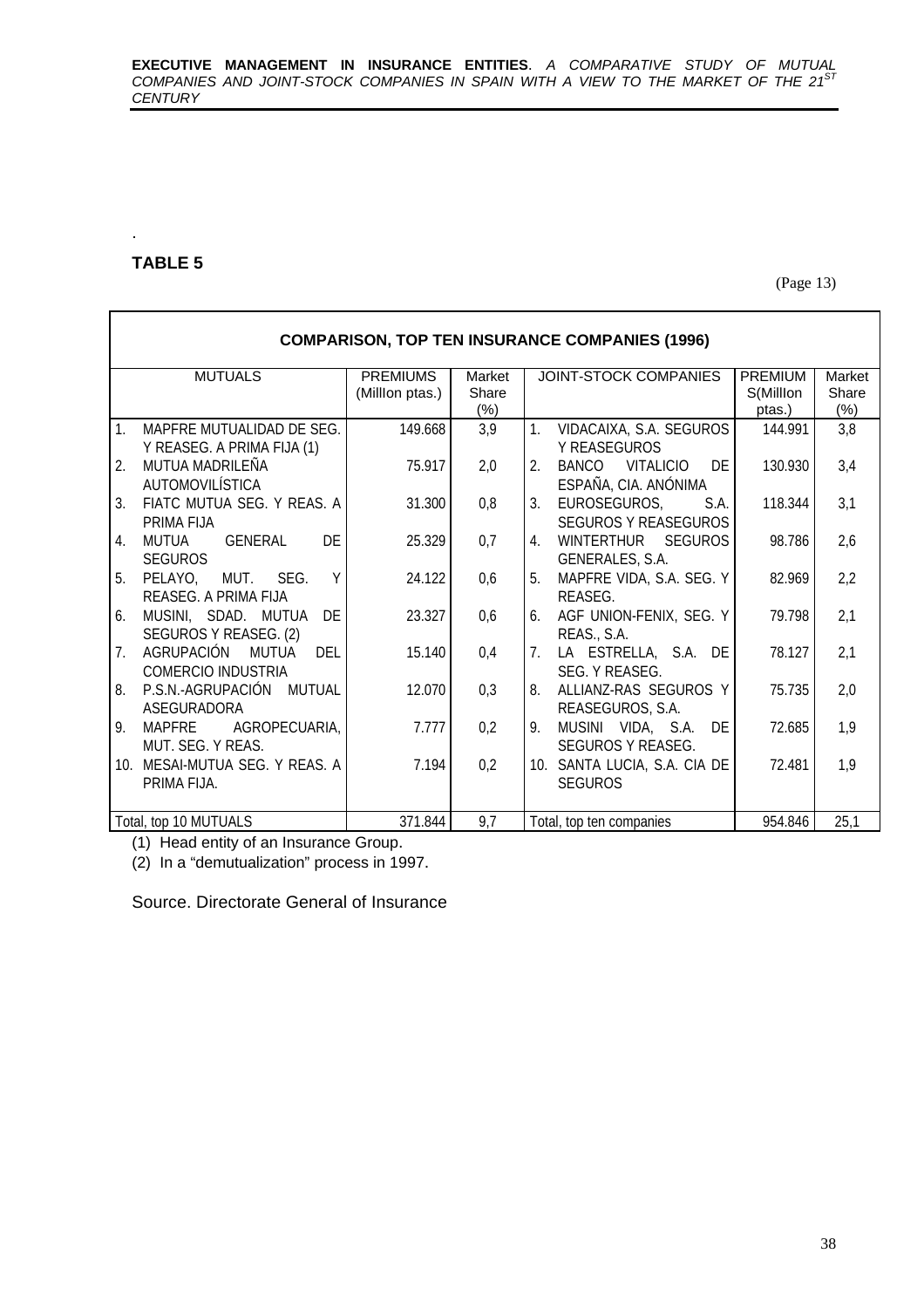#### **Table 6**

(Page 17)

|                                  | <b>MOST IMPORTANT ITEMS REFERRING TO THE ENVIRONMENT</b>                                                          |                      |                      |                      |                                                |                                                                                                                                                                                               |                      |                      |                      |                                                       |  |  |
|----------------------------------|-------------------------------------------------------------------------------------------------------------------|----------------------|----------------------|----------------------|------------------------------------------------|-----------------------------------------------------------------------------------------------------------------------------------------------------------------------------------------------|----------------------|----------------------|----------------------|-------------------------------------------------------|--|--|
|                                  | <b>MUTUAL COMPANIES</b>                                                                                           |                      |                      |                      | <b>JOINT-STOCK COMPANIES</b>                   |                                                                                                                                                                                               |                      |                      |                      |                                                       |  |  |
|                                  | Variables                                                                                                         | X                    | Dstd.                | % s                  | Pos.                                           | Variables                                                                                                                                                                                     | X                    | Dstd.                | % s                  | Pos.                                                  |  |  |
| $\Box$<br>$\Box$                 | Factors<br>a)<br>determining<br>the<br>future:<br>New distribution<br>channels<br>The entry of the bank<br>sector | 3,71<br>3,57<br>3,57 | 1,06<br>1,08<br>1,28 | 78,6<br>64,3<br>64,3 | 1 <sup>st</sup><br>2 <sup>nd</sup><br>$2^{nd}$ | a) Factors determining<br>the future:<br>New distribution<br>$\Box$<br>channels<br>The entry of the<br>$\Box$<br>bank sector<br>Financial capacity<br>$\Box$<br>Size of competitors<br>$\Box$ | 3,75<br>3,48<br>3,53 | 1,41<br>1,32<br>1,20 | 65,9<br>65,8<br>58,5 | 1 <sup>st</sup><br>2 <sup>nd</sup><br>3 <sup>rd</sup> |  |  |
| $\Box$<br>$\Box$                 | Financial capcitiy<br>Size of competitors                                                                         | 3,28                 | 1,43                 | 57,1                 | 3 <sup>rd</sup>                                |                                                                                                                                                                                               | 3,34                 | 1,23                 | 51,2                 |                                                       |  |  |
| b)<br>$\Box$<br>$\Box$<br>$\Box$ | market<br>Spanish<br>opportunities:<br>Car<br>Life<br>Pensions                                                    |                      |                      | 80,0<br>80,0<br>80,0 |                                                | b)<br>Spanish<br>market<br>opportunities:<br>Life<br>$\Box$<br>Lifed<br>$\Box$<br>Pensions<br>□                                                                                               |                      |                      | 56,1<br>48,7<br>48,8 | 1 <sup>st</sup><br>3 <sup>rd</sup><br>$2^{nd}$        |  |  |

I) Values for the total of companies. Not significant in differences by size.<br>II) X: Average scale value; Dstd.: Standard deviation; % s: % replies with

X: Average scale value; Dstd.: Standard deviation; % s: % replies with mark above 4; Pos.: Relative position.

III) Variables scale: 1 = Very unimportant; 2 = Unimportant; 3 = Some importance; 4 = Important, and 5 = Very important.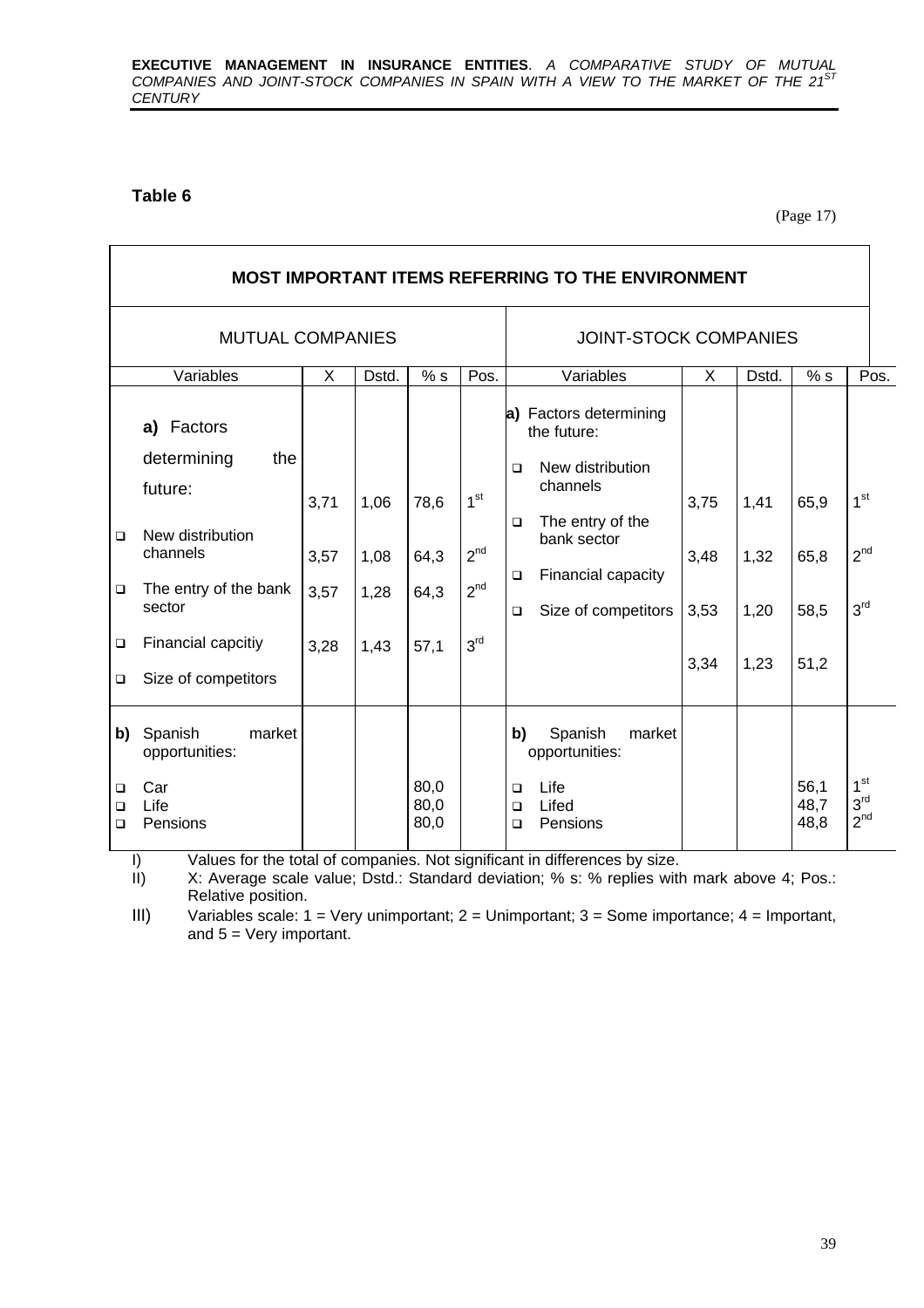#### **Table 7**

 $\overline{\phantom{a}}$ 

(Page 18)

|                  | <b>MUTUAL COMPANIES</b>                     |      |       |      |      |        | <b>JOINT-STOCK COMPANIES</b>                                                         |      |       |      |      |  |
|------------------|---------------------------------------------|------|-------|------|------|--------|--------------------------------------------------------------------------------------|------|-------|------|------|--|
|                  | Variables                                   | X    | Dstd. | % s  | Pos. |        | Variables                                                                            | X    | Dstd. | % s  | Pos. |  |
|                  | a) Total of companies:                      |      |       |      |      |        | a) Total of<br>companies:                                                            |      |       |      |      |  |
| $\Box$           | Speed of<br>response to the<br>claim        | 4.50 | 0.65  | 92.8 | 1st  | $\Box$ | Speed of<br>response to the<br>claim                                                 | 4.51 | 0.77  | 87.8 | 1st  |  |
| $\Box$<br>$\Box$ | Closeness to the<br>customer<br>Competitive | 4.28 | 0.72  | 85.8 | 2nd  | $\Box$ | Human<br>Resource<br>qualification.                                                  | 4.22 | 0.72  | 87.8 | 1st  |  |
| $\Box$           | premiums<br>Image and<br>tradition          | 4.21 | 0.80  | 78.5 | 3rd  | $\Box$ | Closeness to<br>the customer                                                         | 3.97 | 1.12  | 82.9 | 2nd  |  |
| $\Box$           | Human resource<br>qualification             | 4.14 | 0.77  | 78.5 | 3rd  | $\Box$ | Image and<br>tradition                                                               | 3.80 | 1.16  | 63.4 | 3rd  |  |
| $\Box$           | Breadth of agent<br>network                 | 4.07 | 0.73  | 78.5 | 3rd  | $\Box$ | Breadth of<br>agent network                                                          | 3.22 | 1.76  | 60.9 | 4th  |  |
|                  |                                             | 3.78 | 1.05  | 71.4 | 4th  |        |                                                                                      |      |       |      |      |  |
|                  | b) Five largest<br>Mutuals:                 |      |       |      |      | $\Box$ | b) Seventeen<br>largest companies:<br>Human<br>Resource                              |      |       |      |      |  |
| $\Box$           | Closeness to the<br>customer                | 4.4  | 0.89  | 80   | 1st  | $\Box$ | qualification<br>Speed of<br>response to the<br>claim                                | 4.17 | 0.52  | 94.1 | 1st  |  |
| $\Box$           | Competitive<br>premiums                     | 4.4  | 0.89  | 80   | 1st  | $\Box$ | Closeness to<br>the customer                                                         | 4.47 | 0.87  | 88.2 | 2nd  |  |
|                  | $\vert$                                     |      |       |      |      |        | x: Average scale value; Dstd.: Standard deviation; % s: % replies with mark above 4; | 3.94 | 0.96  | 82.3 | 3rd  |  |

II) Variables scale: 1 = Very unimportant; 2 = Unimportant; 3 = Some importance;  $4 =$  Important, and  $5 =$  Very important.

**Table 8**

(Page19)

| <b>PREDOMINANT MANAGEMENT SYSTEMS</b> |  |      |    |            |                       |  |      |    |     |  |
|---------------------------------------|--|------|----|------------|-----------------------|--|------|----|-----|--|
| <b>MUTUAL COMPANIES</b>               |  |      |    |            | JOINT-STOCK COMPANIES |  |      |    |     |  |
| √ariables                             |  | Dstd | %s | <b>Pos</b> | Variables             |  | Dstd | %s | Pos |  |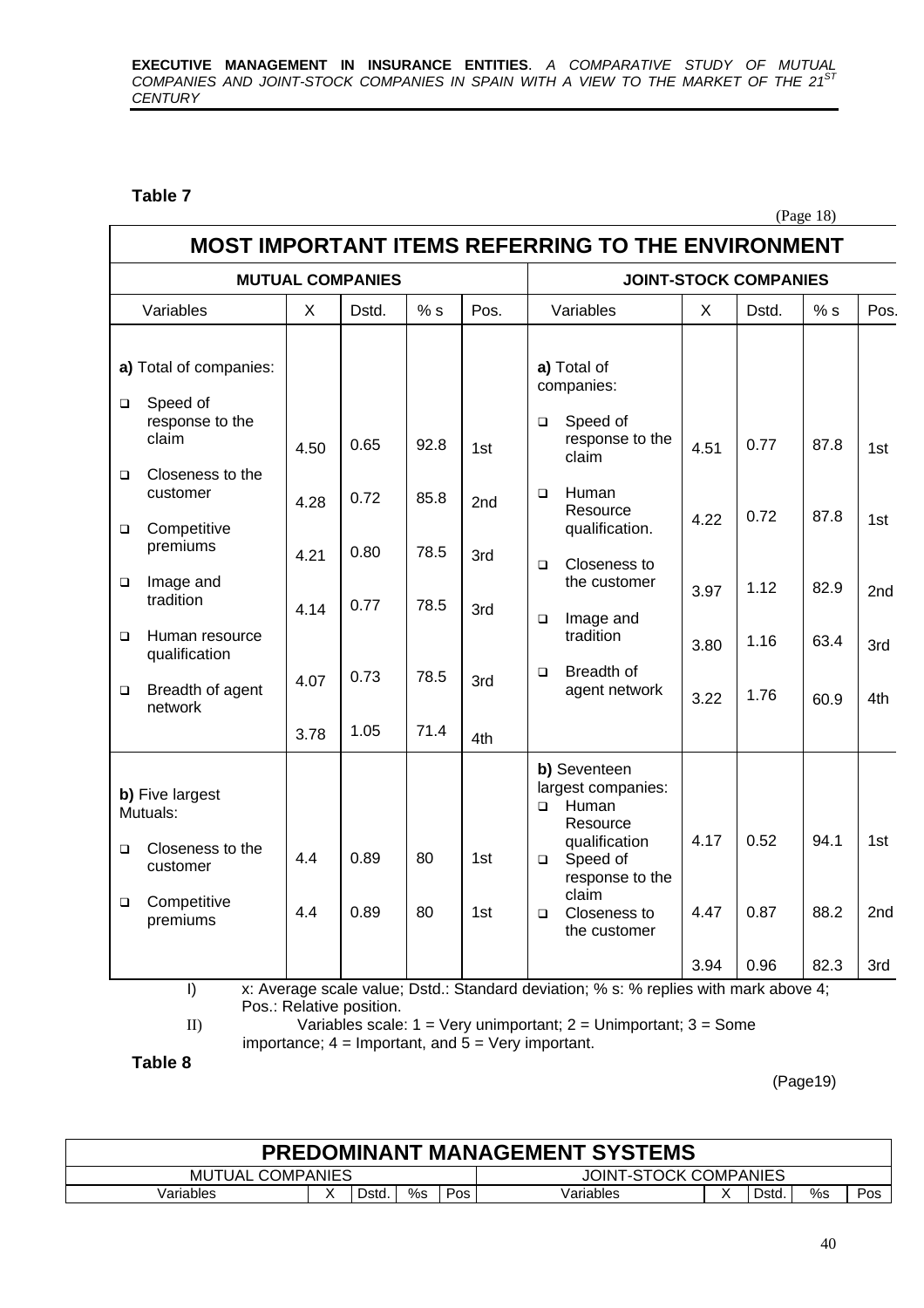#### **EXECUTIVE MANAGEMENT IN INSURANCE ENTITIES**. *A COMPARATIVE STUDY OF MUTUAL COMPANIES AND JOINT-STOCK COMPANIES IN SPAIN WITH A VIEW TO THE MARKET OF THE 21ST CENTURY*

| a <sub>1</sub> VALUES OF THE INSTITUTION<br>· Quality of services provided<br>• Close customer<br>• Orientation Results<br>a <sub>2</sub> ) INSTITUTION'S STRATEGIES<br>• Solventy Improvement<br>• Quickly response to customer<br>• Orientation towards quality<br>• Orientation towards reducing costs<br>and computerization | 4,78<br>4,42<br>4,14<br>4,52<br>4,43<br>4,42<br>4,28 | 0,42<br>0,64<br>0,66<br>0,51<br>0,85<br>0,64<br>0,72 | 100<br>92,8<br>85,7<br>100<br>92,8<br>92,8<br>85,7 | 1 <sup>0</sup><br>$2^{\circ}$<br>3 <sup>0</sup><br>1 <sup>st</sup><br>$2^{nd}$<br>3 <sup>rd</sup><br>4 <sup>th</sup> | a <sub>1</sub> ) VALUES OF THE Institucion<br>· Quality of services provided<br>• Close customer<br>• Orientation Results<br>$a_2$ ) INSTITUTION'S<br><b>STRATEGIES</b><br>• Orientation towards quality<br>• Orientation towards r5educt.<br>Costs and computerization<br>· Quickly response to customer | 4,39<br>4,09<br>4,07<br>4,51<br>4,39<br>4,48 | 0,99<br>0,76<br>0,68<br>0,84<br>0,66<br>0,77 | 80,05<br>80,05<br>80,05<br>90.3<br>90,3<br>87,8 | 1 <sup>st</sup><br>$2^{nd}$<br>3 <sup>rd</sup><br>1 <sup>st</sup><br>$2^{nd}$<br>3 <sup>rd</sup><br>$\Omega$ |
|----------------------------------------------------------------------------------------------------------------------------------------------------------------------------------------------------------------------------------------------------------------------------------------------------------------------------------|------------------------------------------------------|------------------------------------------------------|----------------------------------------------------|----------------------------------------------------------------------------------------------------------------------|-----------------------------------------------------------------------------------------------------------------------------------------------------------------------------------------------------------------------------------------------------------------------------------------------------------|----------------------------------------------|----------------------------------------------|-------------------------------------------------|--------------------------------------------------------------------------------------------------------------|
| b) MANAGEMENT INSTRUMENTS<br>Strategic Plan: drawn up by 57,1% mutuals<br>Annual Budget: drawn up by 85,7 mutuas                                                                                                                                                                                                                 |                                                      |                                                      |                                                    |                                                                                                                      | b) MANAGEMENT INSTRUMENTS<br>Strategic plan: drawn up by 75,6% of joint-stock companies<br>Annual Budget drawn up by 97,6 of joint-stock companies                                                                                                                                                        |                                              |                                              |                                                 |                                                                                                              |
| b) FORM OF ORGANIZATION<br><b>LARGEST MUTUALS</b><br>· Divisional model (branches)<br>• Coord. Through senior<br>Management smaller mutuals<br>• Functional model                                                                                                                                                                | 4,60<br>4,80<br>3,44                                 | 0,54<br>0,44<br>1,81                                 | 100<br>100                                         | 66,6                                                                                                                 | c) FORM OF ORGANIZATION<br><b>LARGEST Joint-Stock</b><br>COYS.<br>• Divisional model (branches)<br>· Coord. Through serior<br>Management smaller joint-stock<br>companies<br>• Functional model                                                                                                           | 3,17<br>4,11<br>3,50                         | 1,66<br>1,11<br>1,40                         | 66,0                                            | 41,2<br>88,3                                                                                                 |

I) x: Average scale value; Dstd.: Standard deviation%; % s: % replies with mark above 4; Pos.: Relative position.

II) Variables scale:  $1 = \text{Very unimportant; } 2 = \text{Unimportant; } 3 = \text{Some importance; } 4 = \text{Important, and } 5$  $=$  Very important.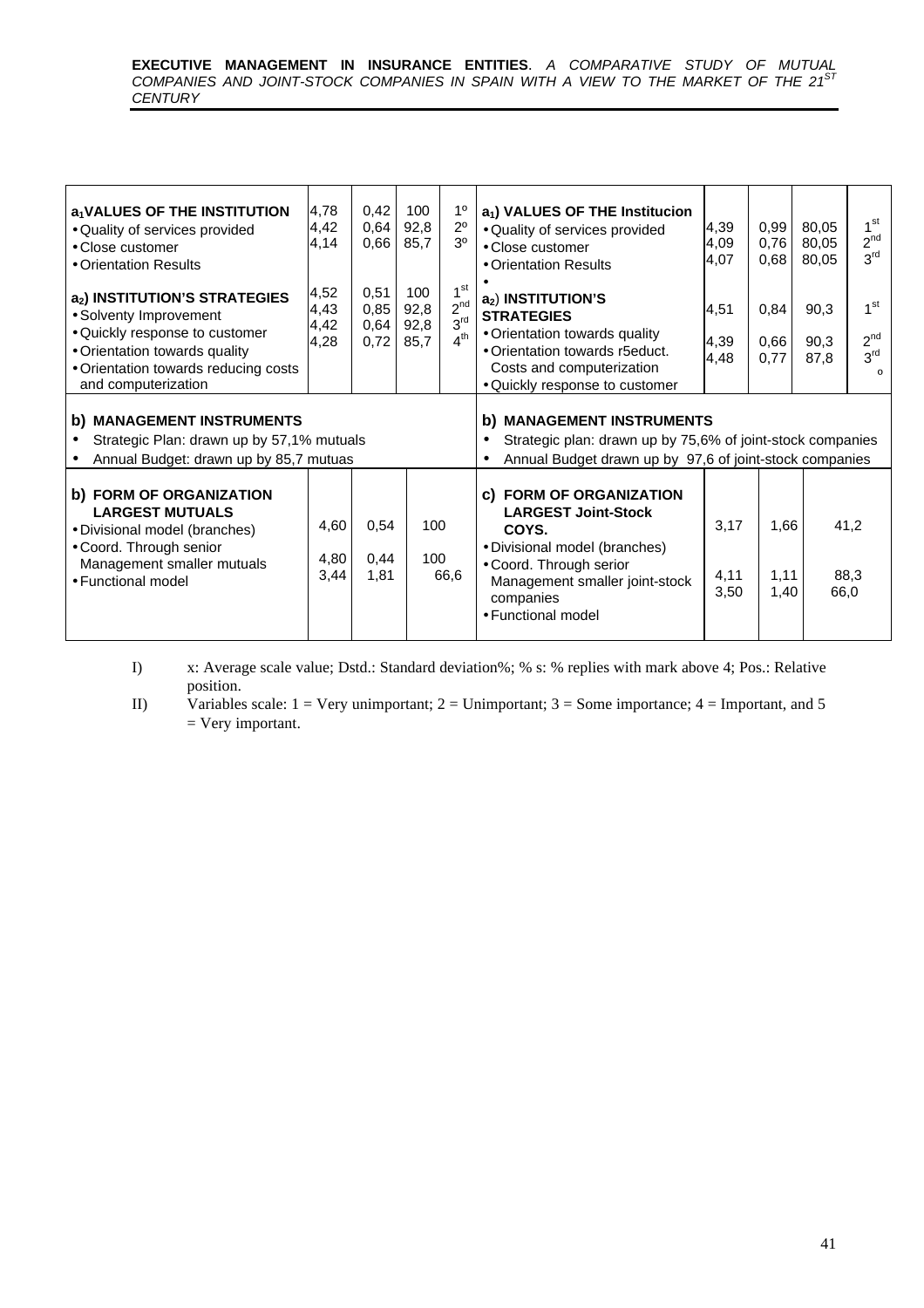#### **Table 9**

(Page 19)

|                                           | <b>PREDOMINANT MANAGEMENT SYSTEMS</b> |       |      |      |                                            |      |                              |      |                 |  |  |  |
|-------------------------------------------|---------------------------------------|-------|------|------|--------------------------------------------|------|------------------------------|------|-----------------|--|--|--|
|                                           | <b>MUTUAL COMPANIES</b>               |       |      |      |                                            |      | <b>JOINT-STOCK COMPANIES</b> |      |                 |  |  |  |
| Variables                                 | X                                     | Dstd. | %s   | Pos. | Variables                                  | X    | Dstd.                        | %s   | Pos.            |  |  |  |
| • Efficiency,<br>Technical<br>Management  | 4.50                                  | 0.65  | 92.8 | 1st  | • Efficiency,<br>Technical<br>Management   | 4.36 | 0.76                         | 92.7 | 1st             |  |  |  |
| •Investment,<br>Information<br>Technology | 4.42                                  | 0.75  | 89.7 | 2nd  | • Investment.<br>Information<br>Technology | 4.24 | 0.88                         | 87.8 | 2 <sub>nd</sub> |  |  |  |
| • Sale through<br>intermediaries          | 3.78                                  | 1.25  | 64.3 | 3rd  | • Process re-<br>engineering               | 3.82 | 1.18                         | 63.4 | 3 <sup>rd</sup> |  |  |  |
| • Fiscal benefits                         | 3.28                                  | 1.20  | 50.0 |      | $\bullet$ Fiscal benefits                  | 2.78 | 1.37                         | 36.6 |                 |  |  |  |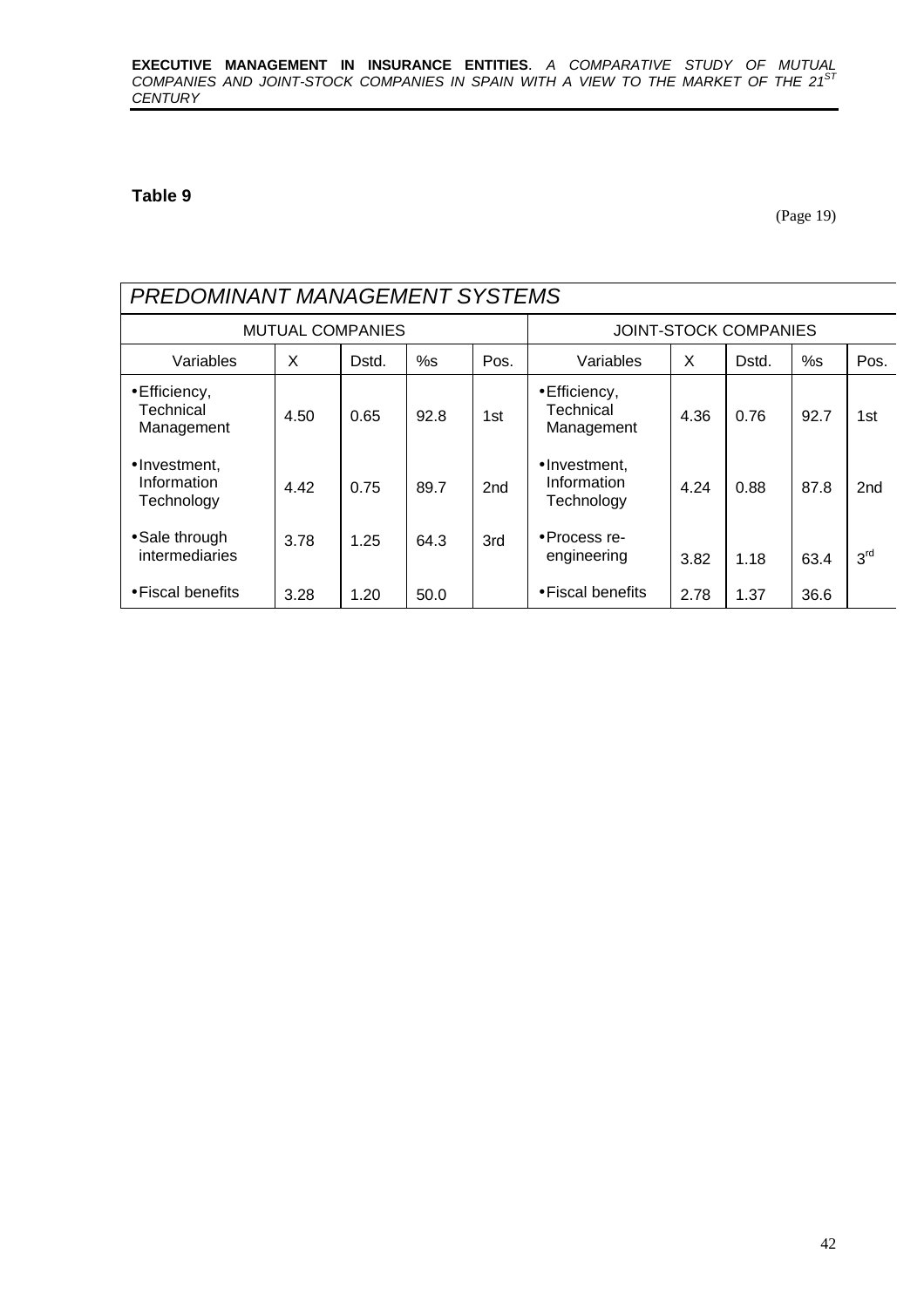#### **Table 10**

(Page 20)

| <b>VARIANCE ANALYSIS</b>                                                      | <b>MUTUAL COMPANIES</b> |         |                    |    |         | <b>JOINT-STOCK</b><br><b>COMPANIES</b> |
|-------------------------------------------------------------------------------|-------------------------|---------|--------------------|----|---------|----------------------------------------|
| <b>VARIABLES STUDIED</b>                                                      | DF                      | F       | <b>PROBABILITY</b> | DF | F       | <b>PROBABILIT</b>                      |
| Values of identification and their corporative culture:                       |                         |         |                    |    |         |                                        |
| Confidence the environment inspires                                           | 8                       | 1.6000  | 0.264              | 33 | 5.7085  | $0.000*$                               |
| Quality of services provided                                                  | 8                       | 1.0400  | 0.458              | 33 | 2.5808  | 10.031**                               |
| <b>Trade Mark</b>                                                             | 8                       | 5.4286  | 0.018              | 33 | 8.8324  | $0.000*$                               |
| Closeness of employees and agents to<br>the customer                          | 8                       | 0.9672  | 0.481              | 33 | 3.1102  | $0.012**$                              |
| Orientation towards results and costs                                         | 8                       | 5.1368  | 0.021              | 33 | 2.4595  | $0.038**$                              |
| Orientation towards the integration and<br>commitment of the staff themselves | 8                       | 8.0582  | 0.005              | 33 | 3.5916  | $0.006*$                               |
| Strategies oriented towards:                                                  |                         |         |                    |    |         |                                        |
| Growing in their traditional geographical<br>sphere                           | 8                       | 7.4034  | 0.007              | 33 | 2.3144  | $0.049**$                              |
| Growing outside their traditional<br>geographical sphere                      | 8                       | 5.2267  | 0.020              | 33 | 9.4021  | $0.000*$                               |
| Merging with other insurance entities                                         | 8                       | 14.3294 | 0.001              | 33 | 7.7536  | $0.000*$                               |
| Transforming the company's legal form                                         | 8                       | 7.9111  | 0.006              | 33 | 5.4284  | $0.000*$                               |
| Diversifying branches and insurers                                            | 8                       | 2.1938  | 0.155              | 33 | 11.0389 | $0.000*$                               |
| Production with highly competitive<br>prices                                  | 8                       | 2.2775  | 0.144              | 33 | 1.8508  | 0.110                                  |
| Reducing costs and computerizing<br>management                                | 8                       | 1.6681  | 0.248              | 33 | 0.8231  | 0.575                                  |
| Quality                                                                       | 8                       | 0.3673  | 0.861              | 33 | 4.8476  | $0.001*$                               |
| Speed of response to the customer                                             | 8                       | 0.4505  | 0.802              | 33 | 2.7355  | $0.024**$                              |
| Improving solvency                                                            | 8                       | 0.6588  | 0.665              | 33 | 6.9779  | $0.000*$                               |

Variables contributing towards defining types of groups: (\*) P<0.01; (\*\*) P<0.05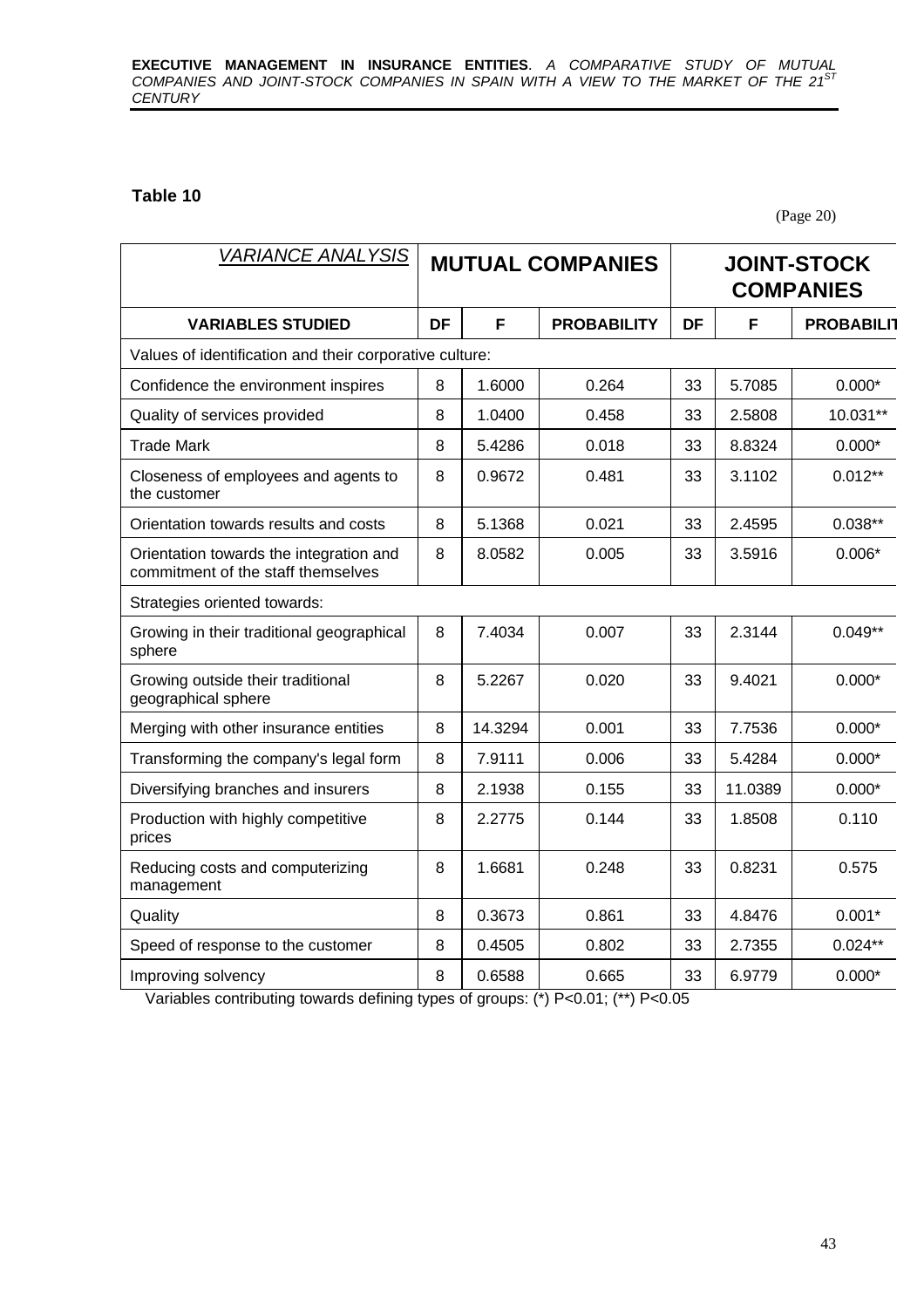#### **EXECUTIVE MANAGEMENT IN INSURANCE ENTITIES**. *A COMPARATIVE STUDY OF MUTUAL COMPANIES AND JOINT-STOCK COMPANIES IN SPAIN WITH A VIEW TO THE MARKET OF THE 21ST CENTURY*

#### **Table 11**

(Page 21)

| PREDOMINANT VALUES AND STRATEGIES IN MUTUALS   |                                                                                                                                                             |  |
|------------------------------------------------|-------------------------------------------------------------------------------------------------------------------------------------------------------------|--|
| Number of mutuals                              | <b>GROUP'S PREFERENTIAL ORIENTATIONS</b>                                                                                                                    |  |
| <b>CLUSTER 1</b><br>"Integral competitiveness" |                                                                                                                                                             |  |
| 1 Mutual                                       | - Trade Mark<br>- Orientation towards diversifying branches<br>- Growth outside the traditional geographical sphere<br>- Production with competitive prices |  |
| <b>CLUSTER 2</b><br>"Growth and autonomy"      |                                                                                                                                                             |  |
| 7 Mutuals                                      | - Orientation towards growth in their traditional geographical sphere<br>- Rejection of merging with other entities.                                        |  |
| <b>CLUSTER 3</b><br>"Merger"                   |                                                                                                                                                             |  |
| 2 Mutuals                                      | - Certain orientation towards growth in their traditional geographical sphere<br>- Clear orientation to merging with other entities                         |  |
| "Transformation"<br><b>CLUSTER 4</b>           |                                                                                                                                                             |  |
| 2 Mutuals                                      | - Orientation towards company transformation<br>- Certain orientation towards merging                                                                       |  |
| CLUSTER $5 & 6$<br>1 Mutual and 1 Mutual       | "Unidentified Mixed"                                                                                                                                        |  |

#### **Table 12**

(Page 21)

| PREDOMINANT VALUES AND STRATEGIES IN JOINT-STOCK COMPANIES |                                                                                                                                                                                                                              |  |
|------------------------------------------------------------|------------------------------------------------------------------------------------------------------------------------------------------------------------------------------------------------------------------------------|--|
| Number of companies                                        | <b>GROUP'S PREFERENTIAL ORIENTATIONS</b>                                                                                                                                                                                     |  |
| <b>CLUSTER 1</b><br>"Company change and external growth"   |                                                                                                                                                                                                                              |  |
| 25 Joint-Stock Companies                                   | - Heavy orientation towards growth via mergers<br>- Heavy orientation towards company transformation<br>- Certain trend towards growth outside their traditional sphere                                                      |  |
| <b>CLUSTER 3</b>                                           | "Company expansion"                                                                                                                                                                                                          |  |
| 2 Joint-Stock Companies                                    | - Heavy orientation towards branch diversification<br>- Heavy orientation towards company transformation<br>- Heavy orientation towards growth outside their traditional sphere                                              |  |
| <b>CLUSTER 5</b><br>"Company change"                       |                                                                                                                                                                                                                              |  |
| 2 Joint-Stock Companies                                    | - Heavy orientation towards company transformation.<br>- Certain trend towards merging with other entities                                                                                                                   |  |
| <b>CLUSTER 6</b><br>"Credibility"                          |                                                                                                                                                                                                                              |  |
| 3 Joint-Stock Companies                                    | - Orientation towards the value of credibility it inspires<br>- Certain trend towards merging with other entities<br>- Certain trend towards diversification by branches<br>- Very weak orientation towards service quality. |  |
| <b>CLUSTER 7</b><br>"External growth"                      |                                                                                                                                                                                                                              |  |
| 3 Joint-Stock Companies                                    | - Heavy orientation towards growth outside their traditional sphere<br>- Very weak orientation towards relations with the customer<br>- Very weak orientation towards improving solvency                                     |  |
| CLUSTER 8 & 9<br>"Unidentified mixed"                      |                                                                                                                                                                                                                              |  |